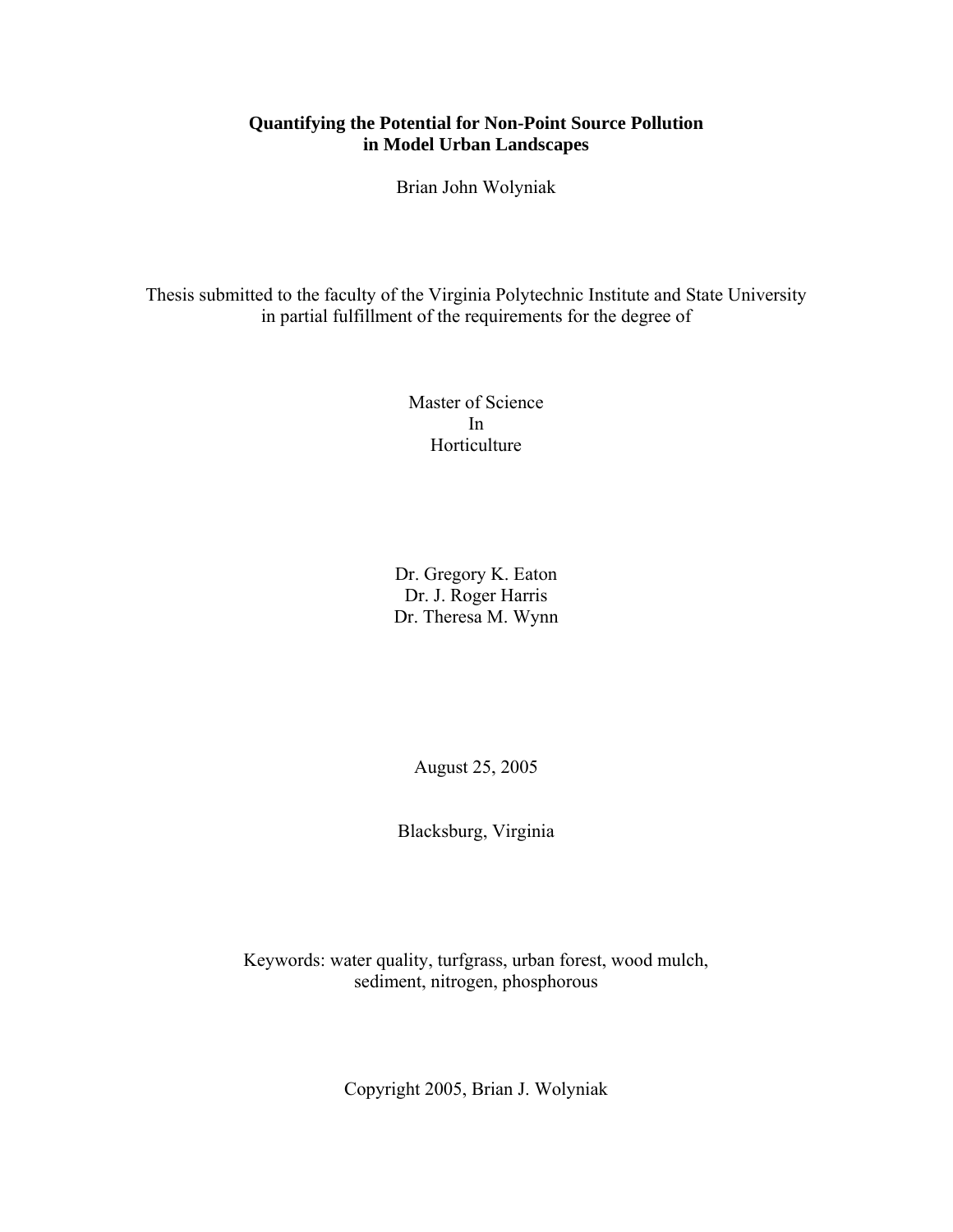#### **Quantifying the Potential for Non-Point Source Pollution in Model Urban Landscapes**

Brian John Wolyniak

#### **Abstract**

The contribution of non-point source pollution to degrading surface water quality is considerable throughout Virginia and beyond. While research on agricultural best management practices in nutrient management and nutrient and soil stabilization has made progress in reducing agricultural contributions to nutrient and sediment loading of watersheds, little is known about how land covers of different vegetation representative of urban areas (e.g., bare soil versus turfgrass lawns versus urban forest) influence the potential for non-point source pollution.

Ambient rainfall volumes were manipulated to provide 50%, 100%, and 150% of natural precipitation to plots with landscape covers of bare soil, shredded wood mulch, turfgrass, and simulated urban forest (complete pin oak canopy with shredded hardwood leaf mulch). Precipitation amounts, runoff volumes, and eroded sediment masses for ten rain events between July and December 2004 were measured. Runoff was analyzed for nitrate and orthophosphate concentrations for three rain events. Turfgrass was found to be the most effective of the land covers tested at reducing components of non-point source pollution from stormwater. Turfgrass plots produced, on average, the least runoff and sediment, and lower nitrate concentrations in runoff water as compared to the other land covers tested. Results from urban forest plots apparently reflected the disturbance of tree planting, even six months later. This study contributes to a sparse body of knowledge about the influences of urban landscapes on water quality, and will inform land use policy and urban Best Management Practices.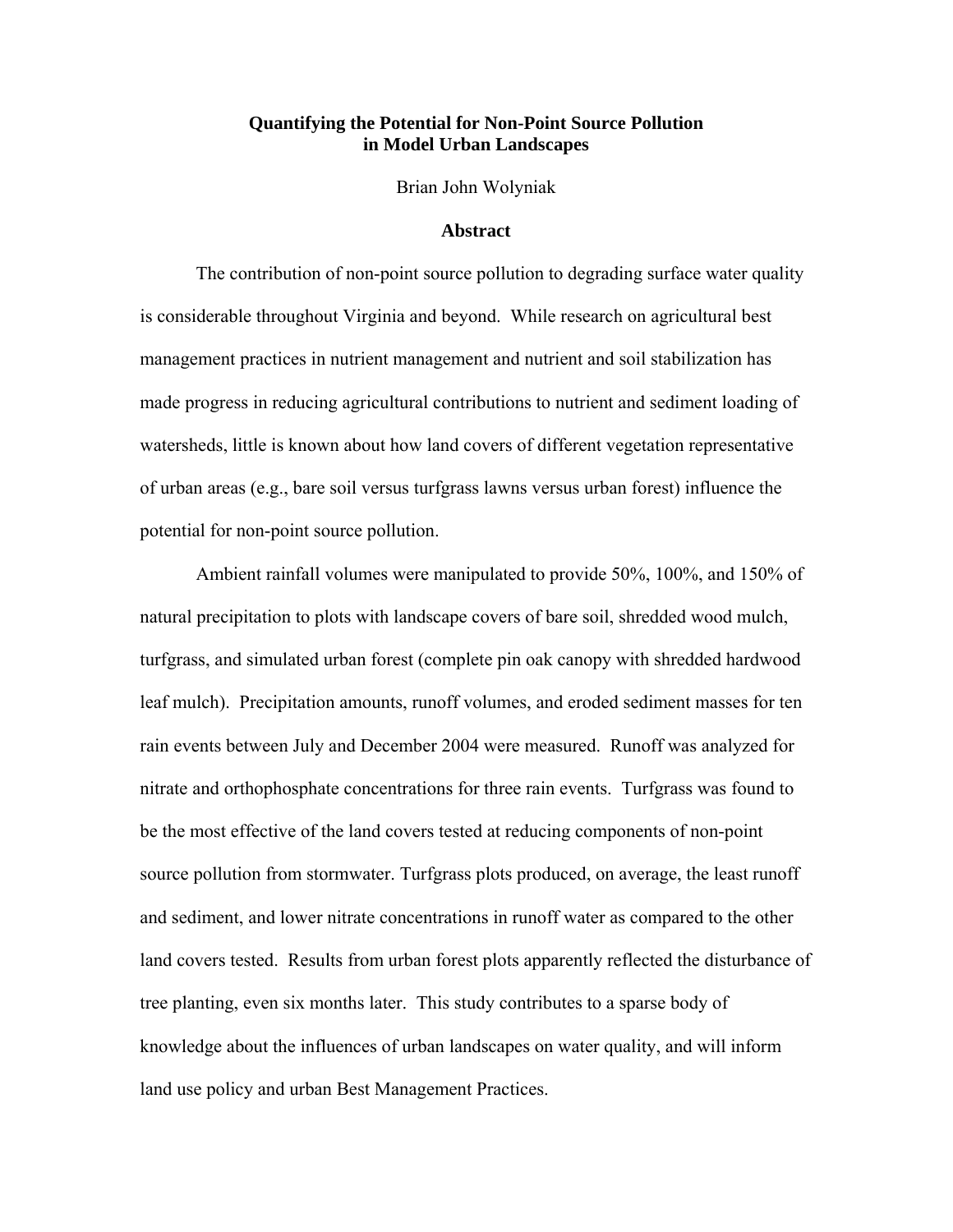#### **Acknowledgements**

 There are a number of people who have helped and supported me throughout the course of this research. First, I would like to thank my advisor, Dr. Greg Eaton, for his guidance and the countless hours he spent working with me, helping me further develop my research and professional skills. My other committee members, Dr. Roger Harris and Dr. Tess Wynn, deserve thanks as well for the invaluable expertise they brought to the project.

Donnie Sowers and Ben Dickerson provided much needed assistance in establishing the research plots. John James was very helpful in providing and coordinating the space and resources used at the Urban Horticulture Center during the course of this research. I would also like to thank Jon Woogie and the staff of Kentland Farm for their assistance in providing and coordinating the use of equipment at the farm. I am grateful to all of those who provided the much needed labor for the establishment and maintenance of the research site as well as for data collection, specifically, Scott Leonard, Liz Crawley, Mona Dollins, Christy Liskey, and Barbara Wright.

Joyce Shelton, Maura Wood, Donna Long, and Connie Wallace were all a big help with the paperwork involved with this research and provided plenty of candy to keep my energy levels up. My fellow graduate students and friends in the department and beyond are to be credited for their support and fellowship during my time at Virginia Tech. Finally, I would like to thank my family for their love and support throughout this and all my other endeavors.

iii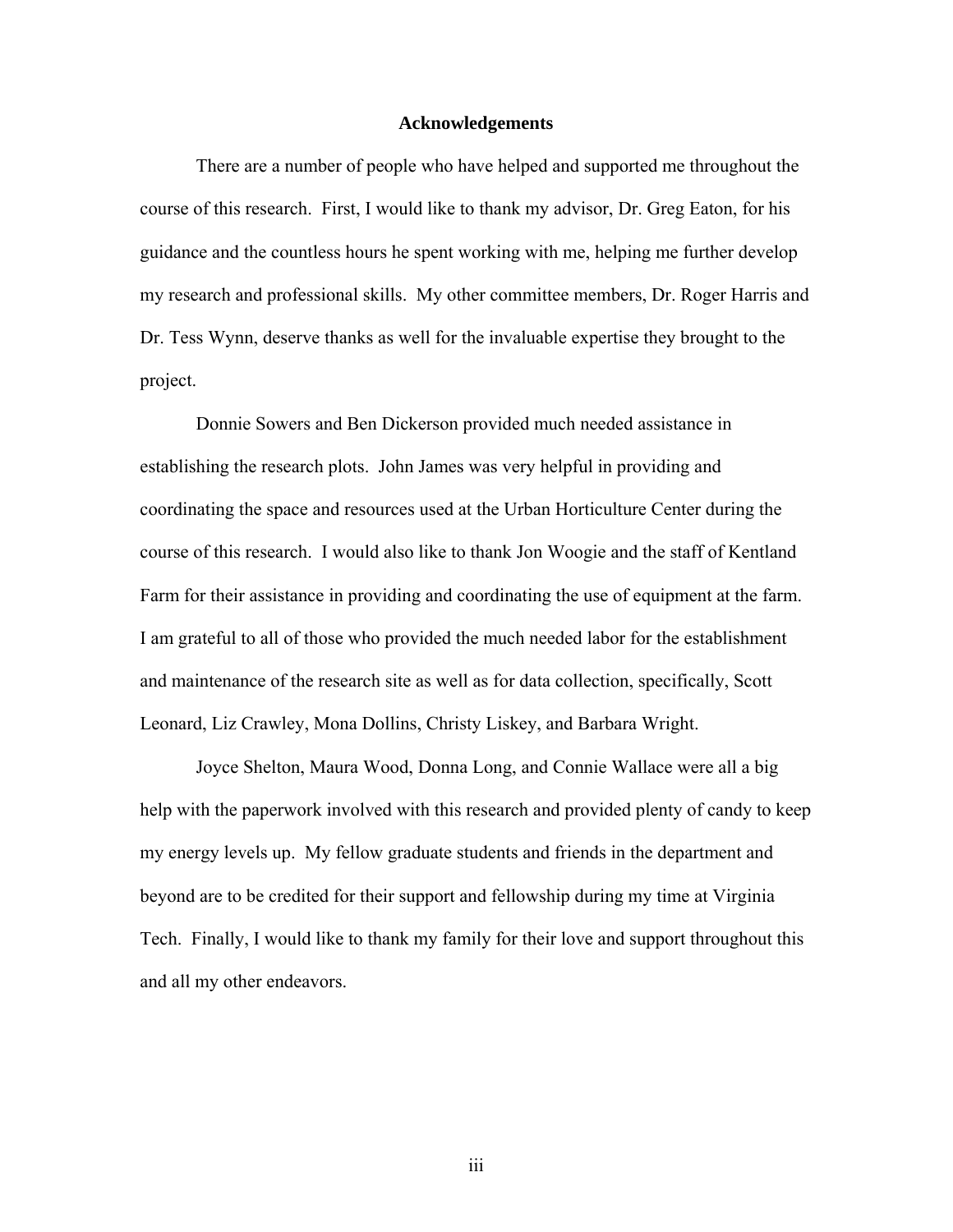# **Table of Contents**

# **CHAPTER 1**

# **CHAPTER 2**

| Quantifying Runoff, Sediment, and Nutrient Losses from Model Urban Landscapes |    |
|-------------------------------------------------------------------------------|----|
|                                                                               |    |
|                                                                               |    |
|                                                                               |    |
|                                                                               |    |
|                                                                               |    |
|                                                                               |    |
|                                                                               |    |
|                                                                               |    |
|                                                                               |    |
|                                                                               | 32 |
|                                                                               | 34 |
|                                                                               |    |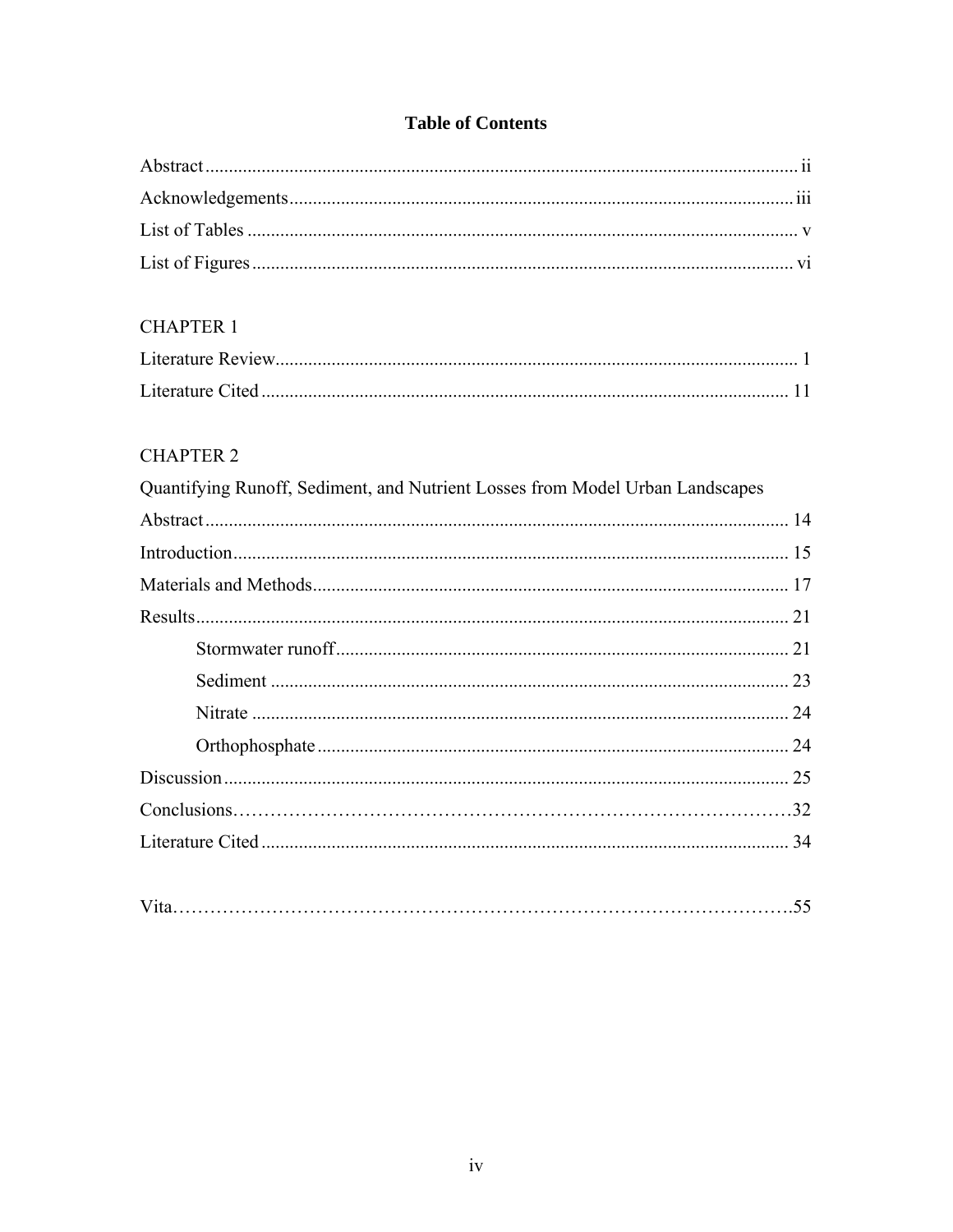# **List of Tables**

| Table 2.1. Summary of ten rainfall events between July and December 200436                                                                                   |
|--------------------------------------------------------------------------------------------------------------------------------------------------------------|
| Table 2.2. Results of ANOVA tests of runoff volume measured from different land                                                                              |
| Table 2.3. Mean runoff volumes (L) and standard errors measured from subplots                                                                                |
| Table 2.4. Results of ANOVA tests of sediment mass measured from different land                                                                              |
| Table 2.5. Mean sediment masses (g) and standard errors measured in runoff water                                                                             |
| Table 2.6. Mean nitrate concentrations (mg/L) and standard errors measured in runoff                                                                         |
| Table 2.7. Results of ANOVA tests of nitrate concentrations and nitrate load lost in                                                                         |
| Table 2.8. Mean nitrate load (mg) and standard errors measured in runoff water from                                                                          |
| Table 2.9. Results of ANOVA tests of phosphate concentrations and total phosphate<br>lost in runoff from different land cover treatments and rain events  44 |
| Table 2.10. Mean orthophosphate concentrations (mg/L) and standard errors measured                                                                           |
| Table 2.11. Mean orthophosphate load (mg) and standard errors measured in runoff                                                                             |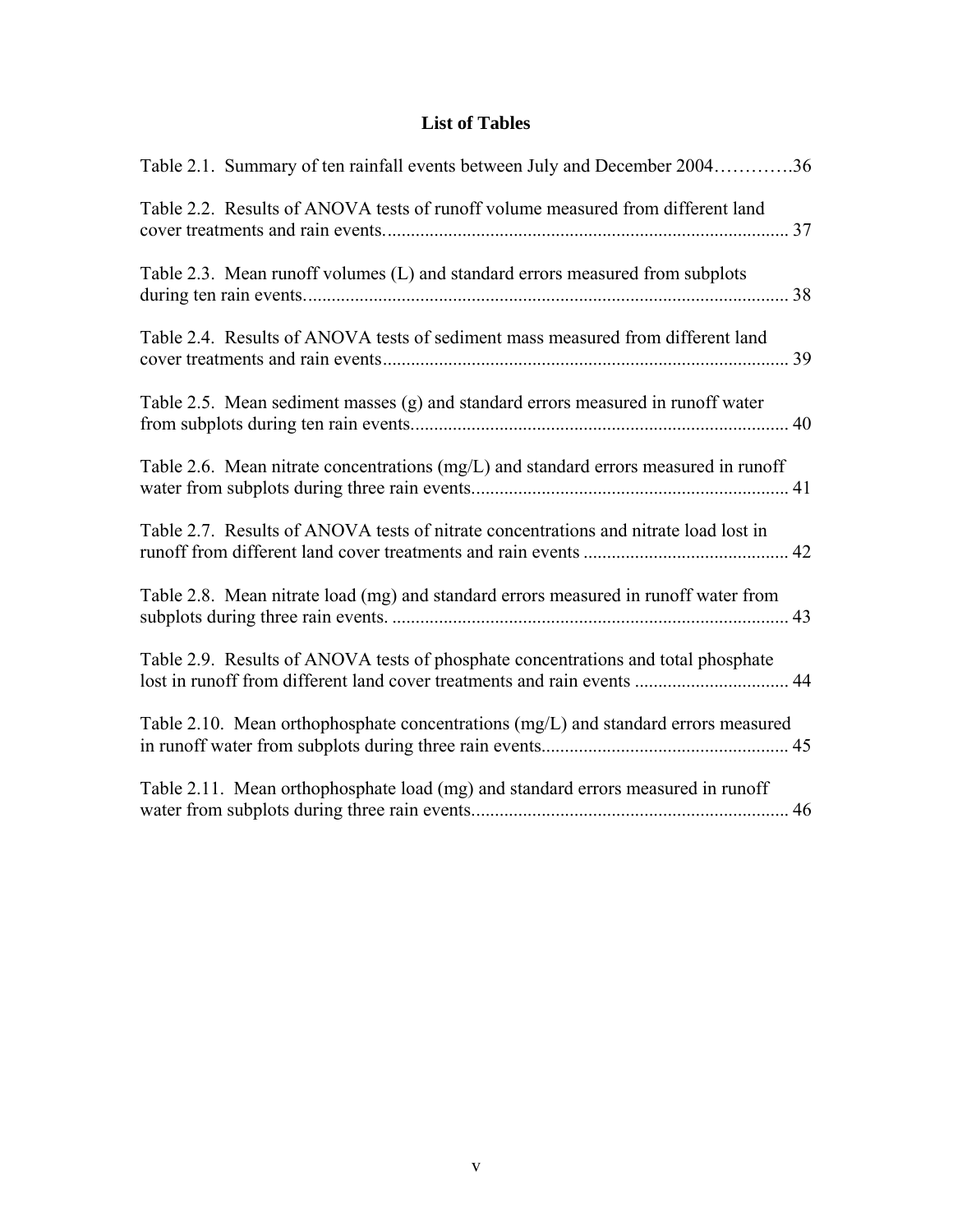# **List of Figures**

| Figure 2.1. Diagram of a triplicate plot to provide urban landscape experimental areas  |    |
|-----------------------------------------------------------------------------------------|----|
|                                                                                         |    |
|                                                                                         |    |
| Figure 2.4. Rainfall intensity plots for Sep 11, Nov 5, Dec 1, and Dec 8 rain events 50 |    |
| Figure 2.5. Scatterplot of volume of water entering each plot and volume of water       |    |
| Figure 2.6. Runoff volume per precipitation volume received by land cover type and      |    |
| Figure 2.7. Sediment mass lost per precipitation volume received by land cover type     |    |
| Figure 2.8. Sediment mass lost per runoff volume on a plot by land cover type and       | 54 |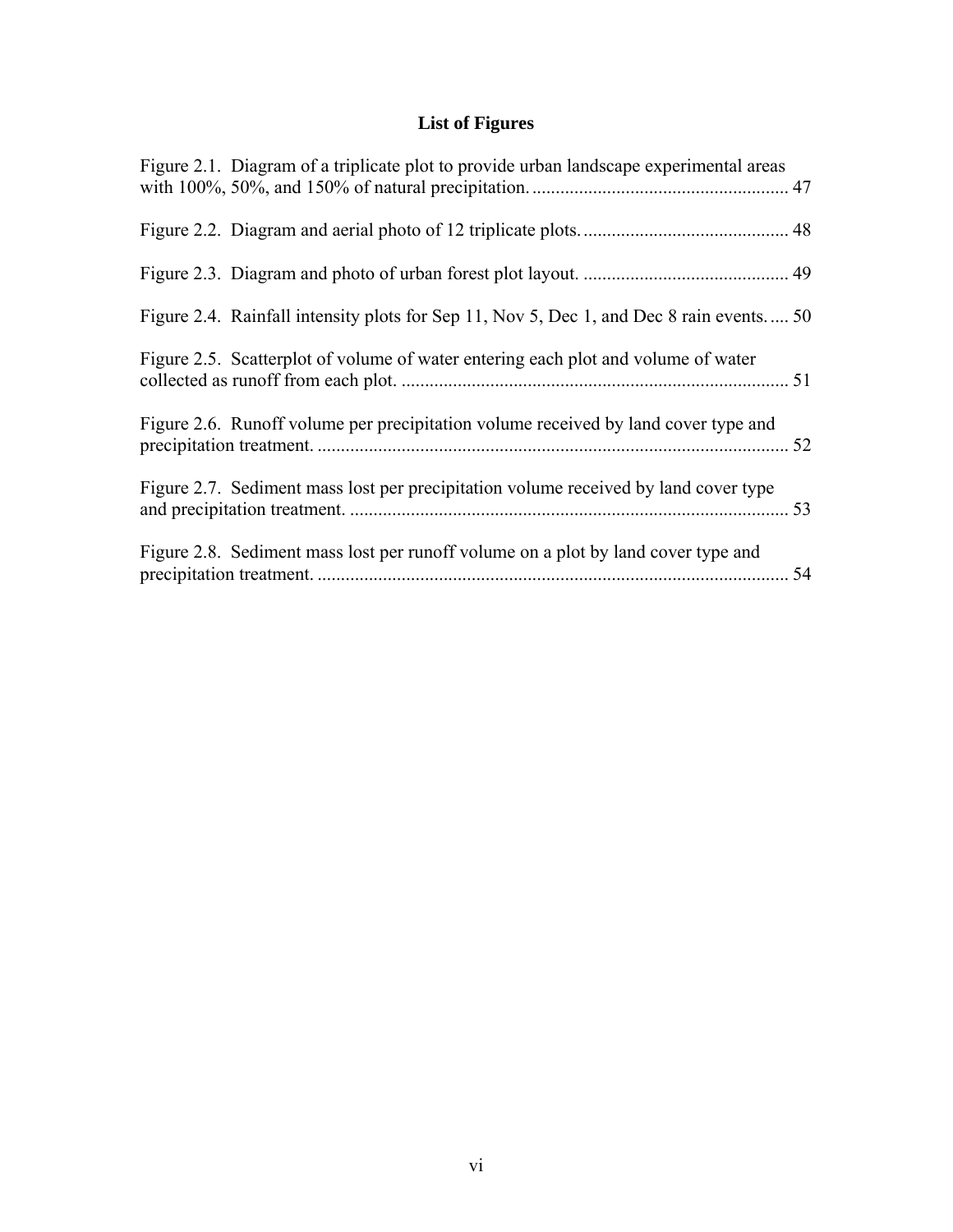#### **Chapter 1**

### **Literature Review**

The negative effects of excessive nutrient and sediment loading to surface waters have been well documented. While agricultural land uses make up a substantial portion of non-point source pollution to surface waters, urban areas also contribute to the degradation of water quality (Coulter *et al*. 2004). In 2003, it was reported that overall water quality in the Chesapeake Bay declined in the previous year largely as a result of increased nitrogen, phosphorus, and sediment loading to surface waters from urban landscapes after record heavy rainfalls (Chesapeake Bay Foundation 2003). The rate of urban and suburban development continues to be high, taking away valuable forests, farms, and wetlands that play an important role in slowing and filtering stormwater runoff (Chesapeake Bay Foundation 2004). These trends are mirrored nationally in nearly every watershed impacted by rapid urbanization, with N inputs into estuaries now reported at rates up to 20 times greater than in pre-industrialized times (Castro *et al*. 2003). This has created a need for a more detailed understanding of how urban and suburban areas can negatively impact water quality.

Nutrient and sediment runoff from agricultural as well as urban landscapes contributes to water quality impairment via adverse consequences to the biological and physical environment. Excessive N and P loading can cause eutrophication of surface water bodies. Total N and P concentrations in surface waters as low as  $1 \text{ mg } L^{-1}$  and  $25$  $\mu$ g L<sup>-1</sup>, respectively, can produce algal blooms to the serious detriment of aquatic ecosystems (Baird *et al.* 2000). Increases in sediment runoff, in addition to algal blooms, create excessively shady conditions, blocking out light needed by aquatic vegetation. As a result, there is a reduction in these vegetative stands that serve as food and shelter for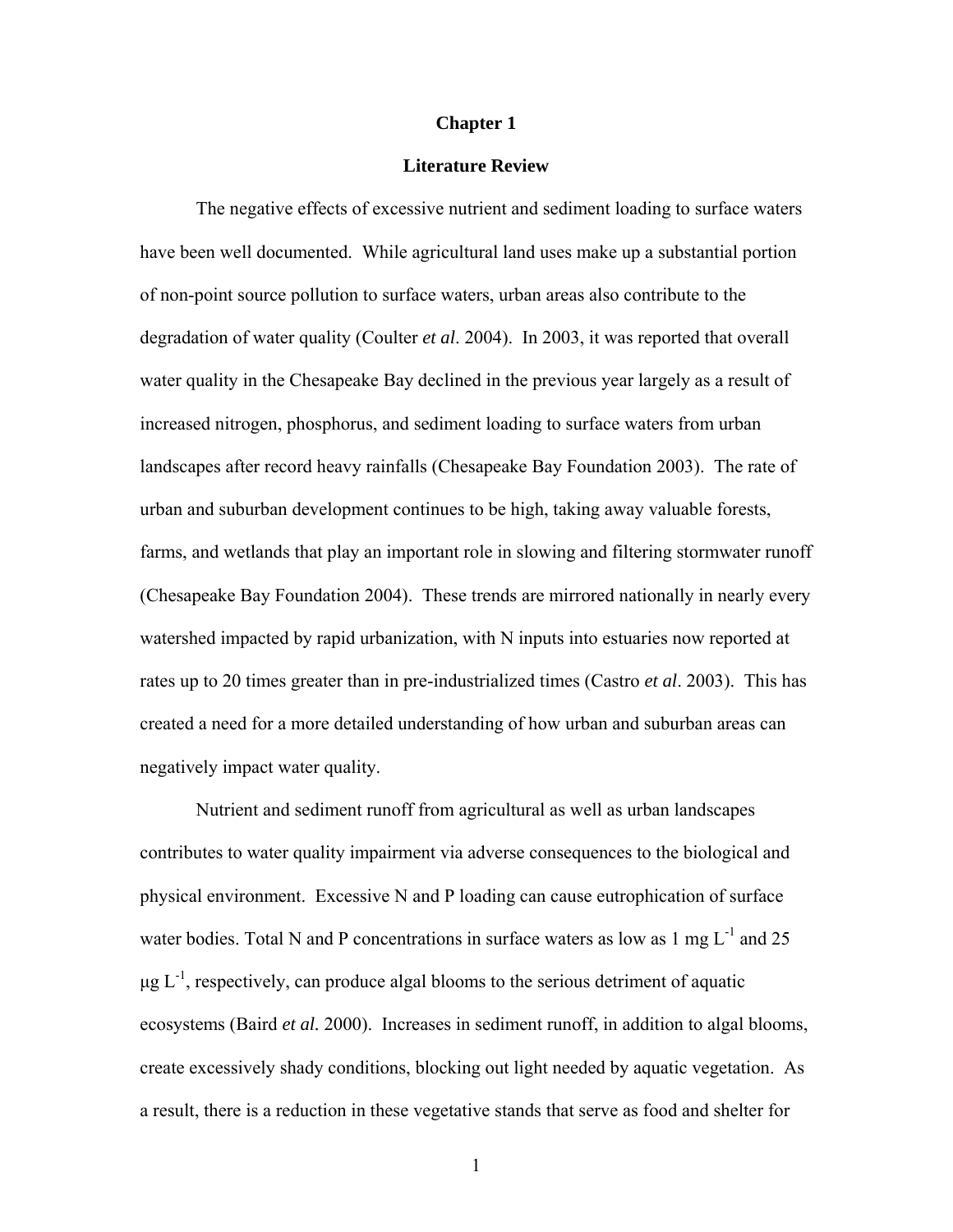many other aquatic organisms. Algal blooms also contribute to increased biochemical oxygen demand and reduced oxygen supply. Oxygen deficiency reduces the capacity of aquatic ecosystems to support biological activity, resulting in decreased populations of fish and other organisms (Castro *et al*. 2003, Easton and Petrovic 2004). The physical environment also changes with excessive nutrient and sediment loads, affecting hydrology and water chemistry, leading to overall decreases in water quality (Basnyat *et al*. 1999).

In addition to the negative impacts non-point source pollution can have on aquatic ecosystems, human health can also be affected. Nitrates can be a health hazard in potable water sources. The U.S. Environmental Protection Agency (USEPA) has set 10 ppm as an upper limit for NO<sub>3</sub>-N in drinking water (Cisar *et al.* 2004). Surface waters affected by excessive nutrients and sediment also face limited use by humans for recreation. The USEPA reports that 53% of rivers and streams and only 47% of lakes, reservoirs, and ponds are fully supporting of human uses. This suggests that the remaining water bodies are not safe for all of their designated uses (i.e. swimming, fishing, drinking; USEPA 2002).

Agricultural land use is considered the greatest contributor to non-point source pollution of surface and ground water. The USEPA reports 41% of the NPS pollution load to lakes, reservoirs, and ponds and 48% to rivers and streams results from agricultural activities (USEPA 2002). Among the pollutants produced by these activities are sediments, animal wastes, plant nutrients, crop residues, inorganic salts and minerals, and pesticides (Basnyat *et al*. 1999). This large contribution to the NPS pollution load is evidenced by comparison to forested or natural areas. Mathan and Kannan (1993) found that losses of N, P, and sediment were greater under agricultural rather than forest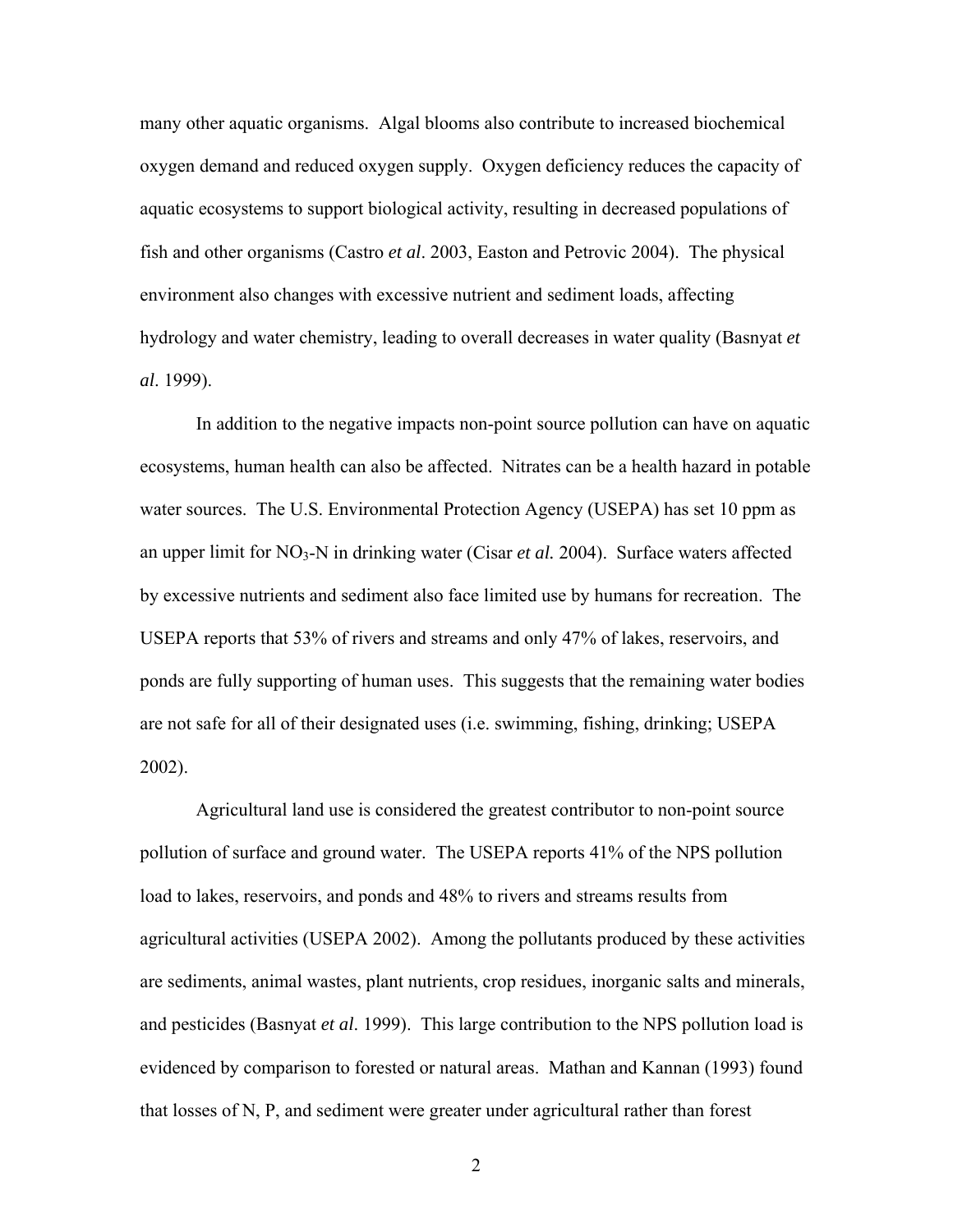conditions. Rai and Sharma (1998) found increased losses of N and P and increased sediment erosion as forested land was converted to agricultural land over a three year period, suggesting that forest cover was needed for ecological sustainability of the watersheds studied. Research comparing agricultural watersheds to urban watersheds also shows higher rates of N and P loss from agricultural areas. A study in Kentucky found that more nitrates and orthophosphates were lost from agricultural watersheds than from their urban counterparts (Coulter *et al*. 2004).

While agricultural lands contribute close to half of all NPS pollution, there are other significant sources of this pollution. Among other contributors are urban runoff and storm sewers, reported as one category by the USEPA as contributing 18% to lakes, reservoirs, and ponds and 13% to rivers and streams (USEPA 2002). Urban landscapes are a complex matrix of different land cover types including impervious surfaces, lawns, open fields, bare soils and urban forest fragments of varied structure. Land cover type influences the ability of soils to allow infiltration of precipitation versus contributing to runoff. In order to better understand NPS pollution from urban areas, it is necessary to study the capacity of different land use components of urban areas to influence hydrology.

The propensity for turfgrass to mitigate runoff and facilitate infiltration has been studied in some detail, particularly in relation to golf courses. Petrovic (1990) reviewed the literature on N fertilizer use on turfgrass and reported that, in previous studies, up to 53% of applied N was leached, depending on management practices. In addition, Petrovic (1990) reported that little runoff from turfgrass under natural precipitation was observed in previous studies, indicating a high infiltration capacity. However, comparisons of fertilized turfgrass to an unfertilized control turfgrass showed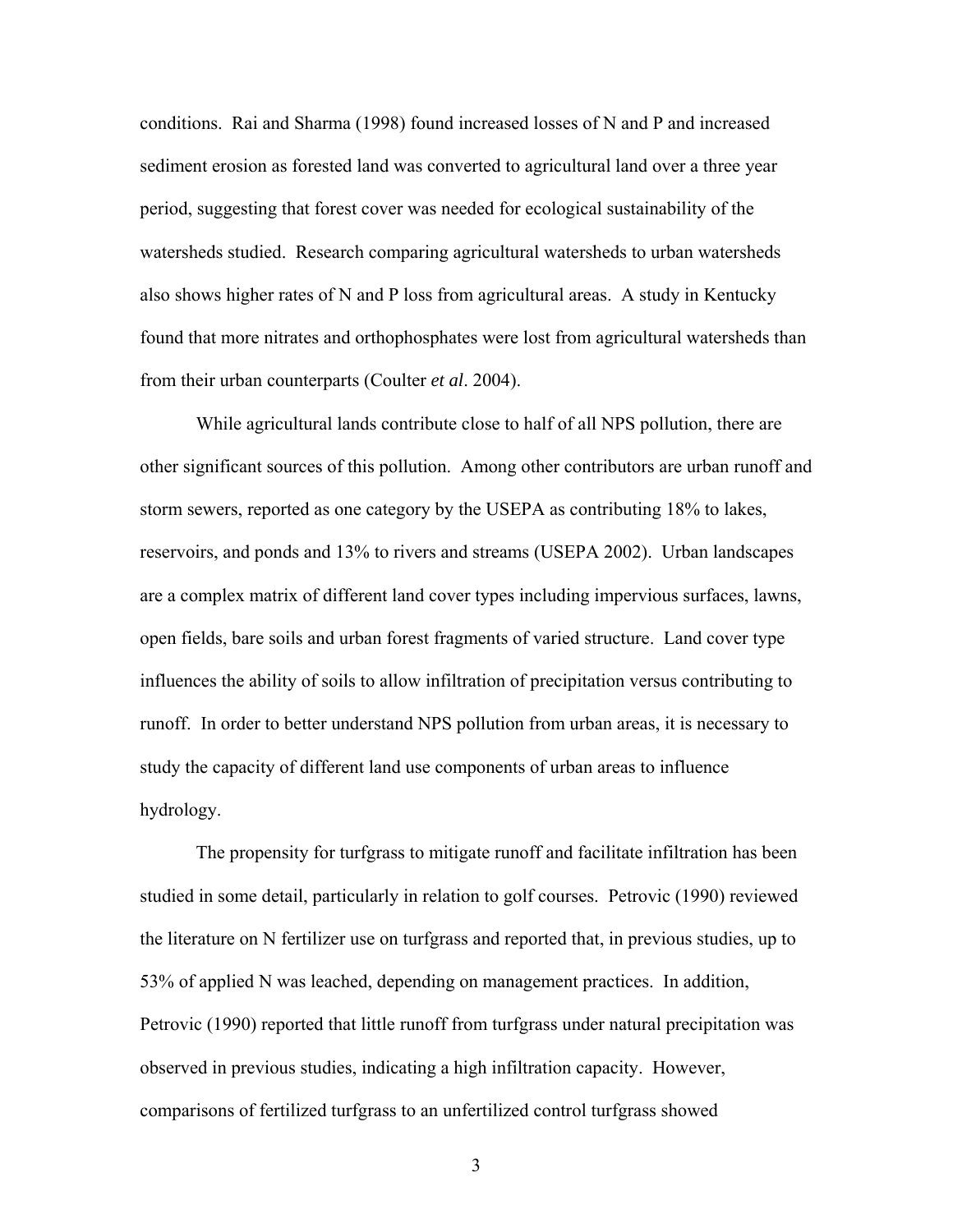significantly higher runoff of N from fertilized turfgrass (Gross *et al*. 1990). In this study, plots previously cropped to tobacco were sodded with a mix of tall fescue (*Festuca arundinacea* Schreb.) and Kentucky bluegrass (*Poa pretensis* L.). The plots were fertilized with liquid and granular fertilizers at a rate of 220 kg N ha<sup>-1</sup> yr<sup>-1</sup> or left as unfertilized control plots.

More recently, in a study comparing N and P concentrations of irrigation water and surface runoff on a municipal golf course, significantly higher N levels were recorded in runoff (King *et al*. 2001). This study conducted in Austin, Texas, used a hydrologically isolated area of the golf course with bermudagrass (*Cynodon dactylon* L. Pers.) overseeded in late fall with perennial ryegrass (*Lolium perenne* L.). Despite increased N content in runoff, it did not exceed nutrient screening thresholds, but the authors suggested better management should be implemented to reduce N losses. In a different study on simulated golf fairways with creeping bentgrass (*Agrostis palustris* Huds.) and perennial ryegrass, runoff of  $NO<sub>3</sub>$  and  $NO<sub>2</sub>$  from turfgrass was reported to be 2% of applied N on average while 11% of applied P left the site in runoff (Linde and Watschke 1997). In contrast, King *et al*. (2001) reported no change in P concentrations in water applied versus water runoff collected. Linde *et al*. (1995, 1998) studied runoff in two common golf course turfgrasses and concluded creeping bentgrass was more effective in reducing runoff than perennial ryegrass.

Although the contribution of both N and P to nutrient runoff in managed landscapes is often highly dependent on fertilization management, transport of P is usually closely tied to sediment erosion. Consequently, nutrient loading of surface waters from urban and suburban landscapes is highly variable due to many factors including soil type, vegetation cover, and management practices (Petrovic 1990). However, under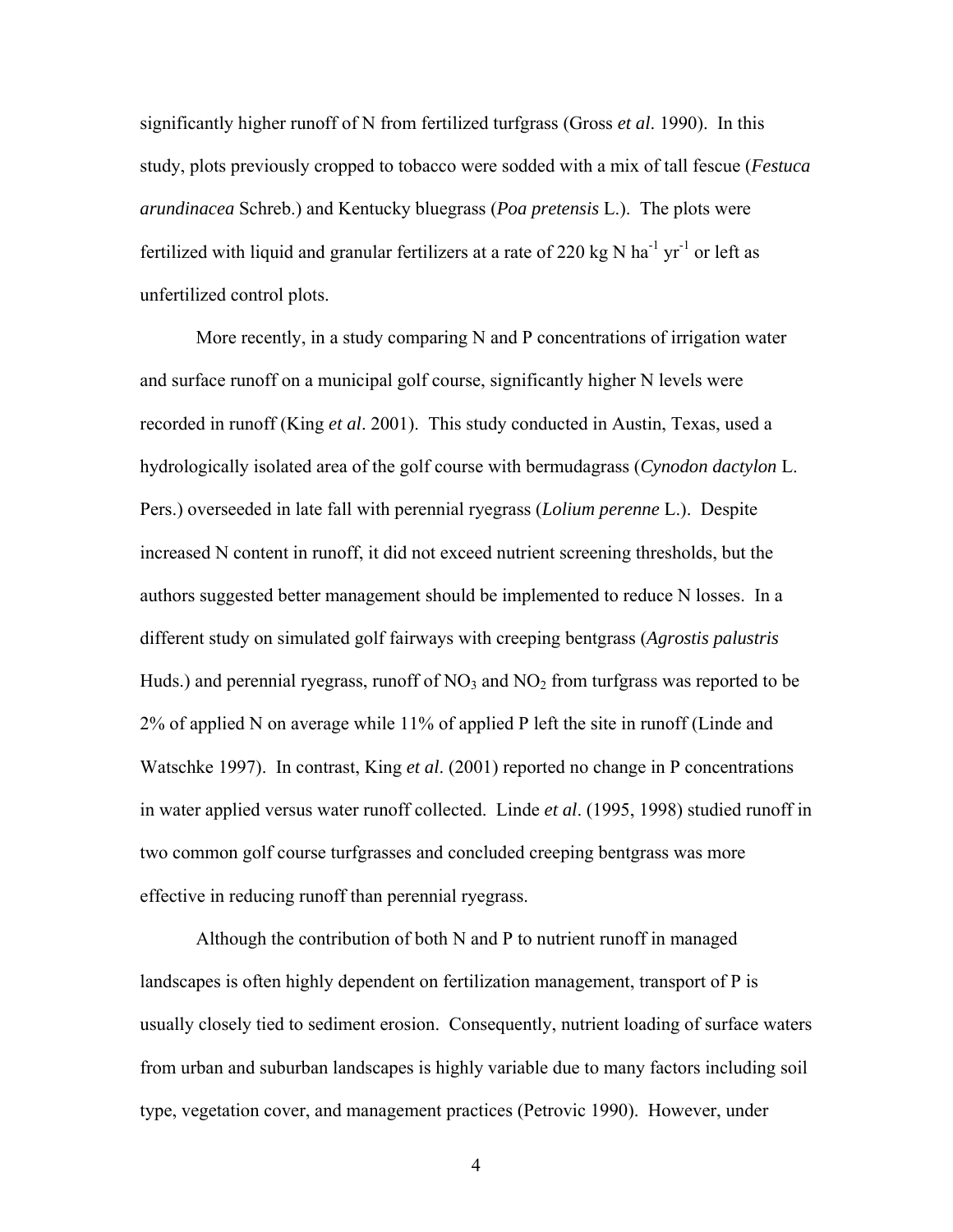proper management practices with correct fertilizer applications, there generally is no excessive nutrient loss (Easton and Petrovic 2004).

The apparent ability of turfgrass to facilitate infiltration and mitigate runoff has made it appealing as a buffer strip material to filter out excessive nutrients in runoff. The dense growth habit of turfgrass and the production of thatch create a tortuous pathway that slows runoff, reduces sediment loss, and increases infiltration (Linde *et al*. 1995, 1998).

Vegetated buffer strips including turfgrass and other vegetation (mixed herbaceous and woody perennials) have been widely implemented and studied to control NPS pollution in runoff from agricultural fields and forestry operations (i.e. clear cutting; Norris 1993, Baird *et al*. 2000, Arora *et al*. 2003). These buffers reduce runoff by slowing it down, allowing for increased infiltration, physically filtering sediments and chemicals (Baird *et al*. 2000). Schmitt *et al*. (1999) reported reductions in runoff sediment concentration between 76% and 93% from 7.5 and 15 m wide filter strips containing sorghum [*Sorghum bicolor* (L.) Moench], grass, or a mix of young trees and shrubs with grass. This reduction in sediment also led to a reduction in contaminants strongly associated with sediment, including a reduction of total P concentrations by 55- 79%. Concentrations of dissolved contaminants were reduced as well, with a 24-48% reduction in nitrate concentrations (Schmitt *et el*. 1999).

The width of vegetative filter strips can have an impact on how effective they are in reducing runoff and pollutant loss. Experiments on grass filter strips have shown that a 4.6 meter width will retain 53-86% of sediment, but little more is retained (4-17%) by doubling the width (Schmitt *et al*. 1999). Thus, in experiments where filter strips of various widths greater than 4.6 meters were tested, no significant improvement in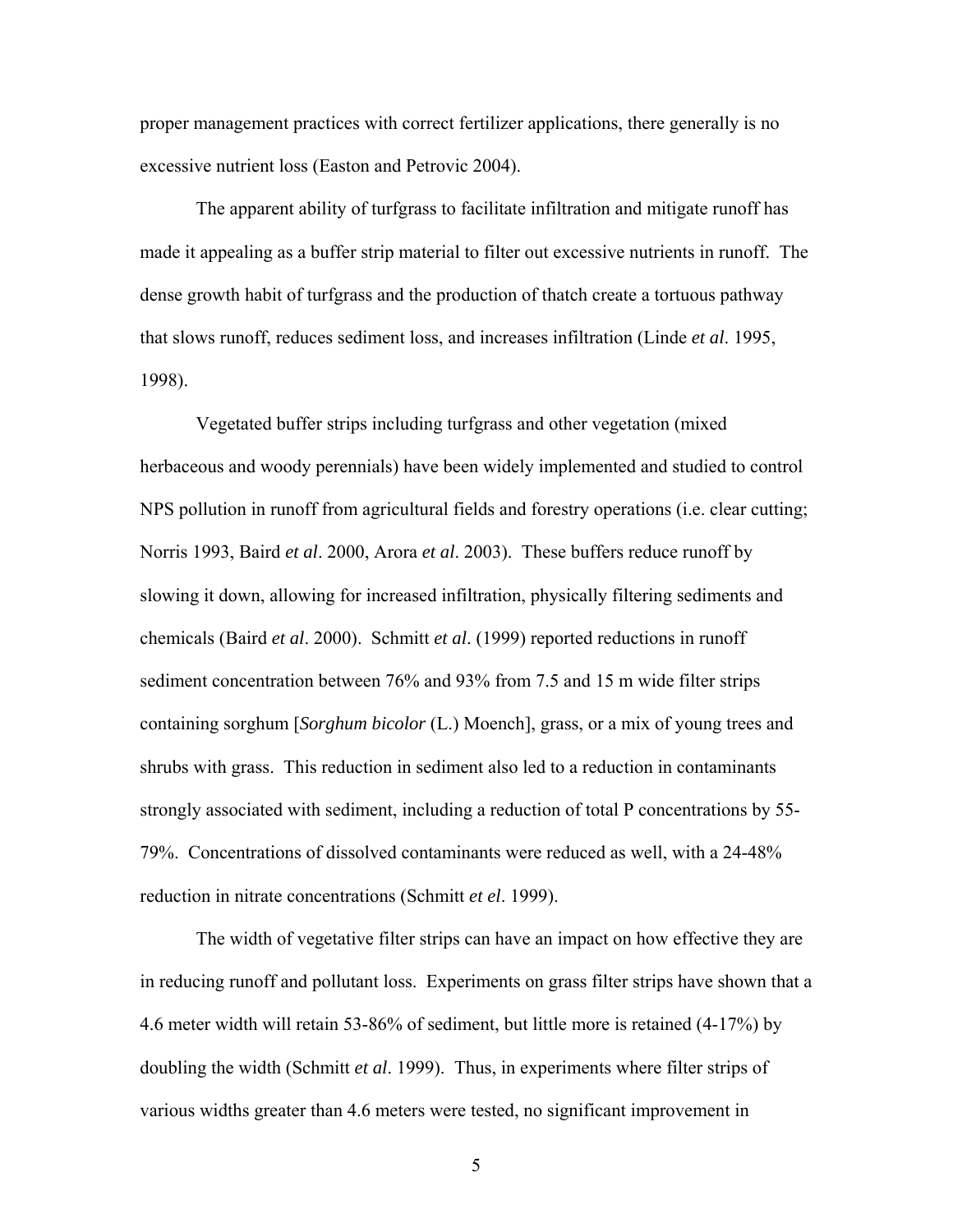sediment retention was found with increasing filter strip widths (Srivastava *et al*. 1996, Schmitt *et al*. 1999). An experiment comparing shorter widths found there were generally no significant differences in runoff or pollutant losses from filters strips of 1.2, 2.4, and 4.9 m in width, but all were significantly more effective than the non-buffered treatments. In this case, mowing height of the grass within the filter strips had a greater influence than width, where higher mowing heights were more effective in reducing runoff and pollutant losses (Baird *et al*. 2000).

Other factors besides width and mowing height can influence the effectiveness of vegetative filter strips. In particular, the vegetation used in the filter strips and the pollutants targeted for control will influence filter strip effectiveness. Different pollutants act differently in runoff and are affected in different ways by the various pollutant removal mechanisms in filter strips, such as settling, infiltration, and dilution (Schmitt 1999). For example, inorganic fertilizer sources of N and P in runoff were reduced 94 and 98%, respectively. In contrast, N and P from organic cattle manure sources were only reduced 75 and 10%, respectively, by grass filter strips (Heathwaite *et al*. 1998).

The mechanisms that reduce pollutant runoff likely vary according to vegetation type, affecting the impact of a filter strip on the reduction of various pollutants. For example, grass filter strips were found to be more effective at reducing sediment and associated pollutants compared to filter strips cultivated with sorghum, but both grass and sorghum plots showed similar amounts of runoff and dissolved pollutants. The addition of trees and shrubs in the lower portion of grass filter strips was found to have no impact on performance compared to grass only filters (Schmitt 1999).

Research has resulted in implementation of vegetative filter strips and other Best Management Practices (BMPs) in agricultural settings that have been successful in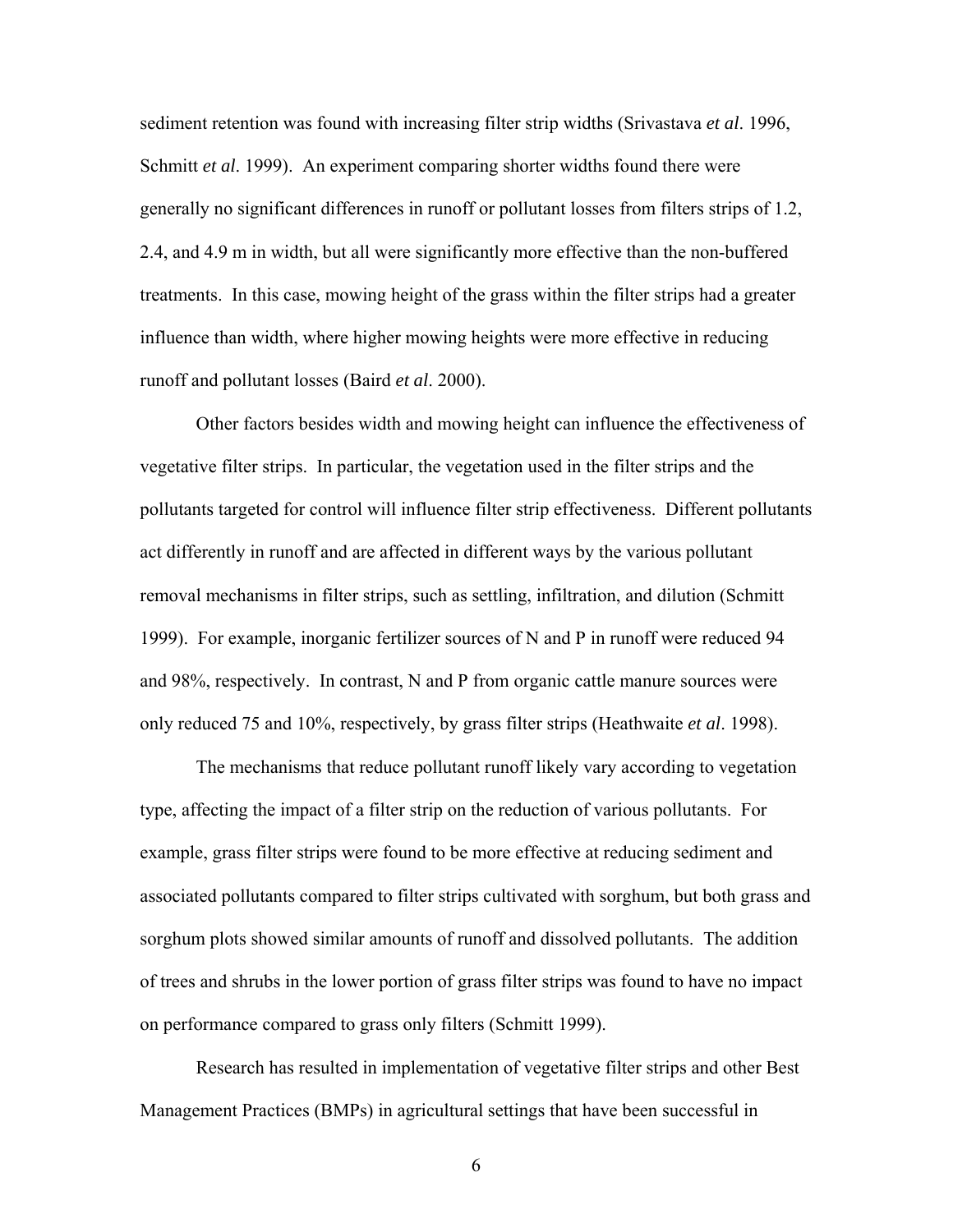reducing NPS pollution. However, little research has addressed the use of vegetative buffers in urban and suburban areas. Research that has addressed urban NPS pollution indicated that urban and mixed-use (urban and agricultural) watersheds were subject to increased total suspended solids (TSS), turbidity, temperature, and pH, while nitrate and orthophosphates did not pose as great a risk as in agricultural watersheds (Coulter *et al*. 2004). A study of major land uses in Florida indicated sediment and nutrient losses were closely related to land use and how much fertilizer was applied (Graves *et al*. 2004). In a modeling effort to estimate the influence of changes in land use on nitrate runoff, conversion of a forested area to a golf course increased nitrate loading in runoff, while conversion of agricultural land to golf course use decreased nitrate loading. However, this model did not include the addition of housing developments and increased impervious areas, which typically accompany golf course development and produce increased risk potential for runoff losses (King and Balogh 2001).

Because urban landscapes are a complex matrix, with small patches of different land cover types woven together in random and regular patterns, studying urban NPS pollution can be difficult. Making things more complicated are the numerous land owners using various land management practices. Surveys of homeowners indicate a general lack of knowledge of proper landscape management practices (Carpenter and Meyer 1999, Varlamoff *et al*. 2001, Osmond and Hardy 2004). In a survey in Edina, Minnesota, fewer than 6% of respondents knew how much fertilizer should be applied to medium maintenance lawns on a yearly basis (Carpenter and Meyer 1999). A 1989 report from the National Academy of Sciences indicated homeowners used as much as 10 times more chemicals per acre on their lawns compared to agricultural lands (Jenkins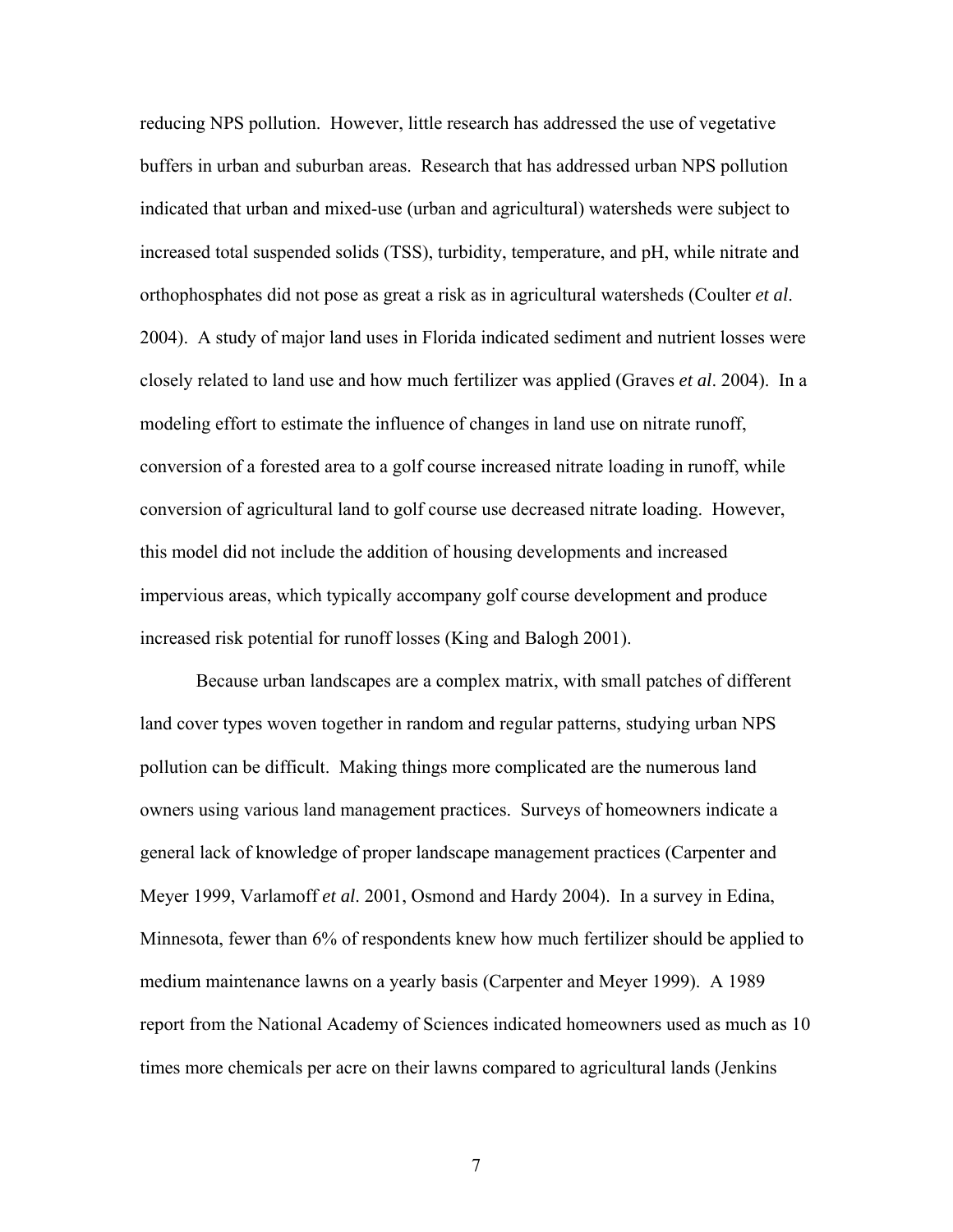1994). This heavy application of chemicals can be largely attributed to the popular belief that more is better (Varlamoff *et al*. 2001).

Homeowners apply fertilizers and pesticides in hopes of meeting expectations set forth in popular culture (Jenkins 1994). In a survey of Georgia homeowners, 56% of respondents indicated it was at least "somewhat important" to maintain a green lawn year-round. In addition, 54% of respondents in this survey expressed a desire for their lawns to match the quality of other lawns in their neighborhood (Varlamoff *et al*. 2001). Also driving the intense maintenance of these urban and suburban lawns are economic reasons. In Virginia, a 1981 survey of homeowners found 70% of respondents were not satisfied with the current state of their lawns. Almost all (95%) of the respondents thought that well-kept and improved lawns and landscapes increased the dollar value of their properties (Latimer *et al*. 1996).

While a lack of knowledge on the part of homeowners often leads to overuse of fertilizers and pesticides, the contributions these chemicals make to NPS pollution is compounded by overwatering. Surveys of homeowners have indicated that, in addition to overuse of fertilizers and pesticides, water tends to be used in excessive quantities (Weaver 1993, Osmond and Hardy 2004). This excess water applied to the landscape can run off or percolate from the landscape, increasing the amount of sediment, nutrients, and other pollutants that are loaded to water systems. A survey conducted in Perth, Australia reported that homeowners applied more than twice the recommended quantity of water for healthy turf. The majority of these homeowners were found to apply three or more times the recommended quantity of water (Weaver 1993). Investigation of water use in the Town of Cary, North Carolina suggested that homes with installed irrigation systems used twice the amount of water compared to residents who used moveable sprinklers,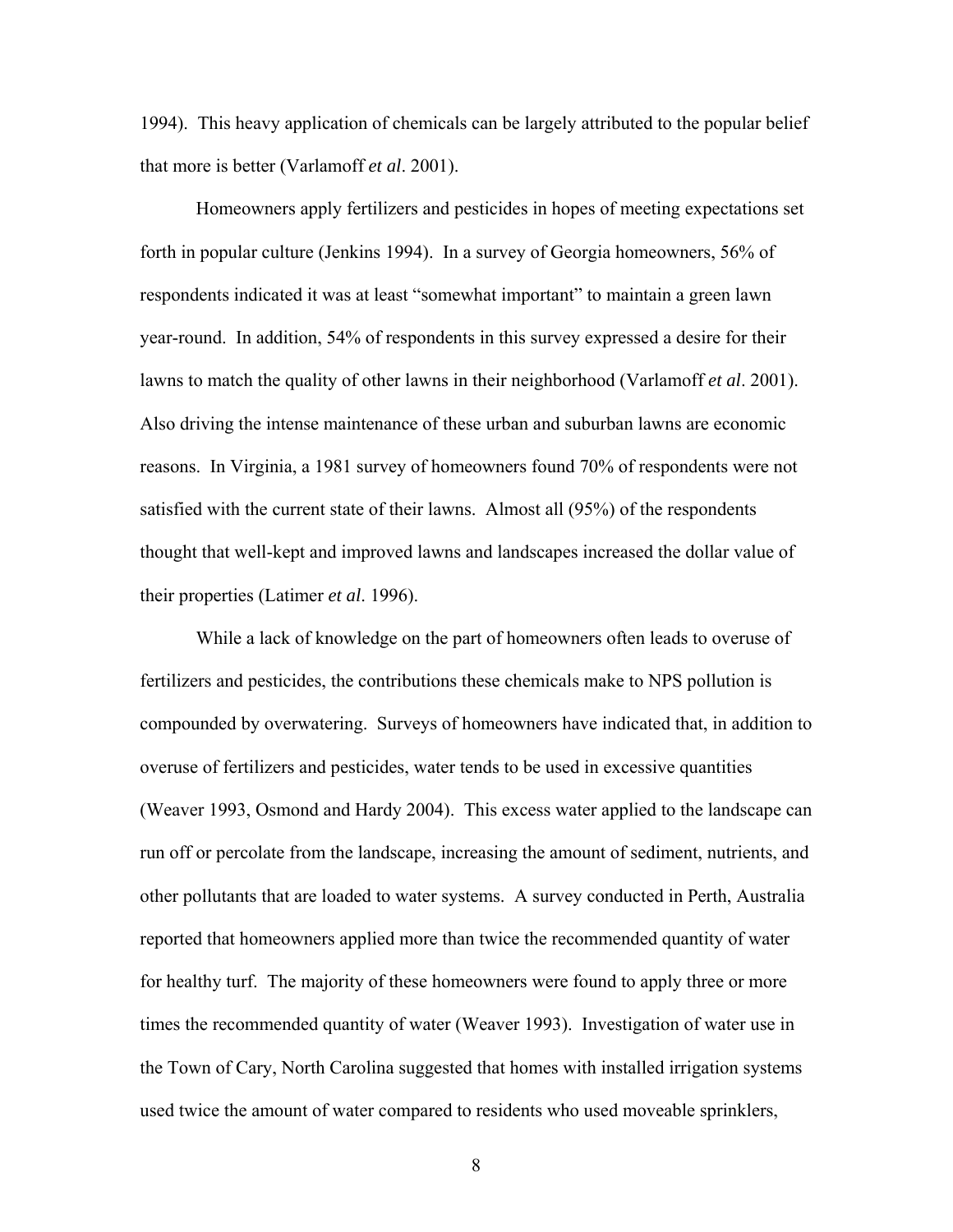increasing the chances of N leaching from properties with installed irrigation (Osmond and Hardy 2004).

Given the results of these homeowner surveys, it is clear that there is a need to communicate information on BMPs and other environmentally sound urban and suburban landscape maintenance practices to homeowners. A survey of Albuquerque, New Mexico homeowners indicated that 17% of home owners received maintenance information from nurseries, while all other sources (university and extension, books and magazines, television, landscape professionals, etc.) were each used less than 14% of the time. In California, 22% obtained information from nurseries, while only 2% used university extension services. Both of these surveys suggested a need for universities and extension services to produce educational programs for sales professionals to allow them to pass environmentally sound information onto consumers (Latimer *et al*. 1996).

Other university extension programs have been used to directly educate homeowners on BMPs that reduce the environmental impact of urban and suburban landscapes. Programs, such as the Florida Yards and Neighborhoods (FYN) program, have included water quality and surface runoff among the many issues they address. In reaching its goals of improved water quality and water and energy conservation, FYN encourages the use of alternative landscape materials. While this is suggested primarily as a method of resource conservation, it is thought these alternative materials may provide other environmental benefits, such as reducing nutrient runoff (Erickson *et al*. 1999, 2001).

However, little research to date has addressed the use of alternatives to turfgrass that require less maintenance and resource inputs, while at the same time reduce the potential for NPS pollution from urban and suburban landscapes. Ongoing research in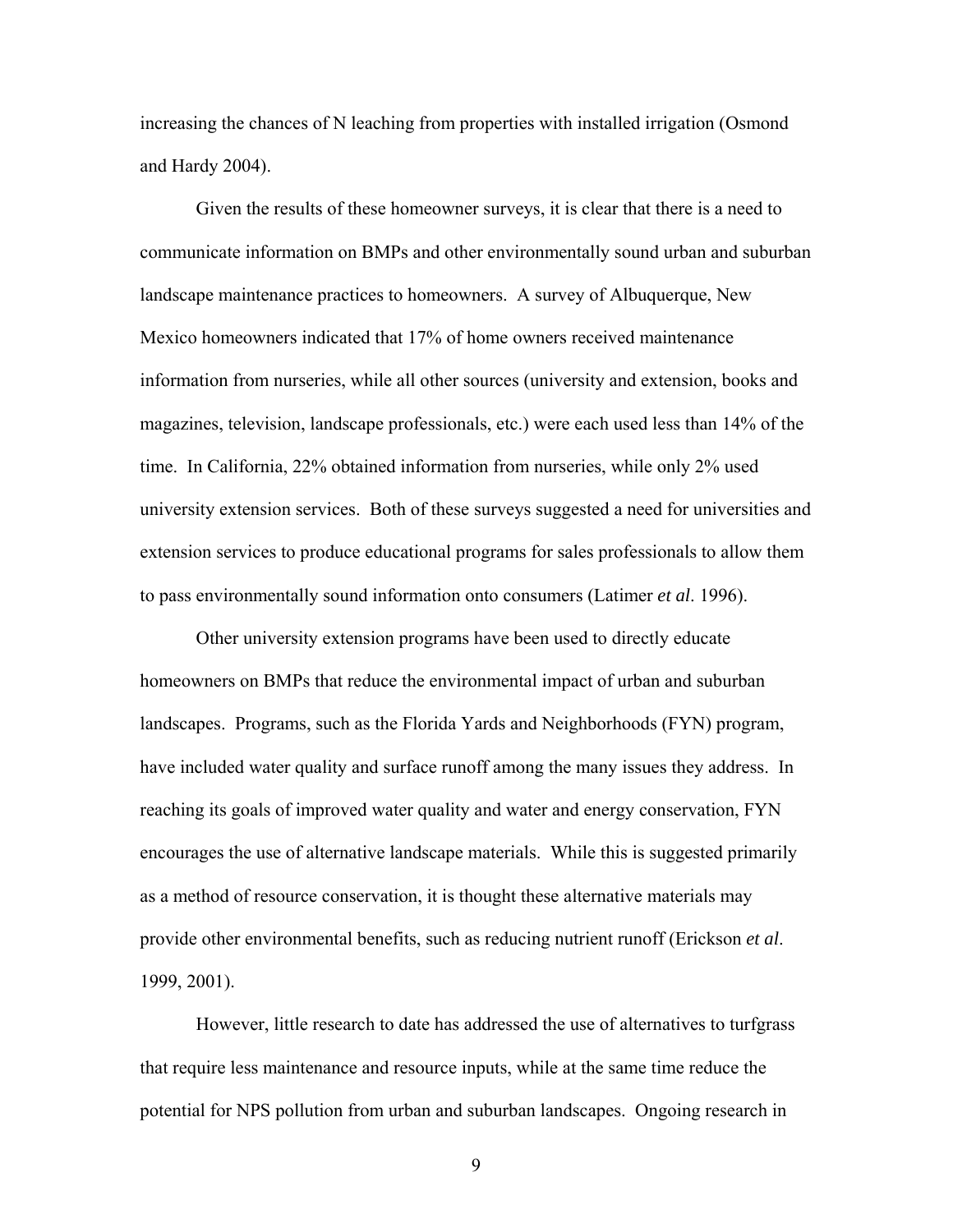Florida has compared runoff and leaching of N, P, and K from St. Augustinegrass [*Stenotaphrum secundatum* (Walt.) Kuntze] with that from a mixed species landscape (trees, shrubs, and herbaceous perennials; Erickson *et al*. 1999, 2001, 2005). Granular nitrogen fertilizer was applied every two months to the turfgrass plots, but only every four months to the mixed species plots. Data on leaching of N from these plots indicated that turfgrass was significantly more effective in reducing the amount of N lost through leaching (Erickson *et al*. 1999, 2001). Phosphorous and potassium were applied with nitrogen fertilizer to turfgrass plots every two months, but were only applied to mixed species plots during establishment. Investigation of P and K leaching showed results similar to N leaching, with turfgrass more effectively reducing nutrient loss (Erickson *et al*. 2005).

While the results of Erickson *et al*. (1999, 2001, 2005) support turfgrass as most effective in reducing nutrient loss from urban and suburban landscapes, additional research investigating alternative landscapes is necessary to fully determine their effectiveness in reducing NPS pollution potential. Research addressing the influence of land cover types in urban landscapes on nutrient and sediment runoff necessitates controlled experimental designs. An innovative design that utilizes alternative landscape land covers in combination with manipulated precipitation volume was used to quantify land use impacts on runoff, potential for sediment erosion, and transport of nutrients from landscapes. Specifically, land covers of bare soil, mulch, turfgrass, and urban forest were compared. The results of this research will improve designs and BMPs that reduce the environmental impacts of urban and suburban landscapes.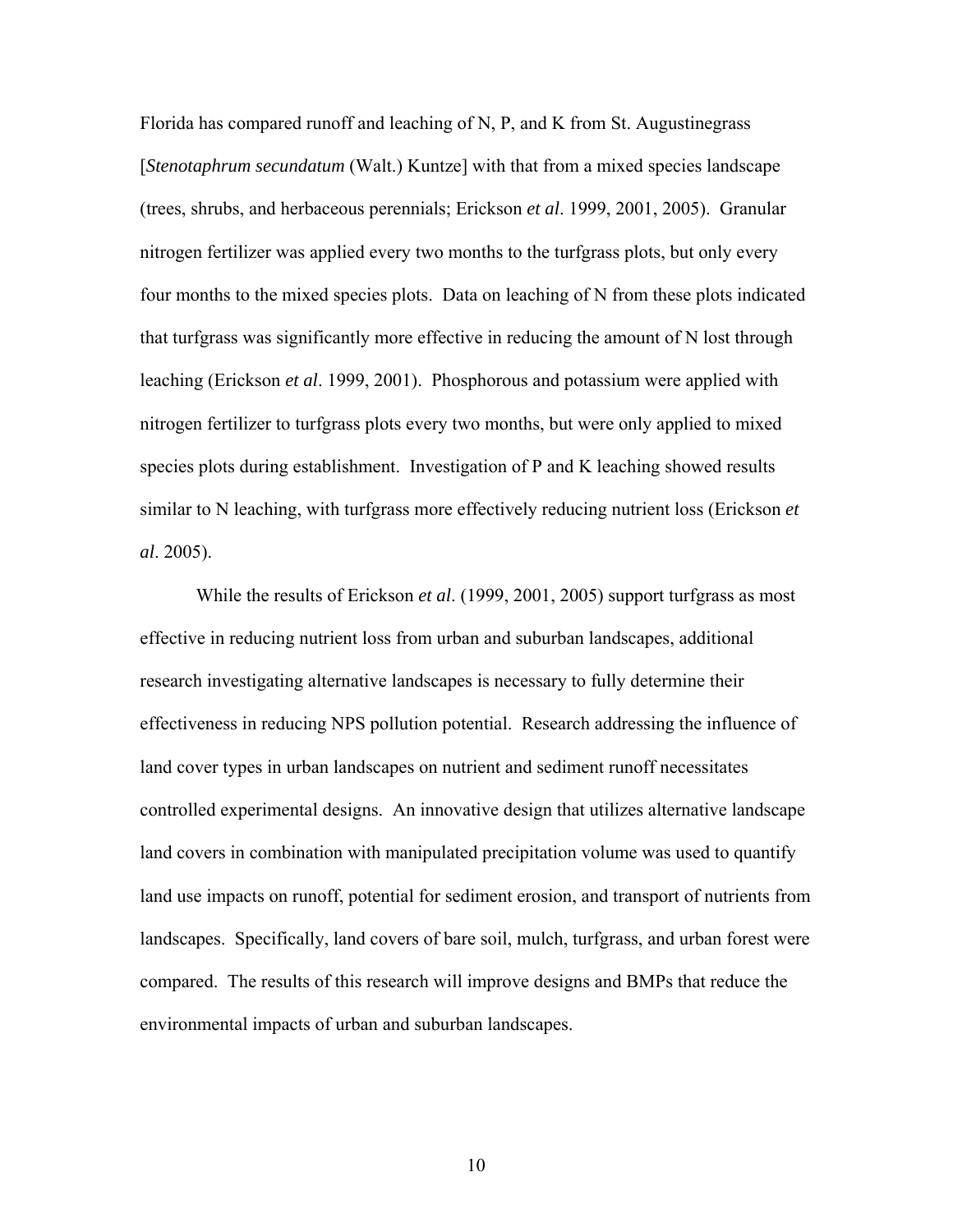#### **Literature Cited**

Arora, K., S.K. Mickelson, and J.L. Baker. 2003. Effectiveness of vegetated buffer strips in reducing pesticide transport in simulated runoff. Transactions of the American Society of Agricultural Engineers 46(3): 635-644.

Baird, J.H., N.T. Basta, R.L. Huhnke, G.V. Johnson, M.E. Payton, D.E. Storm, C.A. Wilson, M.D. Smolen, D.L. Martin, and J.T. Cole. 2000. Best management practices to reduce pesticide and nutrient runoff from turf. p. 268-293. In: J.M. Clark and M.P. Kenna (eds.). Fate and Management of Turfgrass Chemicals. American Chemical Society, Washington, D.C.

Basnyat, P., L.D. Teeter, K.M. Flynn, and B.G. Lockaby. 1999. Relationships between landscape characteristics and nonpoint source pollution inputs to coastal estuaries. Environmental Management 23(4): 539-549.

Carpenter, P.J. and M.H. Meyer. 1999. Edina goes green part III: A survey of consumer lawn care knowledge and practices. HortTechnology 9: 491-494.

Castro, M.S., C.T. Driscoll, T.E. Jordan, W.G. Reay, and W.R. Boynton. 2003. Sources of nitrogen to estuaries in the United States. Estuaries 26(3): 803-814.

Cisar, J.L., J.E. Erikson, G.H. Snyder, J.J. Haydu, and J.C. Volin. 2004. Documenting nitrogen leaching and runoff losses from urban landscapes. p. 161-179. In: W.L. Hall and W.P. Robarge (eds.). Environmental Impact of Fertilizer on Soil and Water. American Chemical Society, Washington, D.C.

Coulter, C.B., R.K. Kolka, and J.A. Thompson. 2004. Water quality in agricultural, urban, and mixed land use watersheds. Journal of the American Water Resources Association 40(6): 1593-1601.

Chesapeake Bay Foundation. 2004. 2004 State of the Bay Report. Annapolis, MD. Accessed 29 March 2005. http://www.cbf.org/site/DocServer/w33475.pdf?docID=2563

Chesapeake Bay Foundation. 2003. The State of the Bay Report. Annapolis, MD. Accessed 8 December 2003. http://www.cbf.org/site/DocServer/2003SOTBReport.pdf?docID=1201

Easton, Z.M. and A.M. Petrovic. 2004. Fertilizer source effect on ground and surface water quality in drainage from turfgrass. Journal of Environmental Quality 33(2): 645-655.

Erickson, J.E., J.L. Cisar, G.H. Snyder, and J.C. Volin. 2005. Phosphorus and potassium leaching under contrasting residential landscape models established on a sandy soil. Crop Science 45: 546-552.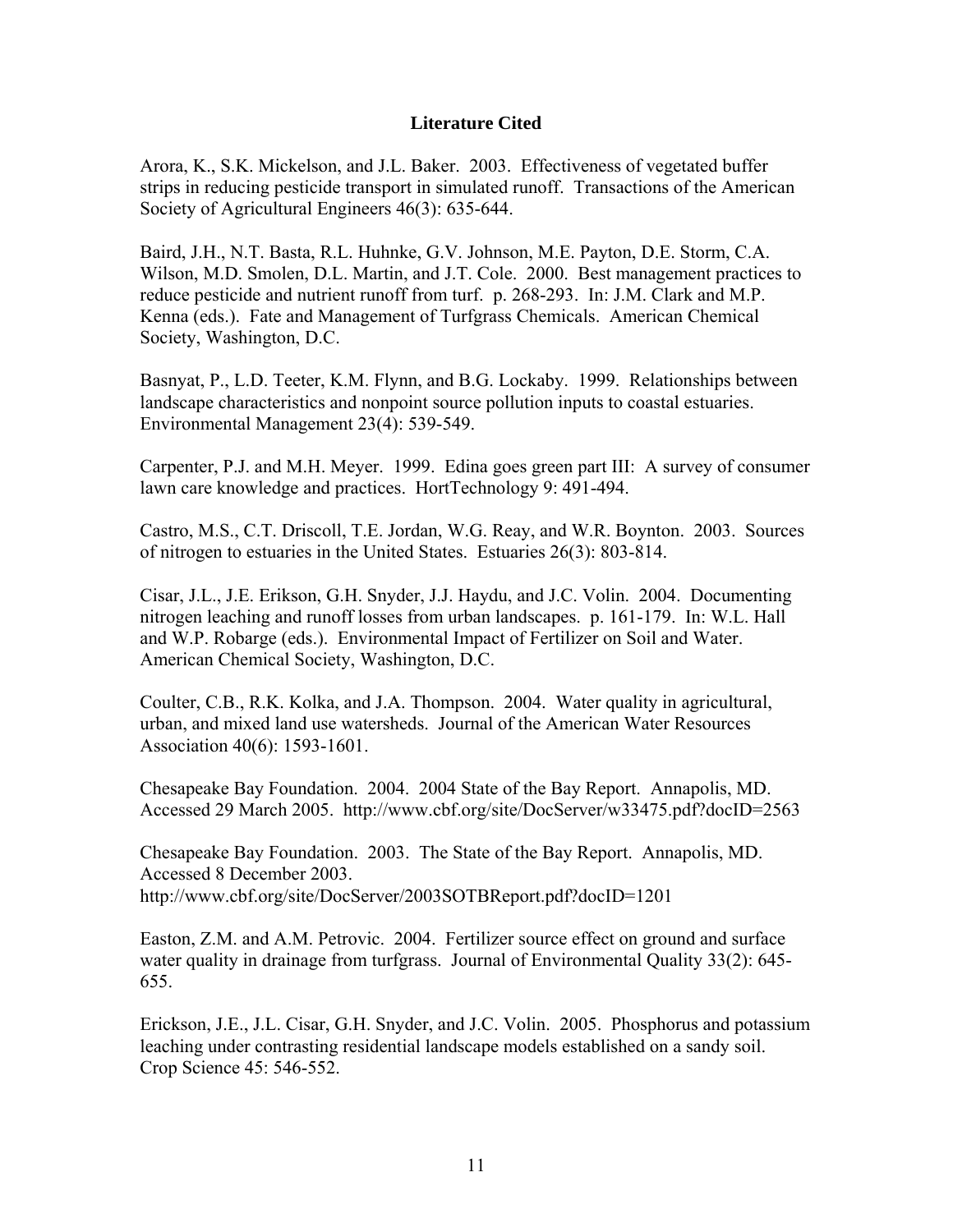Erickson, J.E., J.L. Cisar, J.C. Volin, and G.H. Snyder. 2001. Comparing nitrogen runoff and leaching between newly established St. Augustinegrass turf and an alternative residential landscape. Crop Science 41: 1889-1895.

Erickson, J.E., J.C. Volin, J.L. Cisar, and G.H. Snyder. 1999. A facility for documenting the effect of urban landscape type on fertilizer nitrogen runoff. Proceedings of the Florida State Horticulture Society 112: 266-269.

Graves, G.A., Y. Wan, and D.L. Fike. 2004. Water quality characteristics of storm water from major land uses in south Florida. Journal of the American Water Resources Association 40(6): 1405-1419.

Gross, C.M., J.S. Angle, and M.S. Welterlen. 1990. Nutrient and sediment losses from turfgrass. Journal of Environmental Quality 19(4): 663-668.

Heathwaite, A.L., P. Griffiths, and R.J. Parkinson. 1998. Nitrogen and phosphorus in runoff from grassland with buffer strips following application of fertilizers and manures. Soil Use and Management 14: 142-148.

Jenkins, V.S. 1994. The Lawn – A History of an American Obsession. Washington: Smithsonian Institution Press. 246 p.

King, K.W. and J.C. Balogh. 2001. Water quality impacts associated with converting farmland and forests to turfgrass. Transactions of the American Society of Agricultural Engineers 44(3): 569-576.

King, K.W., R.D. Harmel, H.A. Torbert, and J.C. Balogh. 2001. Impact of a turfgrass system on nutrient loadings to surface water. Journal of the American Water Resources Association 37: 629-640.

Latimer, J.G., S.K. Braman, R.B. Beverly, P.L. Thomas, J.T. Walker, B. Sparks, R.D. Oetting, J.M. Ruter, W. Florkowski, D.L. Olson, C.D. Robacker, M.P. Garber, O.M. Lindstrom, and W.G. Hudson. 1996. Reducing the pollution potential of pesticides and fertilizers in the environmental horticulture industry: II. Lawn care and landscape management. HortTechnology 6(3): 222-232.

Linde, D.T. and T.L Watschke. 1997. Nutrients and sediment in runoff from creeping bentgrass and perennial ryegrass turfs. Journal of Environmental Quality 26: 1248-1254.

Linde, D.T., T.L. Watschke, and A.R. Jarrett. 1998. Surface runoff comparison between creeping bentgrass and perennial ryegrass turf. Journal of Turfgrass Management 2: 11- 34.

Linde, D.T., T.L. Watschke, A.R. Jarrett, and J.A. Borger. 1995. Surface runoff assessment from creeping bentgrass and perennial ryegrass turf. Agronomy Journal 87: 176-182.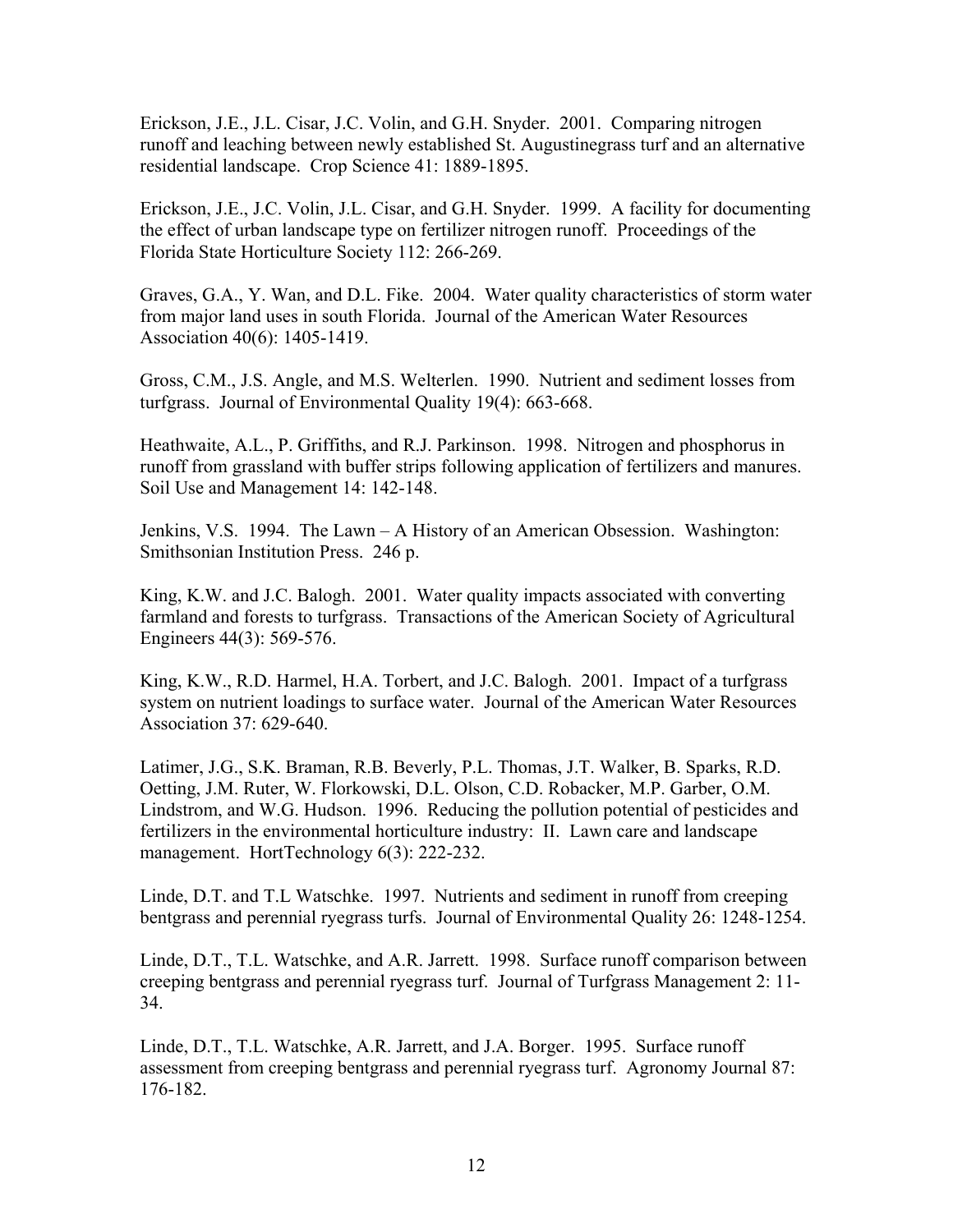Mathan, K.K. and N. Kannan. 1993. Influence of rainfall on nutrient loss in sediment and runoff water in two watersheds under contrasting landscape systems. Journal of the Indian Society of Soil Science 41(3): 606-608.

Norris, V. 1993. The use of buffer zones to protect water quality: a review. Water Resources Management 7(4): 257-272.

Osmond, D.L. and D.H. Hardy. 2004. Characterization of turf practices in five North Carolina communities. Journal of Environmental Quality 33(2): 656-575.

Petrovic, A.M. 1990. The fate of nitrogenous fertilizers applied to turfgrass. Journal of Environmental Quality 19(1): 1-14.

Rai, S.C. and E. Sharma. 1998. Comparative assessment of runoff characteristics under different land use patterns within a Himalayan watershed. Hydrological Processes 12: 2235-2248.

Schmitt, T.J., M.G. Dosskey, and K.D. Hoagland. 1999. Filter strip performance and processes for different vegetation, widths, and contaminants. Journal of Environmental Quality 28: 1479-1489.

Srivastava, P., D.R. Edwards, T.C. Daniel, P.A. Moore Jr., and T.A. Costello. 1996. Performance of vegetative filter strips with varying pollutant source and filter strip lengths. Transactions of the American Society of Agricultural Engineers 39(6): 2231- 2239.

USEPA. 2002. National Water Quality Inventory: 2000 Report. EPA-841-R-02-001. United States Environmental Protection Agency, Washington, DC.

Varlamoff, S., W.J. Florkowski, J.L Jordan, J. Latimer, and K. Braman. 2001. Georgia homeowner survey of landscape management practices. HortTechnology 11(2): 326-331.

Weaver, D.M. 1993. Managing nutrient losses from rural point sources and urban environments. Fertilizer Research 36: 165-170.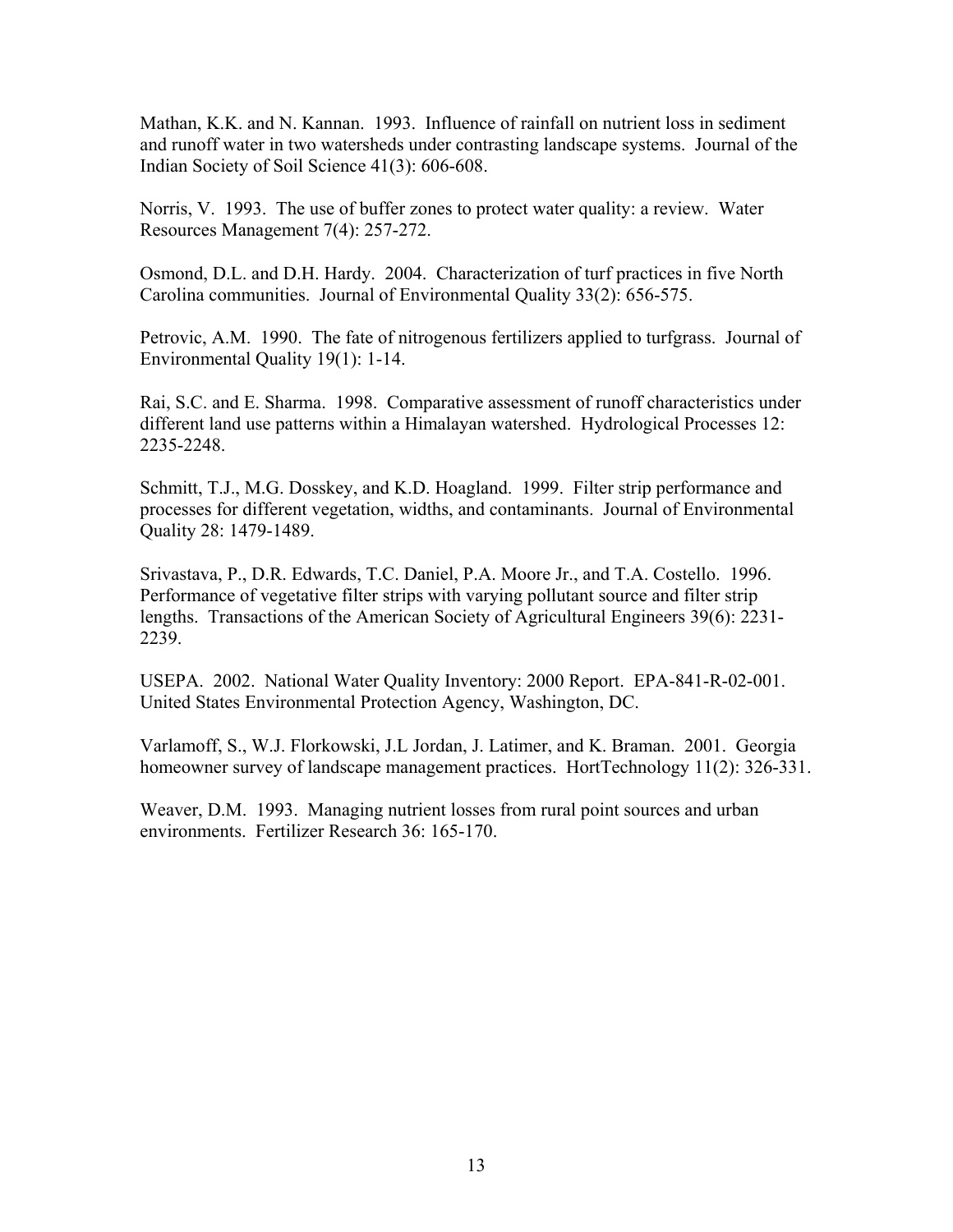#### **Chapter 2**

# **Quantifying Runoff, Sediment, and Nutrient Losses from Model Urban Landscapes**

#### **Abstract**

The contribution of non-point source pollution to degrading surface water quality is considerable throughout Virginia and beyond. While research on agricultural best management practices in nutrient management and nutrient and soil stabilization has made progress in reducing agricultural contributions to nutrient and sediment loading of watersheds, little is known about how land covers of different vegetation representative of urban areas (e.g., bare soil versus turfgrass lawns versus urban forest) influence the potential for non-point source pollution.

 Ambient rainfall volumes were manipulated to provide 50%, 100%, and 150% of natural precipitation to plots with landscape covers of bare soil, shredded wood mulch, turfgrass, and simulated urban forest (complete pin oak canopy with shredded hardwood leaf mulch). Precipitation volumes, runoff volumes, and eroded sediment masses were measured for ten rain events between July and December 2004. Runoff water was analyzed for nitrate and orthophosphate concentrations in three rain events. Turfgrass was found to be the most effective of the land covers tested in reducing components of non-point source pollution from stormwater. Turfgrass plots produced, on average, the least runoff and sediment, and lower nitrate concentrations in runoff. Results from urban forest plots apparently reflected the disturbance of tree planting, even six months later. This study contributes to a sparse body of knowledge about the influences of urban landscapes on water quality, and will inform land use policy and urban Best Management Practices.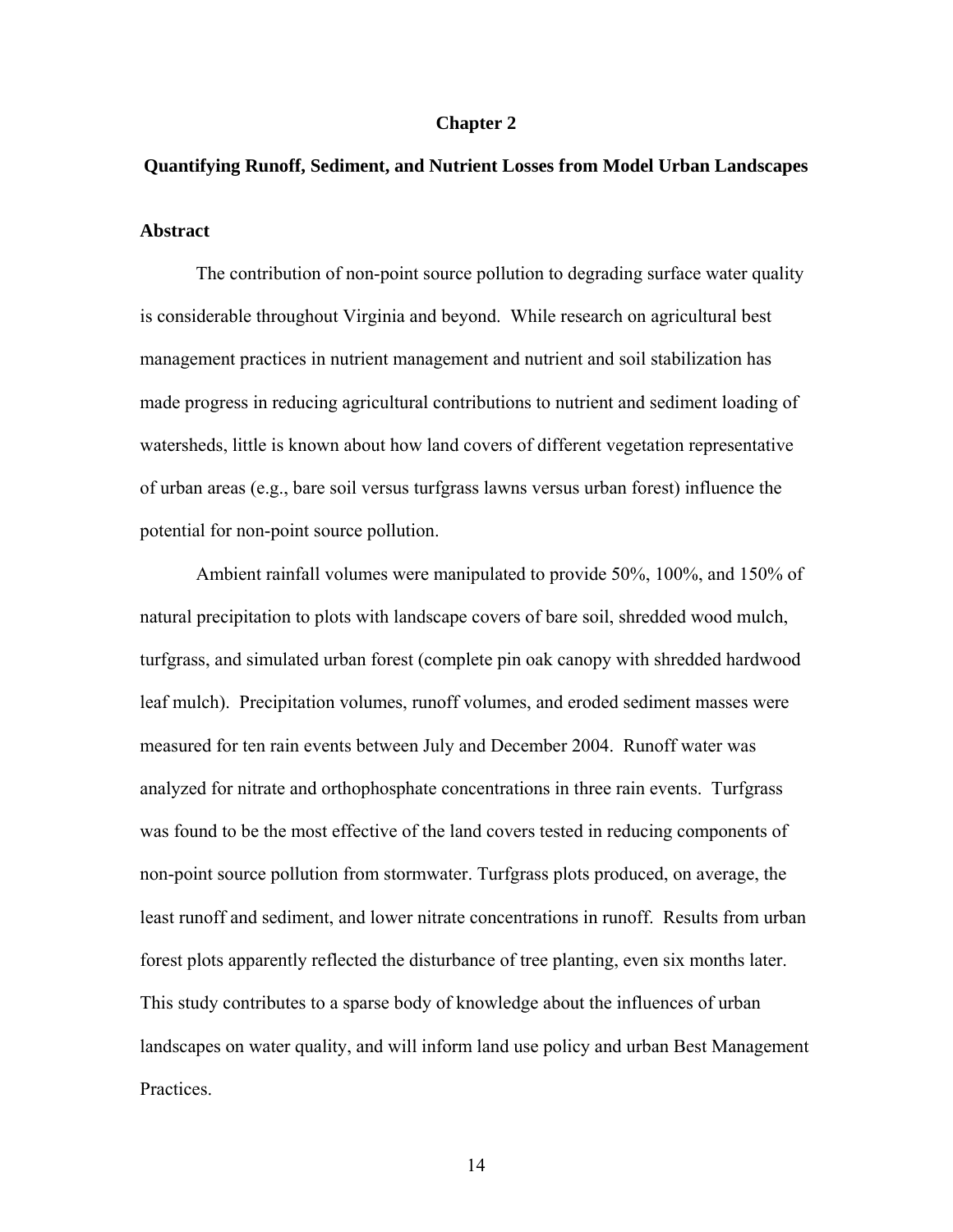#### **Introduction**

The negative effects of excessive nutrient and sediment loading to our water systems have been well documented. While agricultural land uses make up a substantial portion of non-point source pollution to surface waters, urban areas also contribute to the degradation of water quality (Coulter *et al*. 2004). The rate of urban and suburban development continues to be high, taking away valuable forests, farms, and wetlands that play an important role in slowing and filtering stormwater runoff, resulting in increasing NPS pollution from urban and suburban areas (Chesapeake Bay Foundation 2004). Therefore, it is important to further explore how urban and suburban areas can negatively impact water quality.

Nutrient and sediment runoff from agricultural and urban landscapes contribute to watershed impairment via adverse consequences to the biological and physical environment. Excessive N and P loading can cause eutrophication of surface water bodies (Baird *et al.* 2000). The physical environment also changes with excessive nutrient and sediment loads, affecting hydrology and water chemistry, leading to overall decreases in water quality (Basnyat *et al*. 1999). In addition to the negative impacts of NPS pollution on aquatic ecosystems, it can also jeopardize human health (Osmond and Hardy 2004).

Urban landscapes are a complex matrix of different land cover types including impervious surfaces, lawns, open fields, bare soils and urban forest fragments of varied structure. Land cover type influences the ability of soils to allow infiltration of precipitation versus contributing to runoff. Nutrient loading to surface waters from urban and suburban landscapes is highly variable due to many factors including soil type, vegetation cover, and management practices (Petrovic 1990). In order to better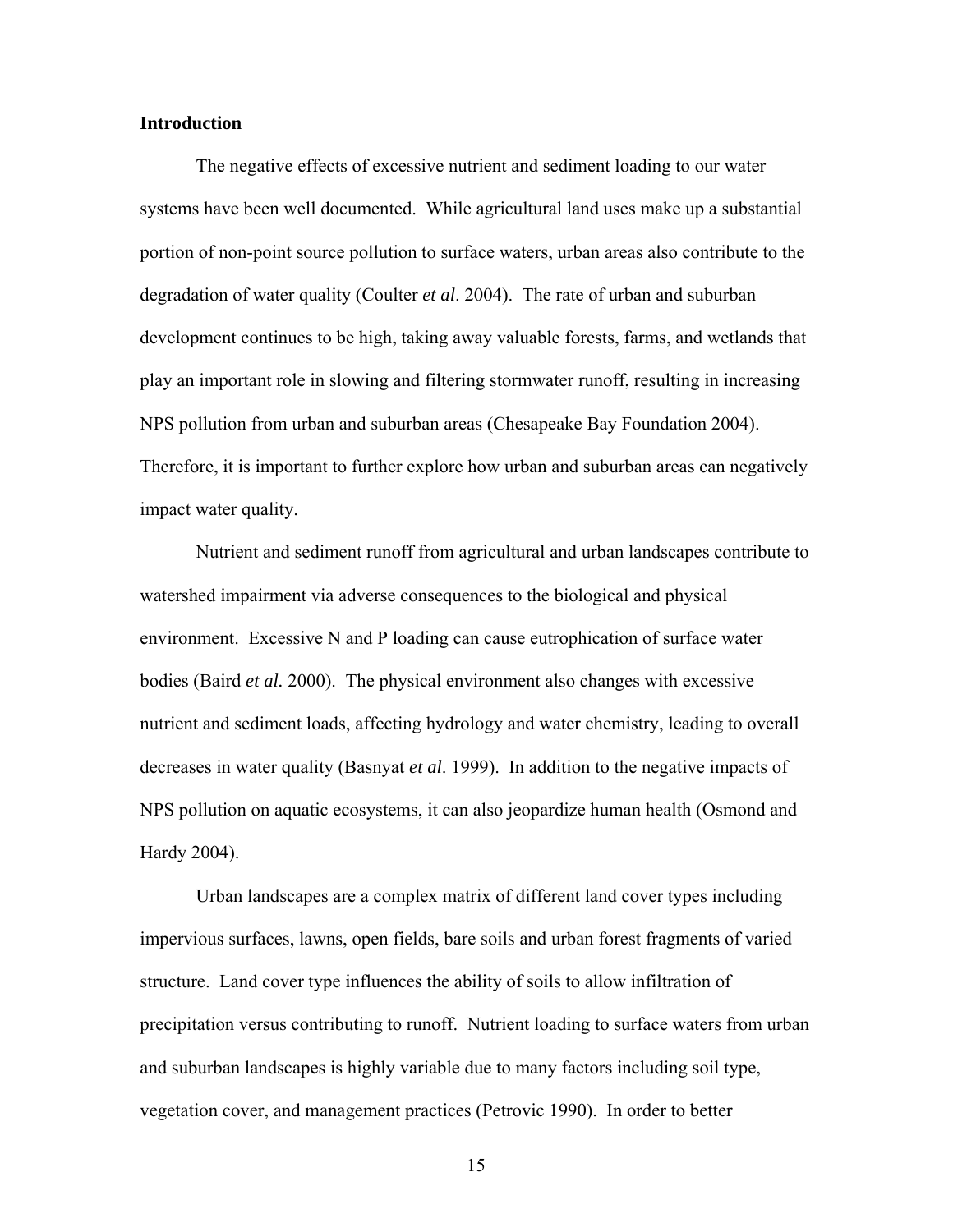understand NPS pollution in urban areas, it is necessary to study the different land use components found in urban areas, especially turfgrass.

Turfgrass and its propensity to allow runoff and infiltration have been studied in some detail, particularly in golf course applications. Petrovic (1990) reported that in multiple turfgrass studies, little runoff occurred from natural precipitation, indicating soils with this vegetation have a high infiltration capacity. The lack of excessive nutrient loss from turf grass has made it appealing as a buffer strip material to filter out excessive nutrients in runoff. The dense growth habit of turfgrass and the production of thatch, create a tortuous pathway that slows runoff water, reduces sediment loss, and increases infiltration (Linde *et al*. 1995, 1998).

Little research has addressed the use of alternatives to turfgrass that may have less impact, requiring less maintenance and resource input, while at the same time reducing the potential for NPS pollution. Ongoing research in Florida has compared runoff and leaching of N, P, and K from St. Augustinegrass [*Stenotaphrum secundatum* (Walt.) Kuntze] with that from a mixed species landscape (trees, shrubs, and herbaceous perennials; Erickson *et al*. 1999, 2001, 2005). Data on N leaching from these plots indicated that turfgrass was significantly more effective in reducing the amount of N lost through leaching (Erickson *et al*. 1999, 2001). Investigation of P and K leaching showed results similar to N leaching, with turfgrass more effectively reducing nutrient loss (Erickson *et al*. 2005).

While the results of Erickson *et al*. (1999, 2001, 2005) support turfgrass as most effective in reducing nutrient loss from urban and suburban landscapes, additional research investigating alternative landscapes is necessary to fully determine their effectiveness in reducing NPS pollution potential. Research addressing the influence of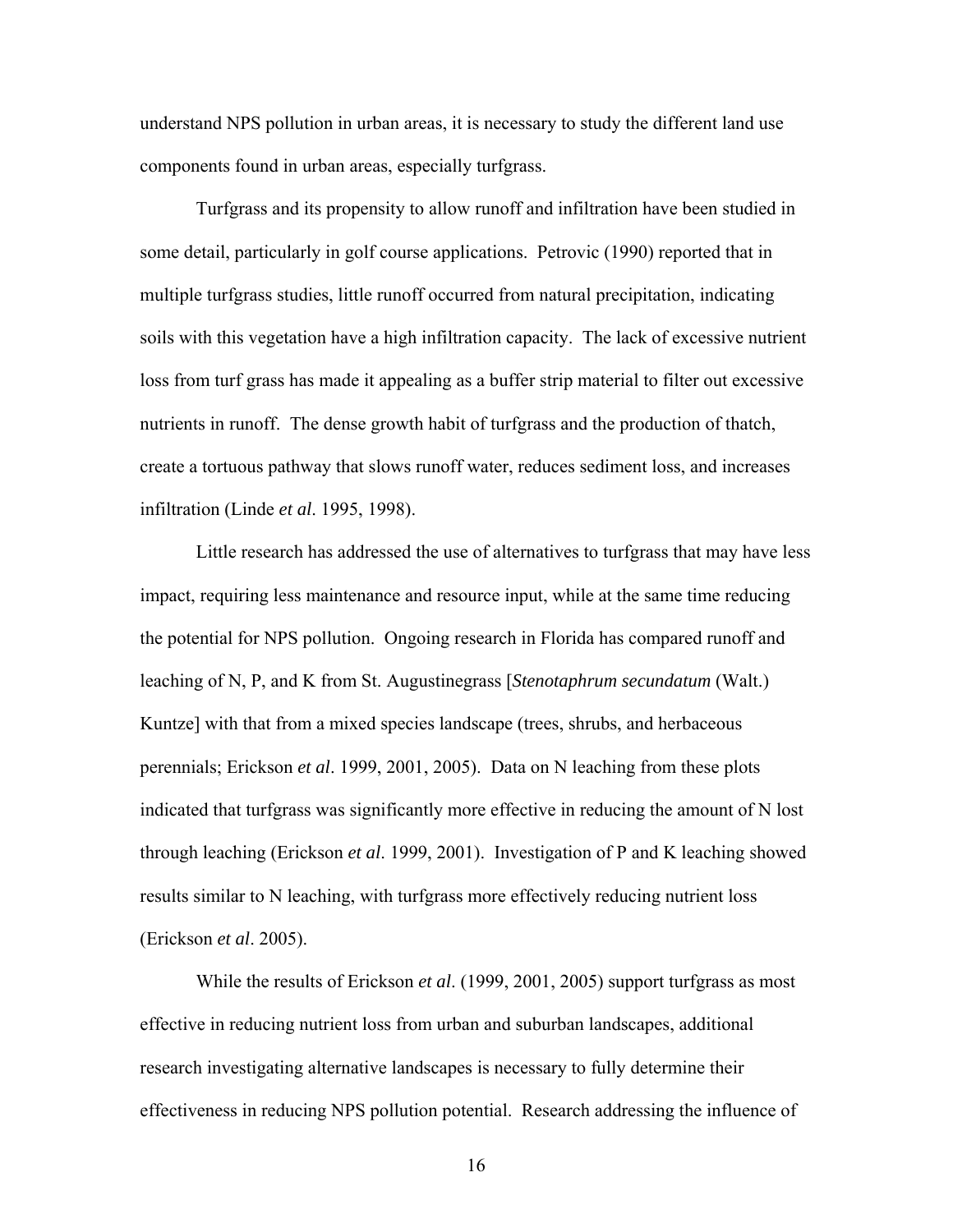land cover types in urban landscapes on nutrient and sediment runoff requires controlled experimental designs. An innovative design that utilizes alternative landscape land covers in combination with manipulated precipitation volume was used to quantify impacts of precipitation on runoff, sediment erosion, and transport of nutrients from landscapes. Specifically, land covers of bare soil, mulch, turfgrass, and urban forest were compared. The results of this research will improve designs and BMPs, thereby reducing environmental impacts of urban and suburban landscapes.

#### **Materials and Methods**

Research plots were established using a modified split-plot design in May 2004 on a N/NE facing hillside with a 15% slope at Kentland Farm  $(37.19^{\circ}N, 80.58^{\circ}W)$ , near Blacksburg, VA. Precipitation treatments were provided with a triplicate plot design (Figure 2.1) by constructing three adjacent 2.4 m x 2.4 m (8 ft. x 8 ft.) subplots along the slope of the hillside. Each triplicate plot received the same landscape treatments (described below). A total of twelve triplicate plots were located in one row across the hillside with 2.4 m of turfgrass between each plot (Figure 2.2). The plots were constructed without borders.

Eight, 15.2 cm (6 in.) d. PVC pipes cut length-wise in half to form troughs were spaced evenly above each middle plot to collect approximately 50% of precipitation falling on that plot, allowing it to drain and run-on as concentrated flow approximately 0.46 m below the top edge of the lower plot. The troughs were elevated 15 cm above the ground using bent steel wire to reduce impedance of evapotranspiration and interference with growing vegetation. The use of these troughs created three manipulations of precipitation across the triplicate plot, with 100% of ambient precipitation falling in the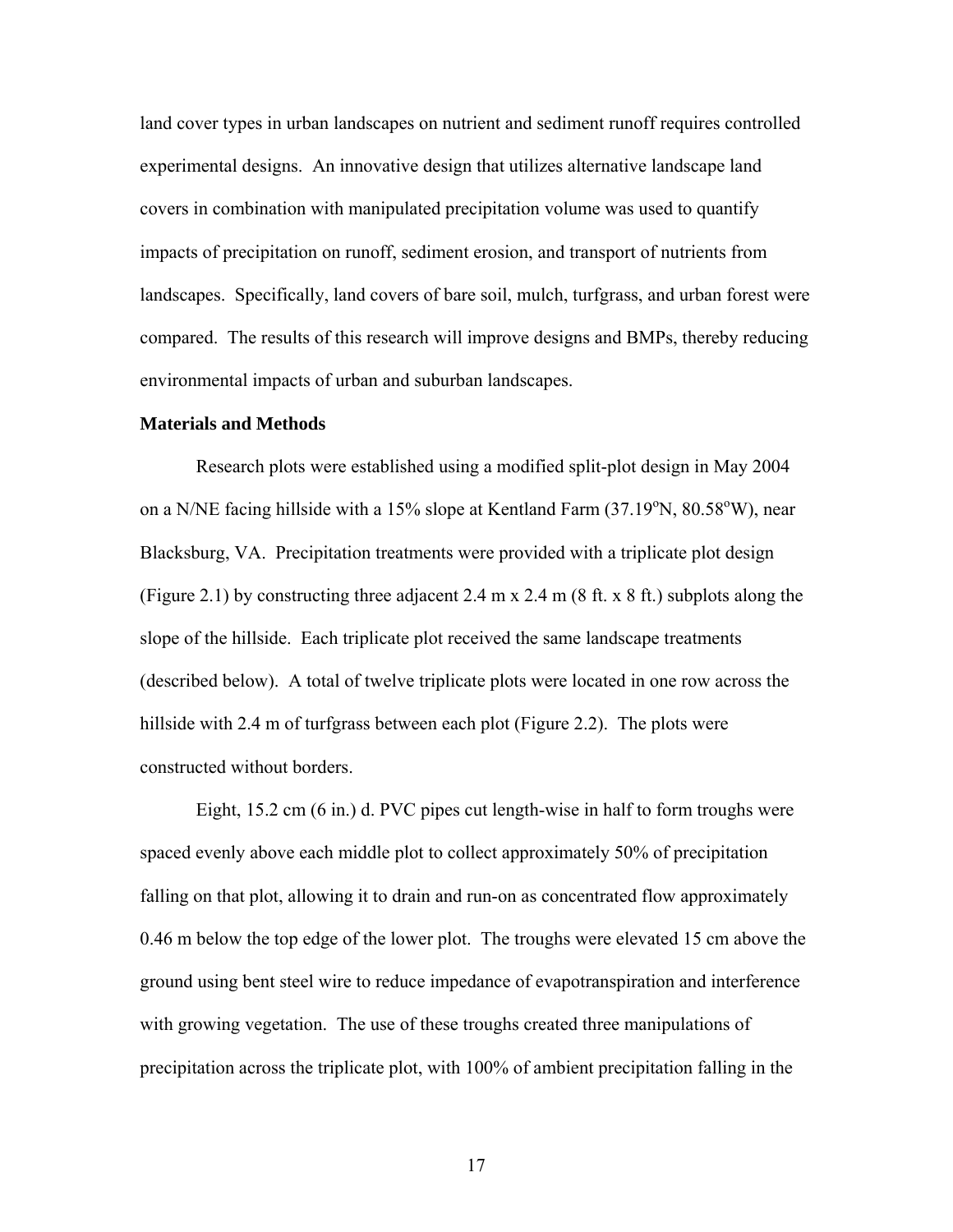upper plot, approximately 50% falling in the middle plot, and approximately 150% falling in the lower plot.

Landscape treatments were bare soil, turfgrass, shredded wood mulch, and simulated urban forest. Each landscape treatment was randomly assigned to one triplicate plot within each of three blocks (Figure 2.2a). Turfgrass treatments made use of existing turfgrass (established tall fescue blend), while all other plots received an initial application of Roundup® to kill existing vegetation. Dead vegetation was removed mechanically from the surfaces of non-turfgrass plots using a string trimmer and leaf rake. Root and other below ground vegetation was left intact. The soil was not tilled or otherwise disturbed in any plots except to plant trees in the urban forest plots. Mulched plots received a 7.6 cm thick layer of shredded wood mulch. Each 8 x 8 simulated urban forest subplot was planted with four, 15 gallon containerized, 3.2 cm d. pin oak (*Quercus palustris*) trees and covered with a 7.6 cm thick layer of composted leaf mulch to simulate a forest litter layer (Figure 2.3). Turfgrass within the turfgrass plots and surrounding all of the plots was maintained at a height of approximately 8 cm with a rotary mower. Weeding of non-turfgrass plots by hand was conducted for the duration of the experiment. In addition, a second application of Roundup® was applied to all nonturfgrass plots in late July.

Runoff from each 8 x 8 subplot was collected along the bottom end of the plot by a 15.2 cm (6 in.) d. PVC trough (described above) sunken just below grade, with each end capped. A 7.6 cm wide strip of metal flashing inserted just below the soil surface along the bottom of each plot and lapped over the edge of the trough directed runoff into the trough. Each trough was sloped slightly to drain runoff to one end cap, which was drilled to allow runoff to drain out into collection reservoirs. Collection reservoirs for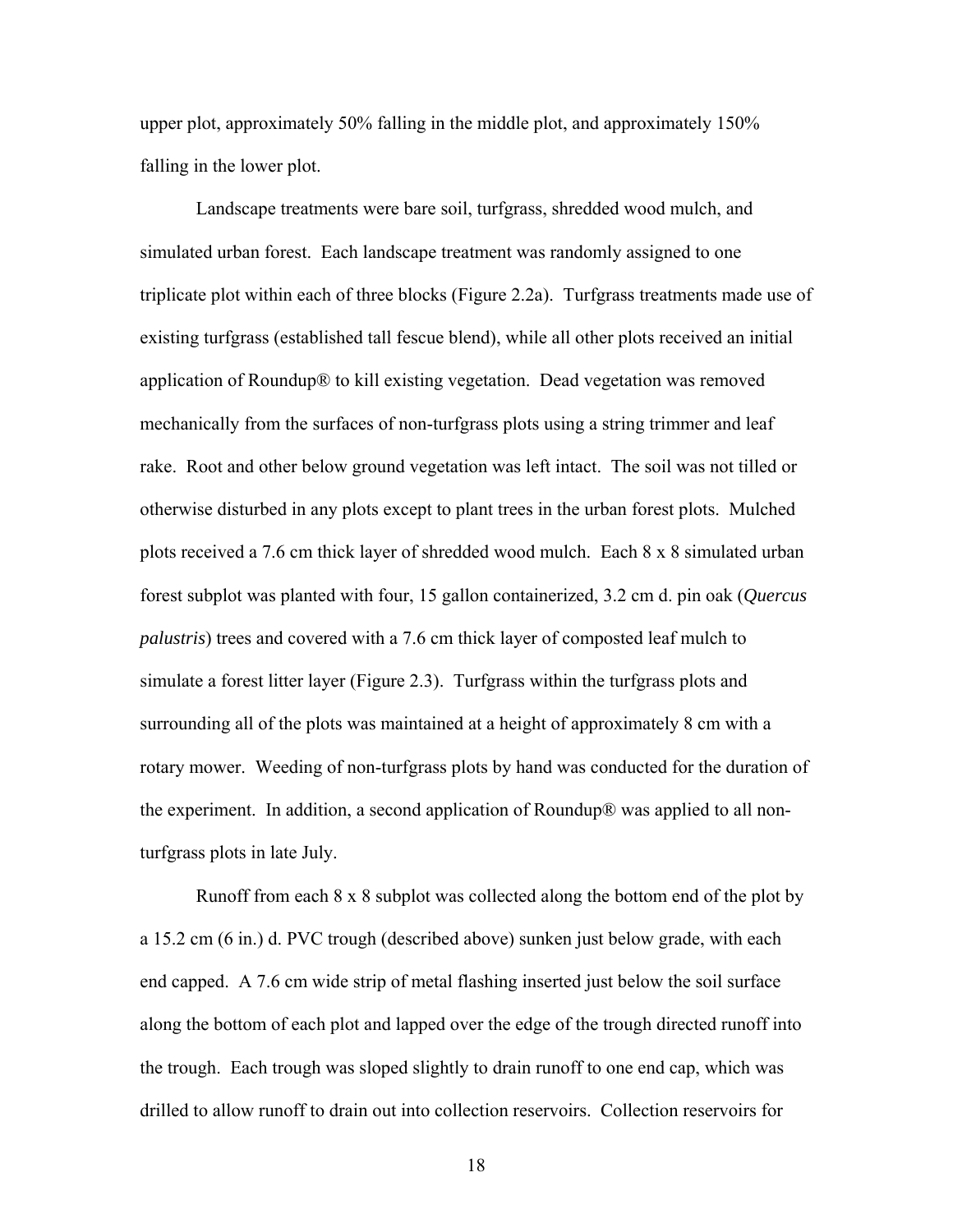each 8 x 8 subplot were constructed by sinking a 121 L (32 gallon) garbage can into the ground. A 19 L (5 gallon) bucket was placed inside each can to collect runoff and to allow easy removal for analysis following a rain event. When runoff volumes exceeded the capacity of the 19 L buckets, additional runoff overflowed into the collection reservoirs. Excess water and sediment was removed for measurement and sampling in additional 19 L buckets.

Runoff collected from each plot for 10 rain events between July and December 2004 was filtered at 63 μm to collect sediment using standard brass sieves. Sediment collected was rinsed onto pre-weighed filter paper, allowed to drain, and dried in an oven at 70°C for 2 days. Filter papers were weighed again and sediment mass determined. Water runoff volume was calculated from the mass of water collected in each reservoir by using a digital hanging scale. A weather station located approximately 150 m from the site monitored weather conditions. Rainfall amounts were measured in 0.1 mm increments by a tipping bucket rain gauge. Weather data were recorded on an hourly basis for the first six rain events. The weather station was reprogrammed to record weather data each minute for the remaining four rain events.

Samples of runoff water from three rain events in November and December were drawn from bulk volumes collected and analyzed for concentrations of nitrates and orthophosphates. Nutrient analysis was performed using a Hach DR/2400 spectrophotometer. Nitrate concentrations were measured using Hach method 8039, a high range cadmium reduction method. Orthophosphate concentrations were measured using Hach method 8048, an ascorbic acid method (Hach Company 2002). Total nitrate and phosphate loads were calculated by multiplying nutrient concentrations by the total bulk volume of runoff water from each reservoir.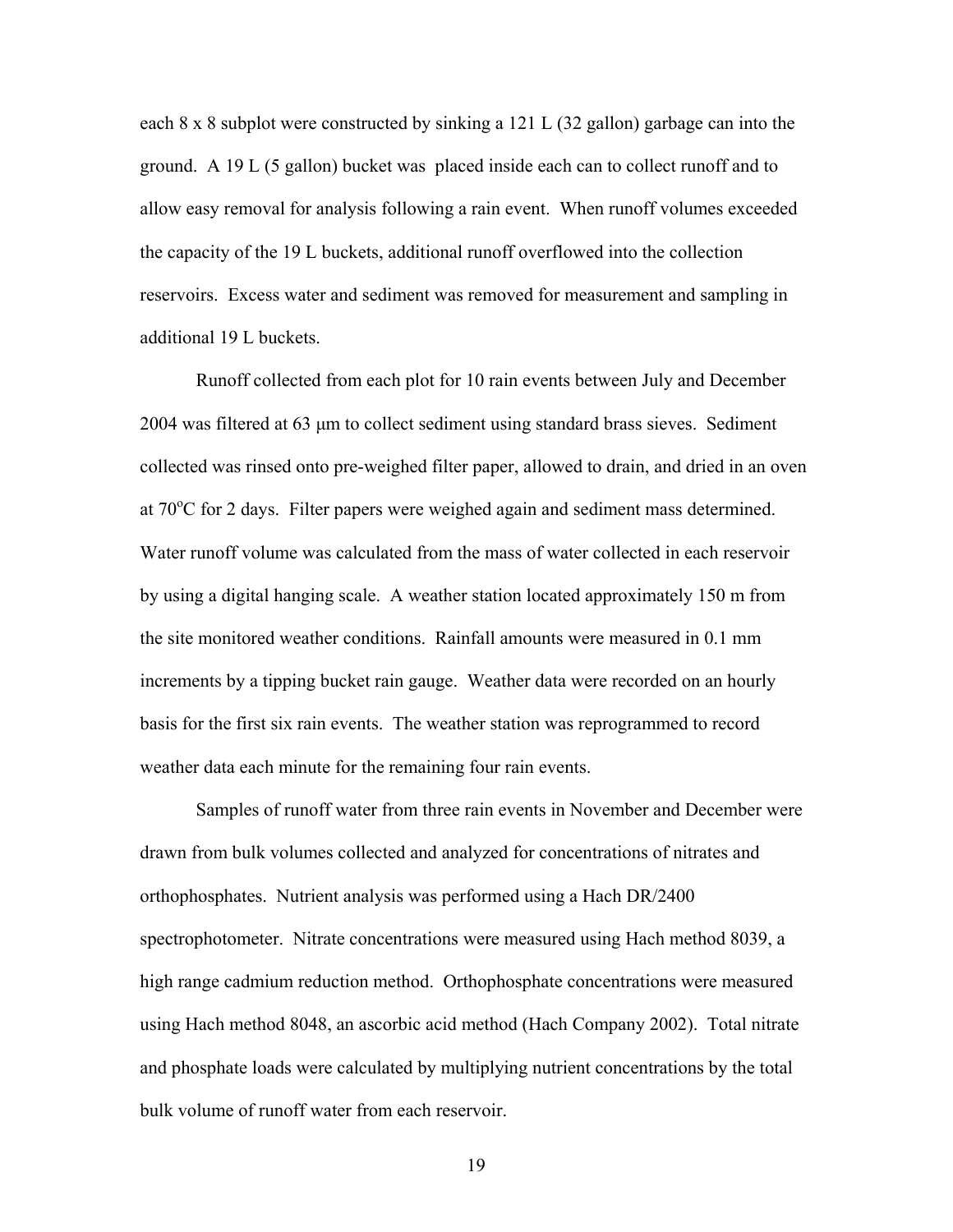Statistical analysis of runoff, sediment, and nutrient data was performed using JMP 4.0.4 (SAS Institute 2001). Due to potentially confounding factors between the three subplots in each replicated treatment, results were not analyzed using a split-plot model. Rather, each precipitation manipulation treatment was analyzed as a different experiment across the landscape treatments. At each precipitation manipulation level, a full factorial, mixed model ANOVA design with landscape cover as a fixed effect and precipitation as a random effect tested for significant differences in runoff and eroded sediment between landscape treatments with all rain events compiled. Additionally, proportional runoff and soil erosion across all rain events was characterized by calculating the proportion of precipitation that ran off from each plot, the ratio of sediment mass per precipitation volume, and the sediment mass per runoff volume from each plot. These data were illustrated graphically but were not statistically analyzed. Each rain event was also analyzed separately using one-way ANOVAs with land cover as a fixed effect for differences in runoff volume and eroded sediment mass. Separated means on each date were calculated using Tukey-Kramer honestly significant difference (HSD) comparisons with  $\alpha = 0.05$ .

Data on nitrate and phosphate concentrations in runoff water was analyzed with two-way ANOVAs using land cover and rain event as fixed effects.Estimates of nitrate and phosphate loads lost from plots were calculated by multiplying nutrient concentrations in subsamples by the total volume of runoff. Because the subsamples were from the bulk of the total runoff collected these should be reliable estimates of total nutrients lost. These data were analyzed with the same ANOVA model. Separated means were calculated for these nutrient measures by rain event, precipitation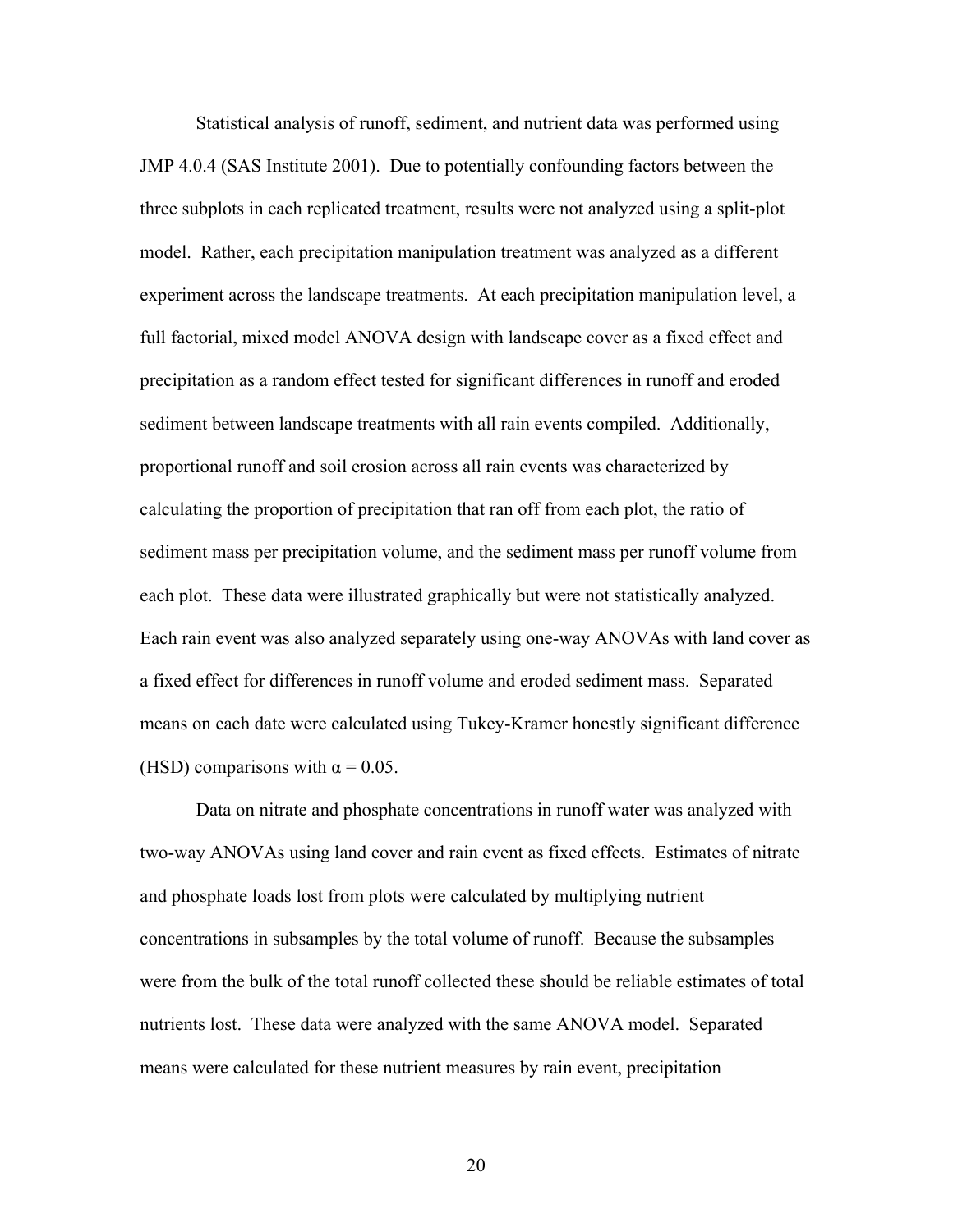manipulation, and land cover using Tukey-Kramer honestly significant difference (HSD) comparisons with  $\alpha$  = 0.05.

#### **Results**

 The majority of the rain events were of light to moderate intensity and of short duration, common throughout the majority of the year in southwest Virginia, ranging in amounts from 6.9 to 23.9 mm. In comparison, the September 11 rain event was of longer duration (34 hr.) and produced a much greater total depth of rainfall (55.9 mm), resulting from the remnants of Hurricane Frances. Despite differences in the volume of rainfall occurring from event to event, the average intensity of rainfall events was similar across the majority of events, generally ranging from 1.1 to 2.4 mm/hr. (Table 2.1).

More frequent weather data collection for the last four events (Sep 11, Nov 5, Dec 1, Dec 8) allowed for more detailed characterization of these events. Plots of rainfall intensity across each event indicated an advance storm pattern during the Dec. 1 and Dec. 8 rain events, with the majority of precipitation occurring early, while the majority of the Sep. 11 event was delayed until the middle, producing an intermediate storm pattern (Figure 2.4). Spikes in rainfall intensity in the Nov. 5 event were more evenly distributed across the length of the event, making for a more uniform storm pattern. The more detailed characterization of storm events also revealed that the September 11 event was not only of longer duration and greater total precipitation volume, but also had more than double the peak rainfall intensity of other storms (23 mm/hr compared to 6-10 mm/hr, Figure 2.4).

#### Stormwater runoff

 Stormwater runoff volumes measured over the course of the ten rain events varied between land cover treatments and rain events. In all three precipitation manipulation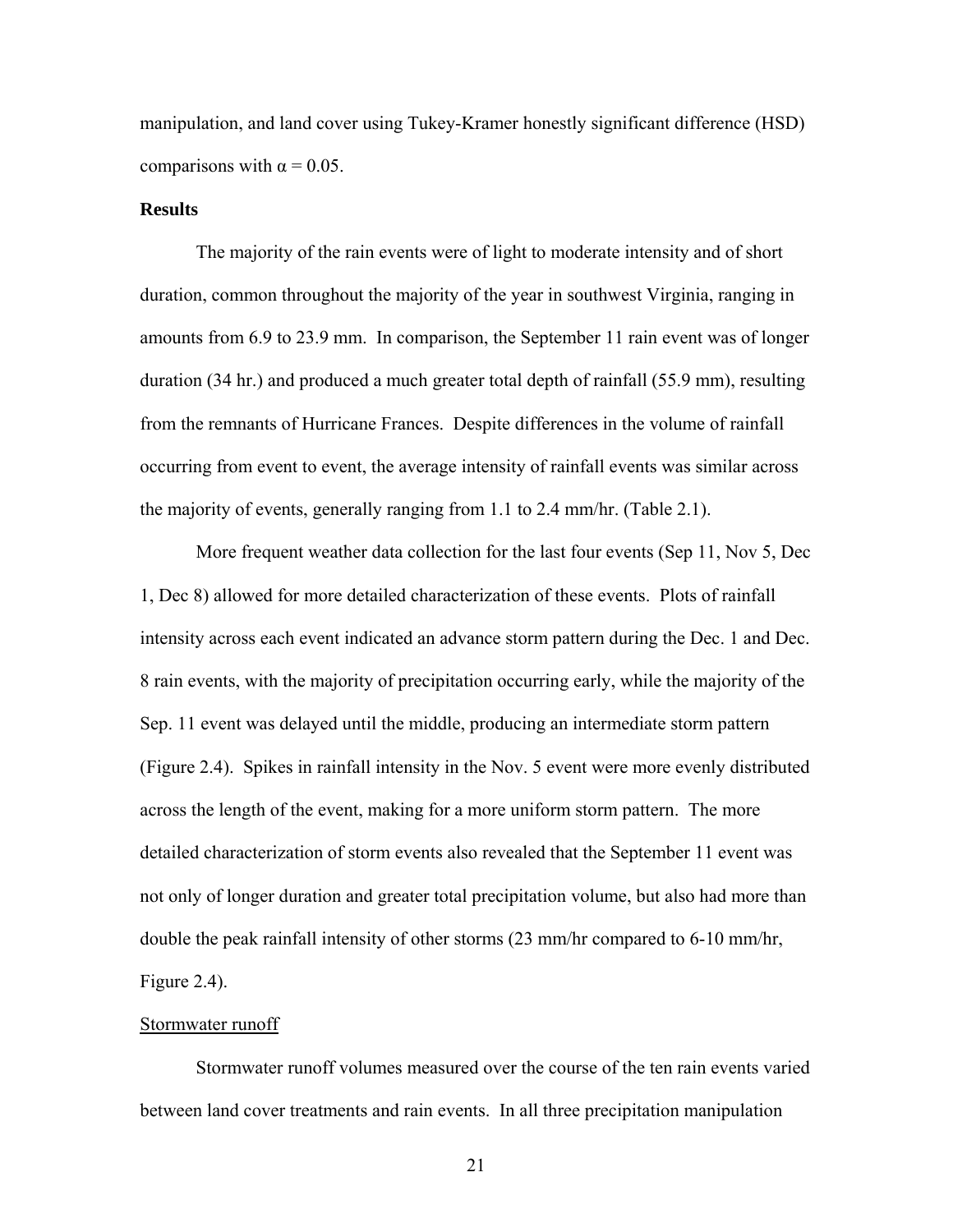experiments there was a highly significant effect of precipitation volume in a rain event (Table 2.2). In general, the greater the precipitation volume, the greater the volume of runoff. In all three precipitation manipulation experiments there was a significant effect of land cover treatment on runoff (Table 2.2). Overall, and in each of the precipitation manipulation experiments, turfgrass plots contributed the least to runoff volume (means, Table 2.3). In two out of three precipitation manipulation experiments there was a significant interaction between land cover treatment and precipitation volume (Table 2.2) in which at higher precipitation volumes, the difference in runoff contributed by the land cover treatments increased. Turfgrass plots exhibited little change in runoff, whereas other land cover treatments had increased runoff with increased precipitation (Figure 2.5). In another exploration of the relationship between runoff and land cover treatment across all ten events, the proportion of the runoff volume relative to the precipitation volume was calculated. In general, in higher precipitation manipulation experiments, the amount of runoff relative to the precipitation applied decreased (Figure 2.6). Figure 2.6 also shows mulch to generally have a greater rate of runoff, especially at the 50% manipulation treatment, while turfgrass treatments produced the least runoff.

Results from one-way ANOVAs of each individual rain event at each precipitation manipulation level indicate significant differences in runoff volume between land cover treatments in 18 out of 30 date/experiment combinations (Table 2.3). Mean runoff volumes from the turfgrass plots were significantly less than all other plots in two instances (Jul 23, 50% experiment; Aug 6, 50% experiment). Mulched beds contributed significantly more runoff than all other land covers in 6 instances (Aug 2, 50% and 150% experiments; Aug 6, 50% and 150% experiments; Sep 11, 50% experiment; Nov 5, 50%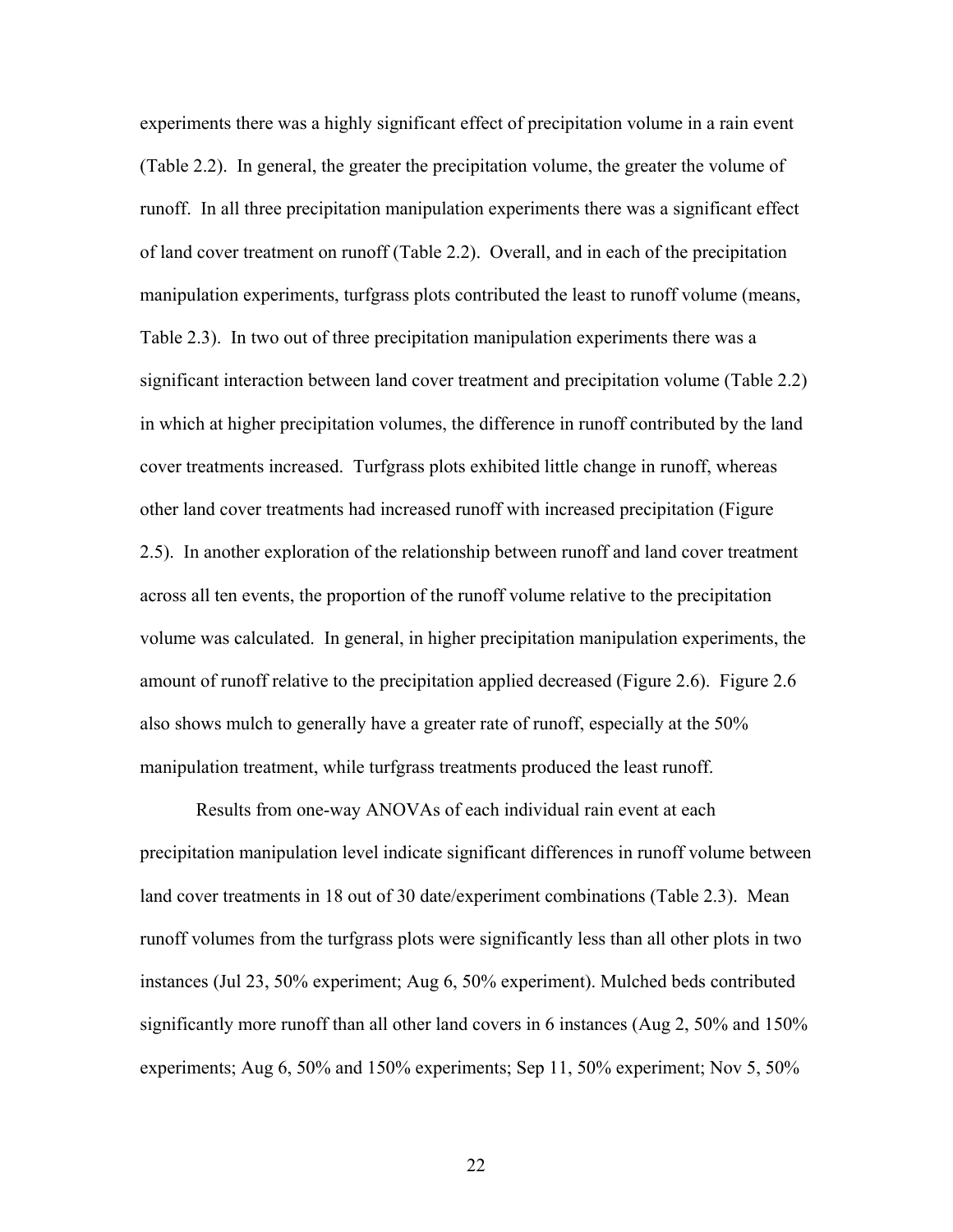experiment). In no instance did bare soil plots contribute significantly more runoff volume than all other plots.

#### Sediment

 Sediment losses in runoff varied with land cover treatment in two experiments (100% and 150% experiments, Table 2.4) and with precipitation volume in one experiment (150%, Table 2.4). There were no interactions between land cover and precipitation volume on sediment loss in any experiment. In general, sediment loss was greater with increasing precipitation volumes and turfgrass plots produced the least sediment loss in each precipitation manipulation experiment (means, Table 2.5). When each storm event and precipitation manipulation experiment was analyzed separately with one-way ANOVA, turfgrass plots contributed significantly less sediment than all other plots on two occasions (Jul 23, 50%; Aug 6, 50%), and mulch beds contributed significantly more sediment than all other treatments on six occasions (Aug 2, 50%, 150%; Aug 6, 50%, 150%; Sep 11, 50%; Nov 5, 50%). Urban forest plots contributed the most sediment on seven occasions, but never significantly more than all other plots. Bare soil plots contributed the most sediment on two occasions; neither occasion was significantly different than all other occasions.

In an illustration of the influence of land cover on sediment loss across all rain events, the proportion of the sediment mass lost relative to the precipitation volume applied is presented in Figure 2.7. Here again turfgrass plots tended to allow less sediment erosion and urban forest plots tended to produce greater sediment loss, but losses were more highly variable (Figure 2.7). The propensity of soil to erode, given the volume of runoff, was measured by concentrations of sediment in runoff (ratio of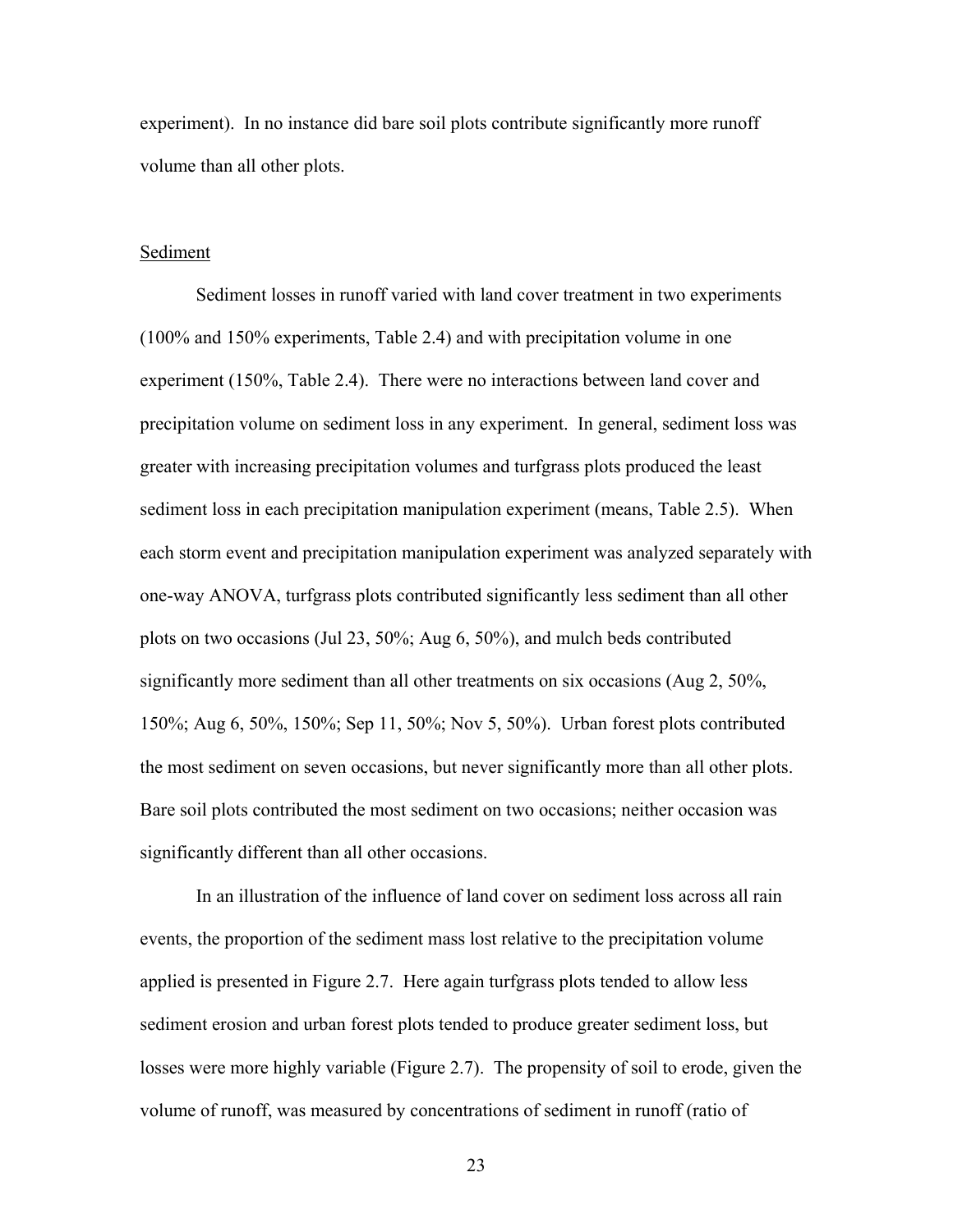sediment mass to the runoff volume from individual plots). Turfgrass runoff had lower concentrations of sediment, while urban forest plots produced runoff with greater and more varied concentrations of sediment (Figure 2.8).

#### Nitrate

 Land cover treatments influenced the concentration of nitrate in runoff water in only the 150% precipitation experiment on the Dec 1 and Dec 8 rain events. Turfgrass treatments produced lower nitrate levels than other land covers and higher concentrations were found in urban forest plots (Table 2.6). In general, nitrate concentrations were lower at higher precipitation manipulation treatment levels. There were no significant interactions on nitrate concentration in runoff between rain event and land cover at any precipitation manipulation. Significant effects of rain event and land cover on total nitrate lost in runoff were found in the 100% and 150% precipitation experiments (Table 2.7 b, c). Nitrate load differed significantly with land cover in all 3 precipitation experiments (Table 2.7), and in this measure as well, turfgrass plots had the lowest nitrate load in runoff (Table 2.8).

#### **Orthophosphate**

 Concentrations of orthophosphates in runoff water varied significantly by land cover treatment, and rain event (Table 2.9). Mulched plots generally produced the lowest concentrations of orthophosphates. The highest concentrations of orthophosphates were found in runoff from urban forest plots. At higher precipitation manipulation treatment levels, orthophosphate concentrations tended to be lower compared to concentrations at lower manipulation levels (Table 2.10). Orthophosphate load in runoff also differed by rain event and land cover (Table 2.9), with urban forest plots losing the most, and turfgrass and mulched plots losing the least orthophosphate in runoff (Table 2.11).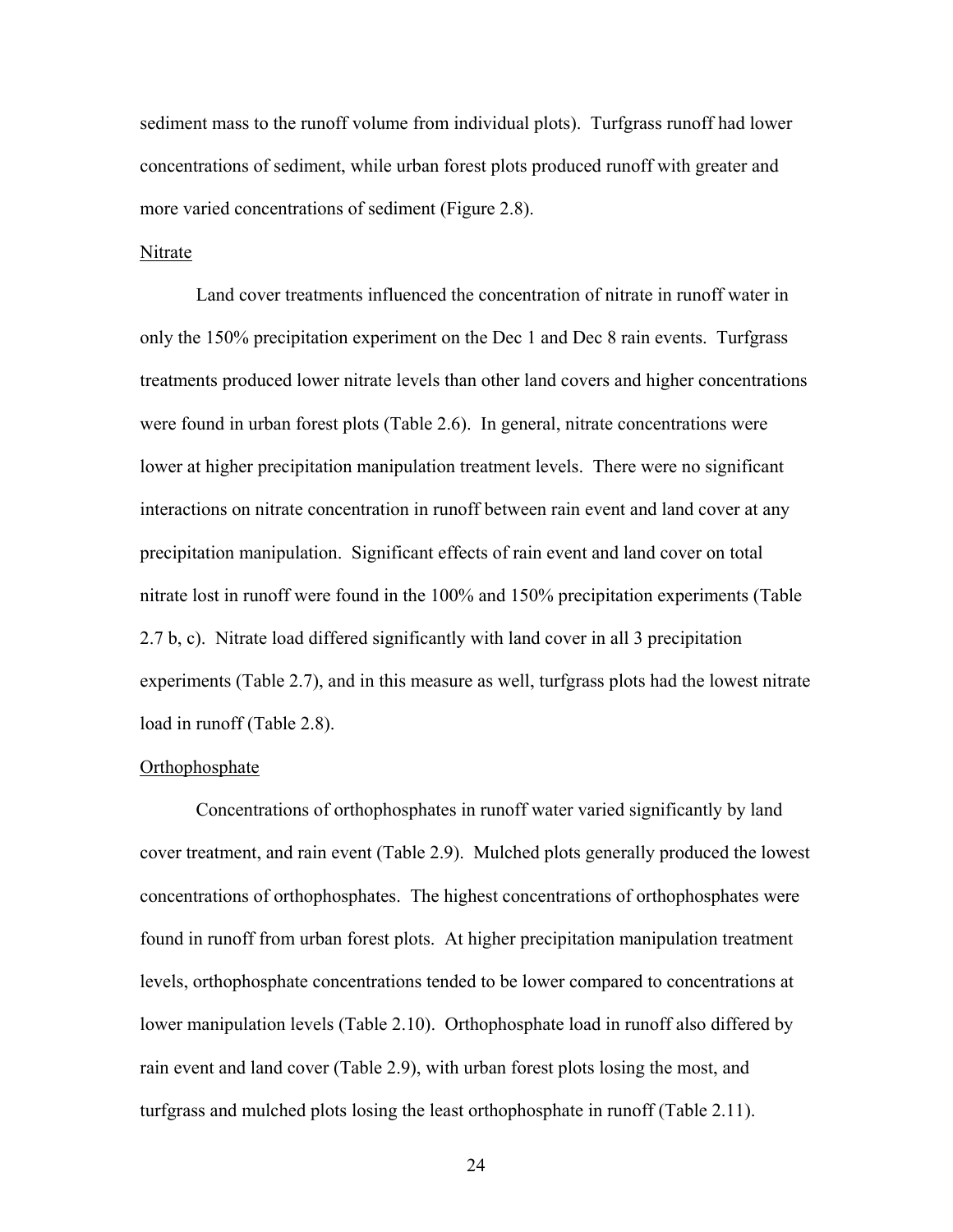#### **Discussion**

 Results of stormwater runoff and sediment loss measurements suggested that, of the four land covers tested, turfgrass was the most effective treatment for reducing the volume of runoff as well as the amount of sediment carried in the runoff. This finding agrees with previous observations of runoff from turfgrass, which have indicated there is generally little runoff from turfgrass surfaces compared to other land covers under natural precipitation (Petrovic 1990, Erickson *et al*. 1999, 2001). This low rate of runoff is the result of a high infiltration capacity, which can be attributed to the dense growth habit of turfgrass and its ability to produce thatch. This results in a tortuous pathway that slows runoff, allowing more time for infiltration (Petrovic 1990, Linde *et al*. 1995, 1998).

 In contrast to turfgrass, mulched plots tended to produce the greatest volumes of stormwater runoff, while urban forest plots produced the second highest levels of runoff. Some crusting of mulch surfaces may have reduced the ability for water to infiltrate these surfaces. However, it is more likely that these results were observed due to higher antecedent moisture conditions in these plots. The mulch layer contained in these plots would have served to reduce the rate of evaporation of water from the soil surface. Likewise, this would explain the lower levels of runoff that were collected from bare soil plots. The soil contained in these plots was directly exposed to sunlight and heat that promoted drying of the soil, leading to lower antecedent soil moisture levels. As a result, greater volumes of water were able to infiltrate into bare soil plots rather than runoff. Some other important implications of antecedent soil moisture are discussed later.

 Despite having the greatest volume of runoff of the four land covers tested, the mulched plots generally did not loose as much sediment as did bare soil and urban forest plots. This suggests the wood mulch layer was effective in holding the soil in place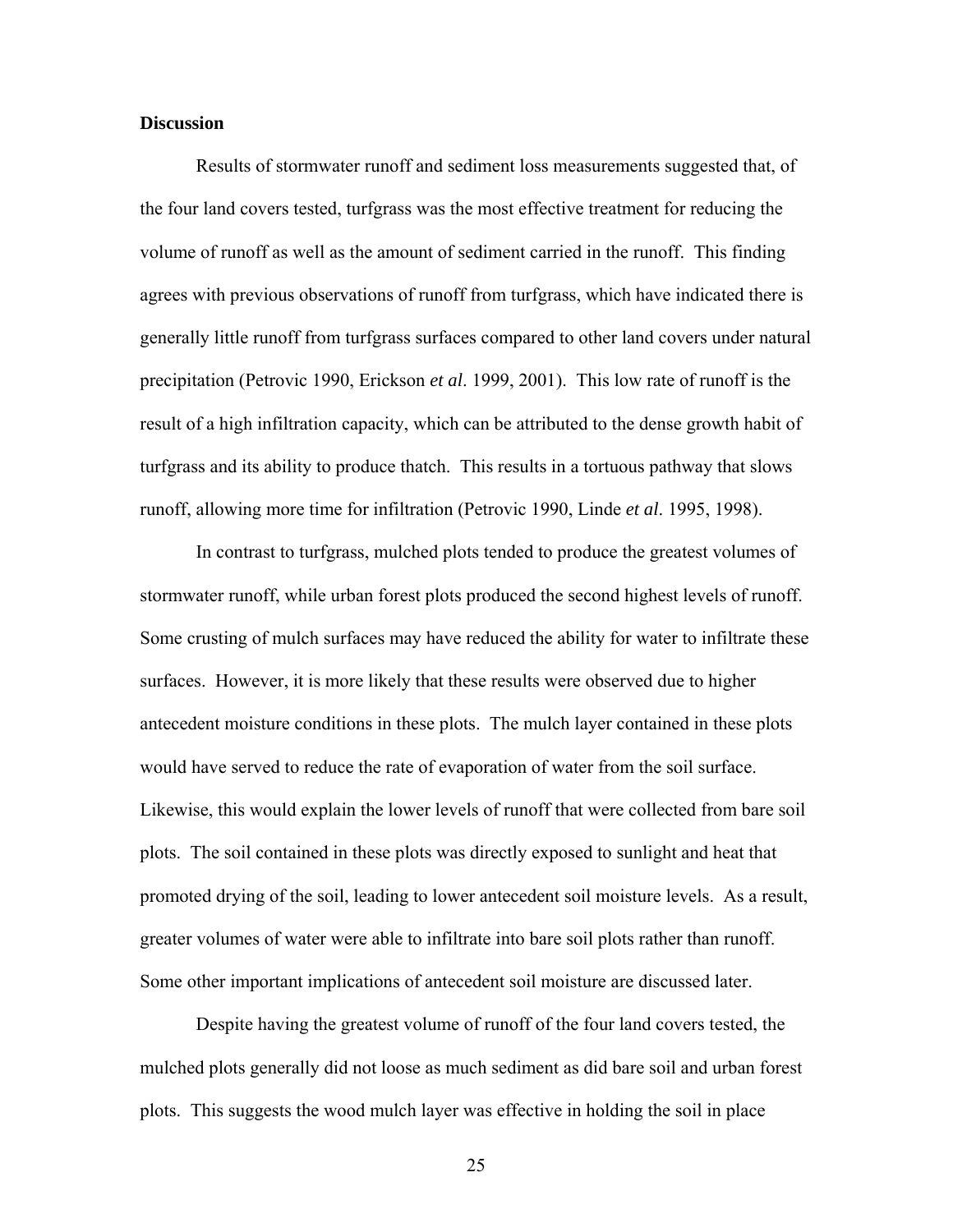underneath. Because the mulch acted as a barrier to the soil, the mulch was able to absorb the force of impact of raindrops that would have dislodged soil particles on the surface of the bare soil plots (Schwab *et al*. 1996).

 Surprisingly, urban forest plots produced the greatest sediment losses in runoff water. This was most likely due to the amount of disturbance to these plots during construction, which involved loosening a majority of the soil in each plot. In addition, the trees planted in these urban forest plots were not fully established, having only been planted two months prior to the first rain event for which data were collected. Had these plots been fully established, it is likely that runoff and sediment loss would have been lower. In a buffer strip study comparing a switchgrass (*Panicum virgatum* L. cv. Cave-n-Rock) buffer with a combination buffer of switchgrass followed by a multispecies riparian area, Lee *et al*. (2000) found that a deep-rooted woody plant buffer provided a high infiltration capacity, capable of trapping clay and soluble nutrients in runoff not trapped in the switchgrass. In comparison, when woody plants are not as densely planted, turfgrass may work equally as well or outperform a mix of turfgrass and established trees and shrubs. A study of vegetative buffer strips found that established young trees and shrubs located in the lower half of grass buffer strips had no effect on the performance of the buffer strip in reducing sediment and nutrient losses compared to grass only buffer strips (Schmitt *et al*. 1999).

The two nutrients most cited as contributing to non-point source pollution in surface waters are nitrogen and phosphorus. While there are many forms of these elements influencing water quality, this study focused on collecting information on the loss of nitrate and orthophosphate in runoff from these plots in a subset of the rain events. In general, nitrate concentrations in runoff were relatively low, not exceeding 1.25 mg/L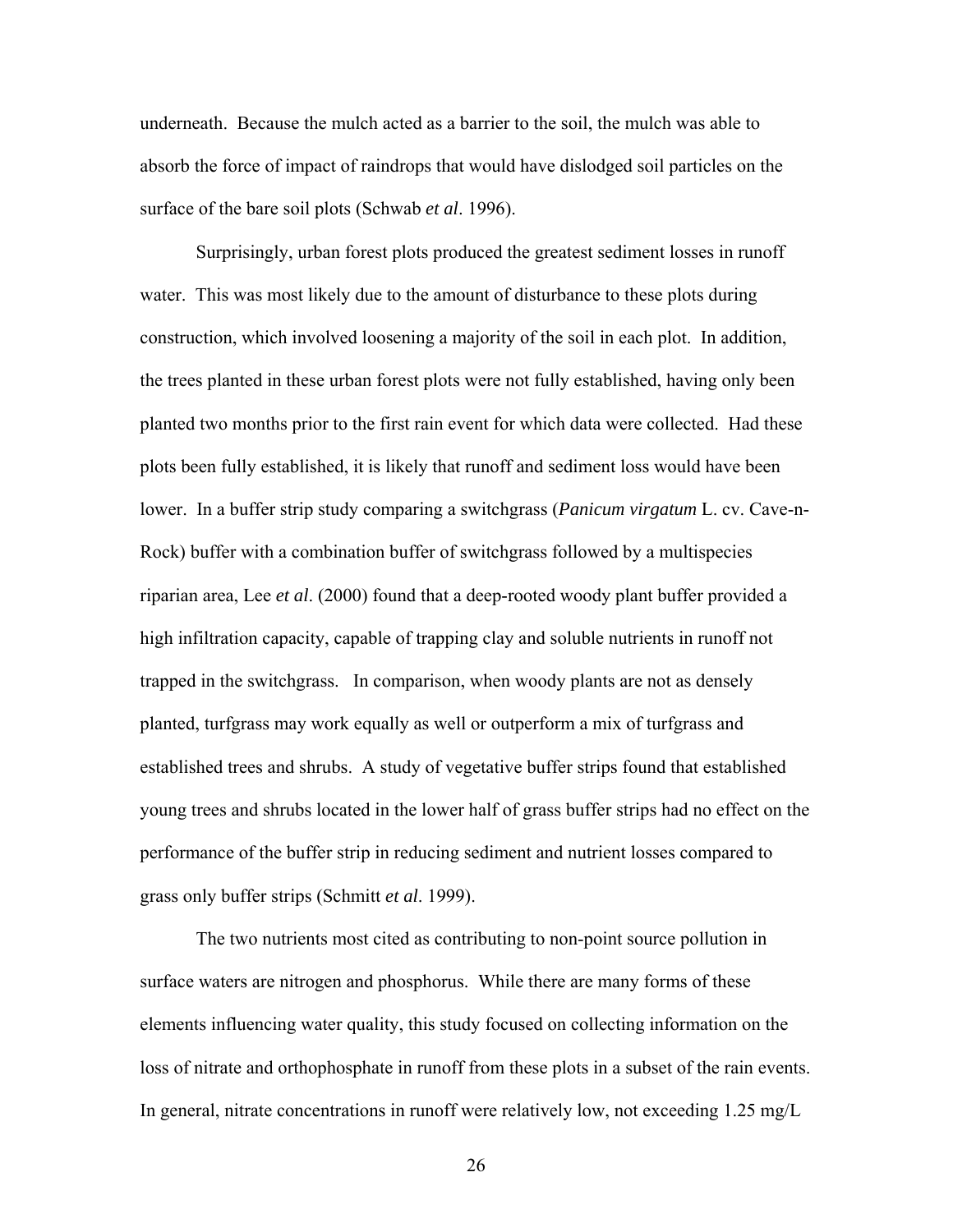(Table 2.6). Nitrate concentrations in runoff from turfgrass plots were lower, in the range of 0.33 to 0.77 mg/L. Previous studies of nitrate in runoff from turfgrass reported similar results, even with fertilizer applications. Shuman (2002) found nitrate concentrations in runoff from fertilized "Tifway" bermudagrass [*Cynodon dactylon* (L.) Pers.] to be around 0.5 mg/L with peak measurements of 1-1.5 mg/L. Nitrate loss from sloped plots of creeping bentgrass (*Agrostis palustris* Huds.) and perennial ryegrass (*Lolium perenne* L.) rarely produced runoff with nitrate concentrations exceeding 1 mg/L (Linde and Watschke 1997).

Nitrogen contributions to urban stormwater runoff and surface waters are probably not as great as has been measured in agricultural areas (Coulter *et al*. 2004). For example, the majority of N fertilizer applied to turfgrass is usually taken up by the turfgrass plants or is lost to leaching through the soil (Petrovic 1990). Morton *et al*. (1988) reported greater than 93% of inorganic-N lost from study plots was lost through leaching. Leaching losses of N would more likely contribute to reduced groundwater quality, but could still indirectly impair surface waters as well. There are likely to be important vegetation influences on nitrate leaching through the soil profile. Research comparing leaching of N from a turfgrass lawn and an alternative landscape consisting of a variety of woody and herbaceous perennials found significantly greater N leaching from the alternative landscape, suggesting turfgrass is more effective at rapidly absorbing nutrients (Erickson *et al*. 2001). Petrovic (1990) suggests that N losses through leaching can be reduced by implementing proper landscape management practices.

Concentrations of orthophosphates in runoff water (Table 2.10) tended to be higher than those of nitrates (Table 2.6). Concentrations measured in the bare soil, turfgrass, and mulched treatments were similar to the 0.5 to 1 mg/L range of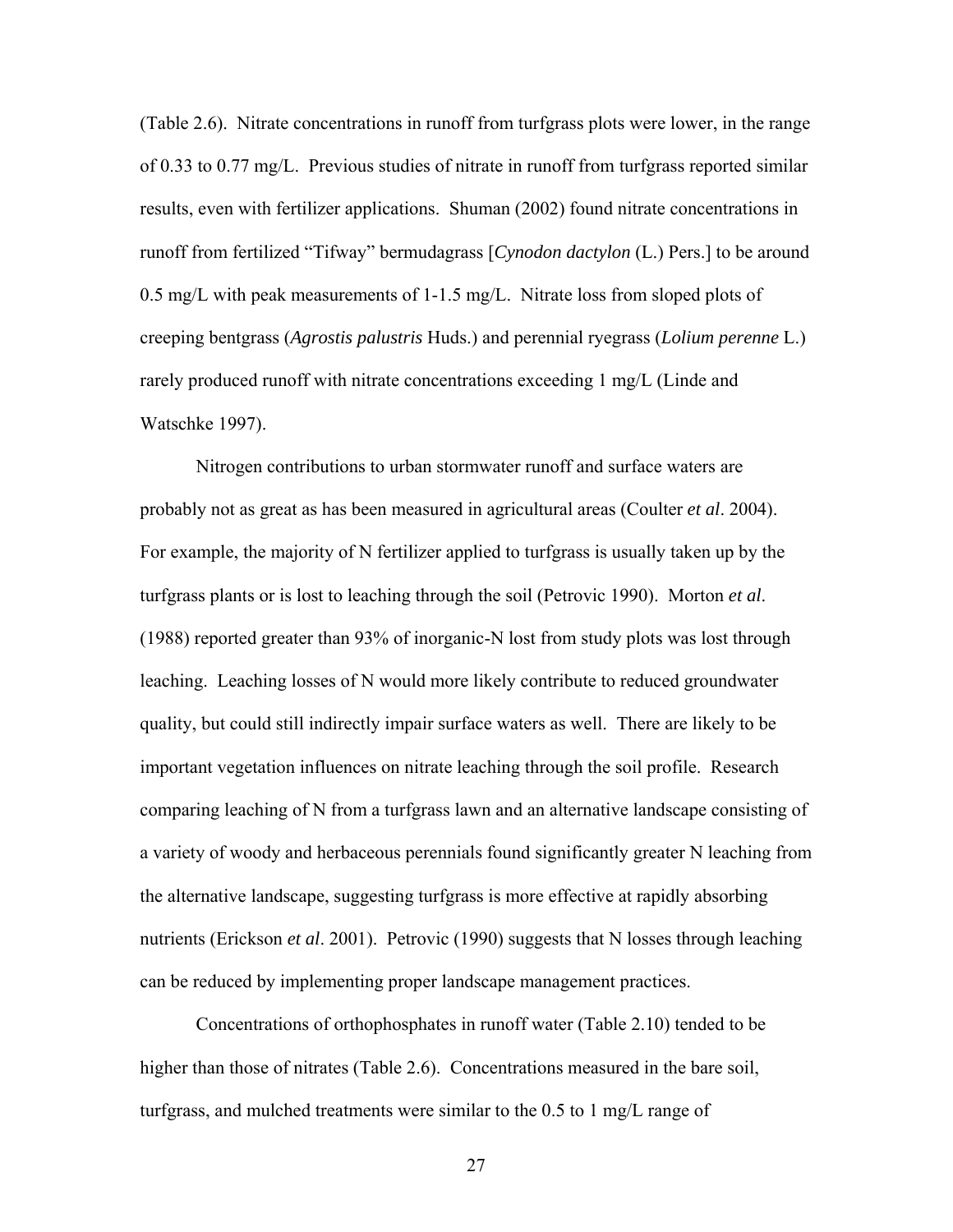concentrations that were measured in runoff from unfertilized turfgrass plots in another study (Shuman 2002). Concentrations measured in the urban forest plots were surprisingly higher, ranging as high as 3.42 mg/L (Table 2.10). This was likely a result of residual P fertilizer that was in the growing media of the containerized pin oak trees planted in the urban forest plots. In addition, the higher concentrations of orthophosphates may be linked to the greater losses of sediment that were measured in the urban forest plots. Orthophosphates often attach to soil particles, thus, P loss is often correlated with sediment loss. The correlation between orthophosphate lost and sediment eroded across the rain events in this study was not high, however, only the orthophosphate dissolved in runoff water was analyzed. It is likely a lot of this phosphorus was missed by not analyzing nutrients in eroded sediment. Phosphorus laden runoff has been implicated as a potentially stronger determinant of surface water quality than nitrogen.

There were a number of factors that limited the quantity and quality of conclusions that can be drawn from this study. For example, the plot size used in this experiment  $(2.4 \text{ m} \times 2.4 \text{ m})$  was smaller than is typically used in runoff studies (e.g. Schmitt *et al*. 1999, Lee *et al*. 2000). The smaller plots likely kept runoff velocity low, reducing opportunities to create rill or gully erosion. This situation may have masked some important differences in the influence of land cover on runoff volume or sediment mass eroded. However, this study was a model of urban spaces. Smaller plot sizes mimicked small areas of turf or mulched beds that one would commonly find in urban areas, and differences in these measures attributable to land cover were discernable.

Another limitation of the experimental design was the lack of plot borders. Impermeable borders between the triplicate plots and adjacent untreated land would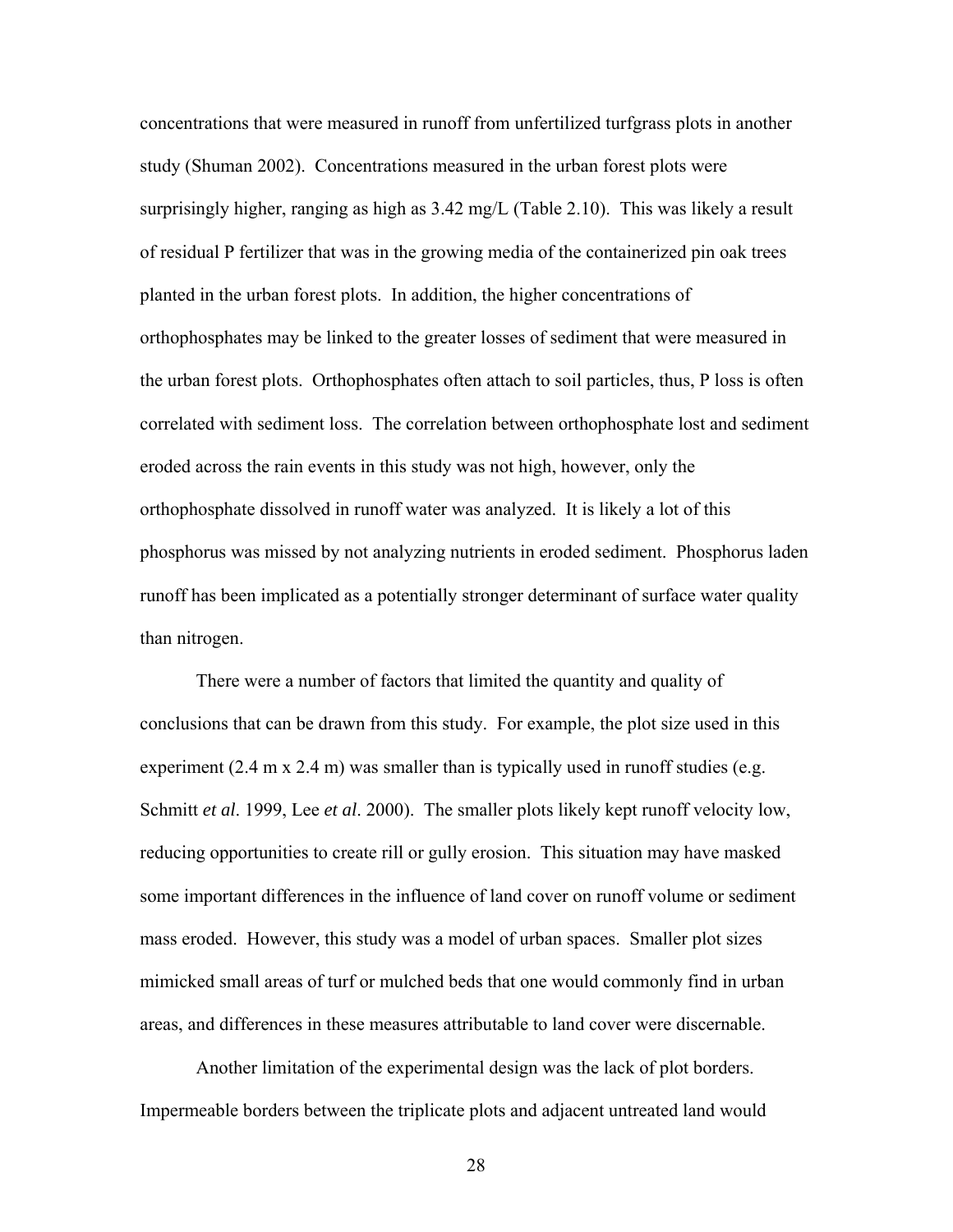reduce the incidence of stormwater run-on into the plots, and insure that runoff from the plots was not lost to adjacent land. However, because of the position of these plots in relation to the slope of the research site, run-on and runoff via the top or sides of plots was probably minimal. Also, the probability of confounding influences of run-on would be greatest between subplots which were aligned with the slope. Because the statistical analysis treated each sub-plot (precipitation manipulation) as a separate experiment the introduced error within any one experiment is likely to be small.

 The precipitation manipulation treatments were designed to provide three different precipitation volumes, and three different precipitation rates, within any one rain event. Because of the potential for confounding effects, precipitation manipulations were analyzed as separate experiments. This was a conservative approach to reduce the probability of a Type I error in which differences might have been observed between imposed precipitation rates that did not exist. In the following paragraphs there is discussion of some additional potential sources of error in the initial experimental design that were reduced by analyzing precipitation manipulation in three separate experiments. A caveat is offered, however. Across all precipitations, rain events, and land cover treatments, the relationship between volume of water applied to each plot and the runoff volume collected was strongly positive. This indicates that the design manipulated rainfall in the expected direction, with 50% treatments having smaller volumes of runoff and 150% treatments having larger volumes of runoff than those plots under ambient precipitation.

In addition to the potential for run-on onto the plots that was not controlled for (described earlier), it is probably true that the manipulations did not impose precisely 50%, and 150% of ambient precipitation. All of the rain entering the PVC troughs over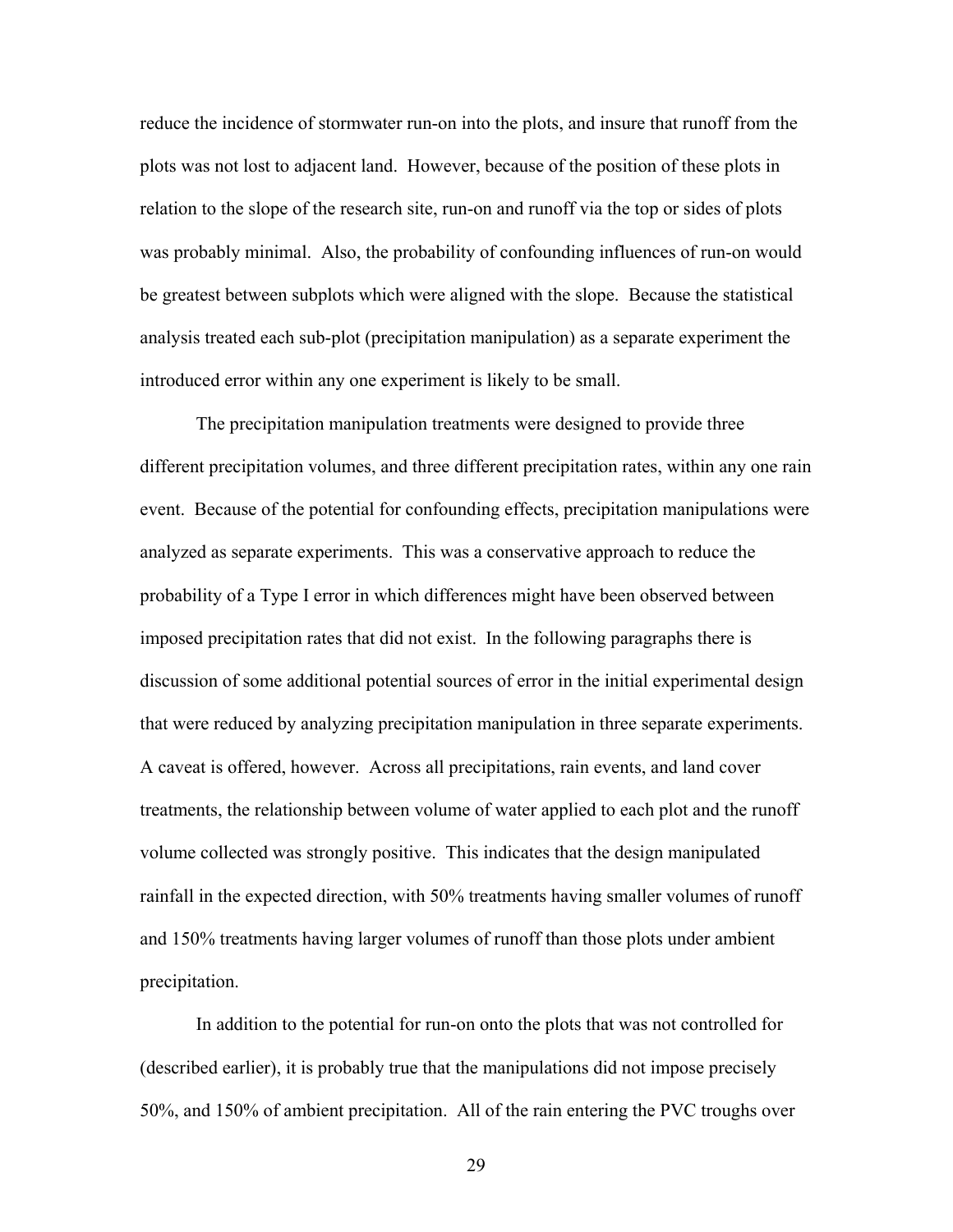the 50% plots may not have drained onto the 150% plots. Some rain could have splashed out, contributing to more than 50% of ambient precipitation to those middle subplots, and less than 150% to the lower plots. More likely, based on personal observation, water tended to stay in the PVC trough until enough water collected to move the water down the trough. This would allow somewhat less than 150% of ambient precipitation to reach the lower plots, but have no influence on the 50% plots.

 The influence of evapotranspiration on the antecedent moisture in any of these plots should be large. Antecedent moisture would affect the ability of soils to allow infiltration versus runoff of stormwater, both through influences on soil structure and permeability, and on the amount of stormwater needed to saturate the soil. Soil structure can influence antecedent moisture, but soils were very consistent across the research site. Temperature, humidity, and wind influence evapotransiration, and therefore, antecedent moisture. These were dynamic factors over time, but were the same across all plots, with the possible exception of wind on the 50% plots (see below). The land cover treatments, including influences of plant growth, surely influenced soil moisture dynamics. Measurements of evapotranspiration were not taken and soil moisture changes were not tracked. These were likely covarying factors in the measurements that were collected. A particular unintended factor with the potential to influence all of these variables is the 50% shading and potential wind block that resulted from the 50% trough cover. Although steps were taken to reduce the influence of these troughs by raising them off the ground, soil moisture levels likely remained higher in these plots due to decreased evapotranspiration. Higher antecedent soil moisture levels could have led to greater than expected runoff volumes from 50% plots.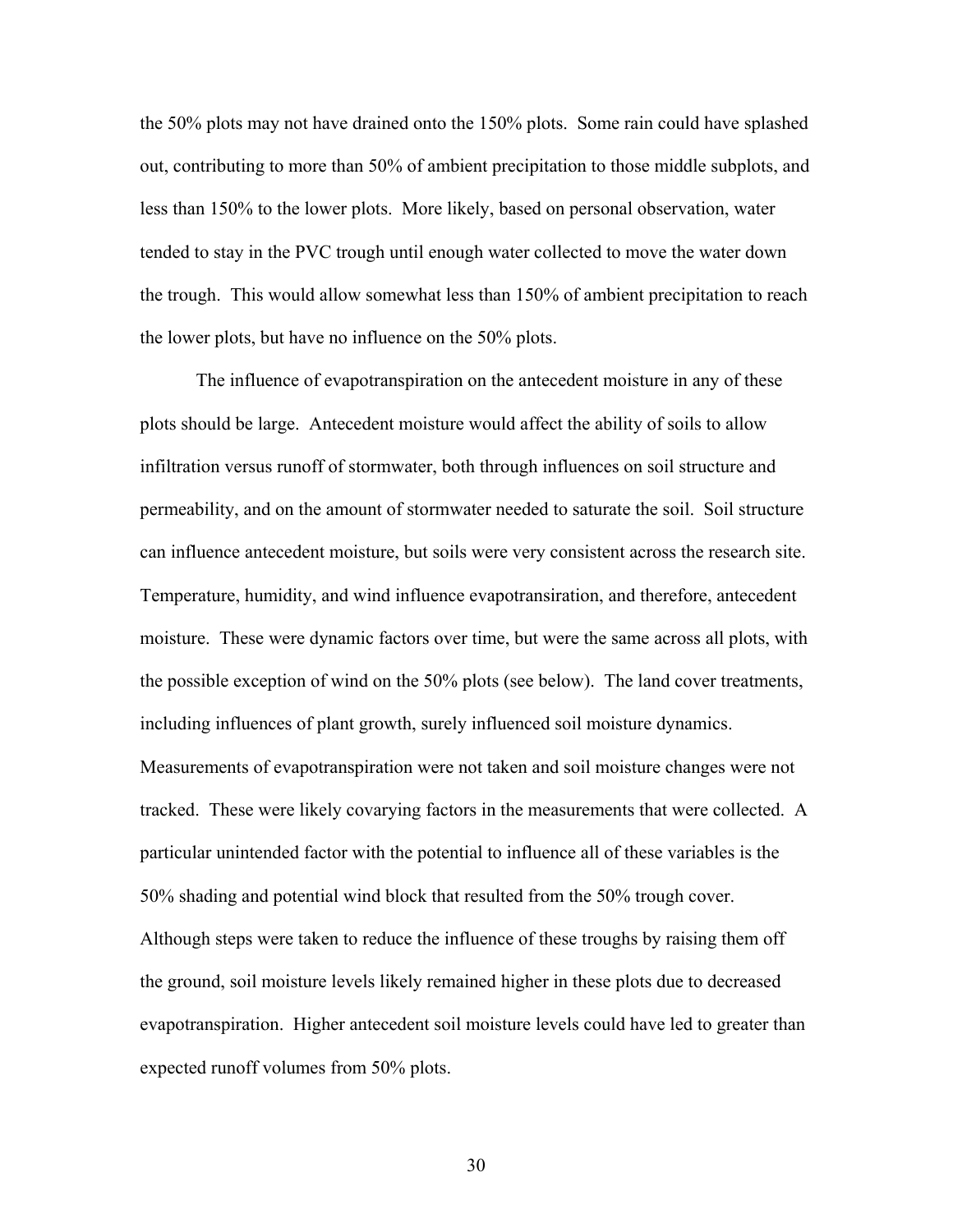While the 150% precipitation manipulation probably imposed about 150% of ambient precipitation volume to the lower plots, one third of that volume was not applied as precipitation *per se*. Rather it was concentrated flow from the troughs from the plot above. It did not provide the impact velocity of natural precipitation. Raindrop impact acts with a potentially different force to loosen sediment particles from the soil surface in a different manner than does water flowing over the surface. On the other hand, increased concentrated flow could have contributed to rill erosion in the 150% plots. This is a likely confounding factor influencing runoff volume, and especially sediment and nutrient loss from the 150% plots.

Another factor influencing patterns of stormwater runoff is the rain event itself. Many aspects of a rain event, including, but not limited to, duration, average intensity, peak intensity, storm pattern, and precipitation type all have an influence on how runoff, as well as sediment and nutrient loss, will occur. Average intensities for each of the ten rain events were fairly similar, despite wide variations in the rainfall amounts (Table 2.1). Therefore, it is helpful to look at how intensity varies over the duration of a rain event. From plots of intensity measured over the duration of an event, peak intensities as well as storm patterns can be determined. Plots of intensity from the last 4 events show how much greater peak intensities can be compared to average intensities. A more extreme example of this can be seen in the Sep 11 rain event, which had an average intensity of 1.5 mm/hr., but a peak intensity of 23.4 mm/hr. (Figure 2.4). This more intense period during the rain event indicates a heavier volume of rainfall was occurring. Heavier rainfall usually translates into more impact on the soil surface resulting in larger amounts of sediment being dislodged and carried away with runoff water.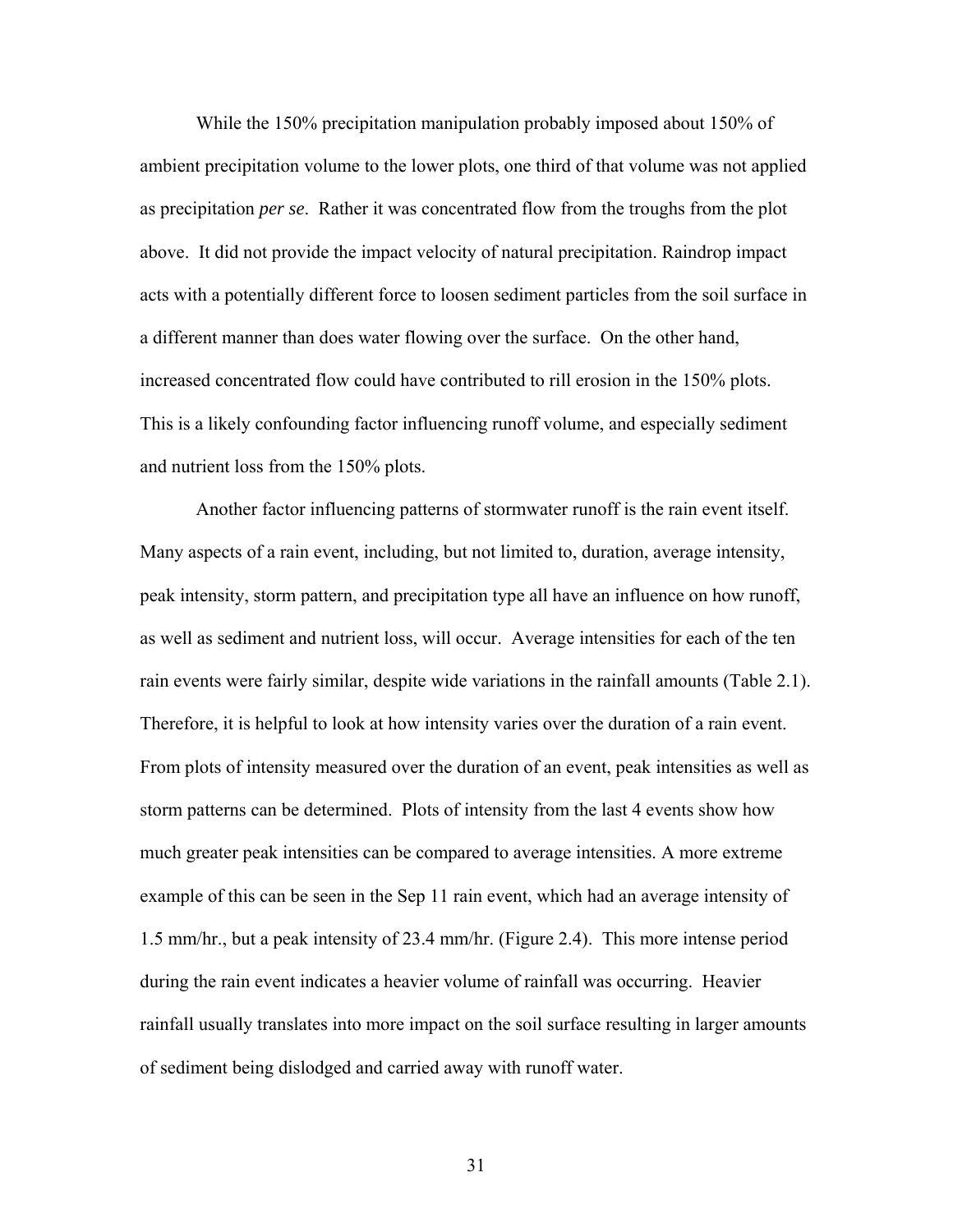Storm patterns can shape how runoff will occur. Advance storm patterns deposit the majority of the precipitation at the beginning of the event, when soils have not yet saturated, allowing for more infiltration and less runoff of precipitation. In contrast, delayed patterns typically produce greater runoff volumes, a result of the soil becoming saturated before the majority of the precipitation occurs more intensely near the end of the rain event (Schwab *et al*. 1993). While there were differences in storm patterns that can be seen in the rainfall intensity plots of the last four events observed in this research (Figure 2.4), it is difficult to discern possible expected differences in the total runoff volumes. Any differences that may have occurred were probably small relative to other factors, particularly differences in antecedent soil moisture levels for each of these four events. Therefore, there was no apparent influence of storm pattern on runoff or erosion. **Conclusions** 

 Urban landscapes are like a land cover puzzle made up of many different kinds of pieces. This research has analyzed some of the pieces and found which ones work better to protect our water quality. The results of this research provide support to prior research that has shown turfgrass to be an effective land cover for the reduction of NPS pollution by reducing runoff water volumes as well as sediment and nutrient losses. In this study, turfgrass was more efficient at reducing runoff water volume and sediment and nitrate loss than other treatments. However, in terms of orthophosphate concentrations, bare soil and mulched plots were comparable to turfgrass.

 Unfortunately, few conclusions can be made about the urban forest plots. What can be said about these plots is that they were not fully established and experienced more disturbance than other plots during construction. As a result, measurements of runoff, sediment, and orthophosphate were higher than what would be expected from established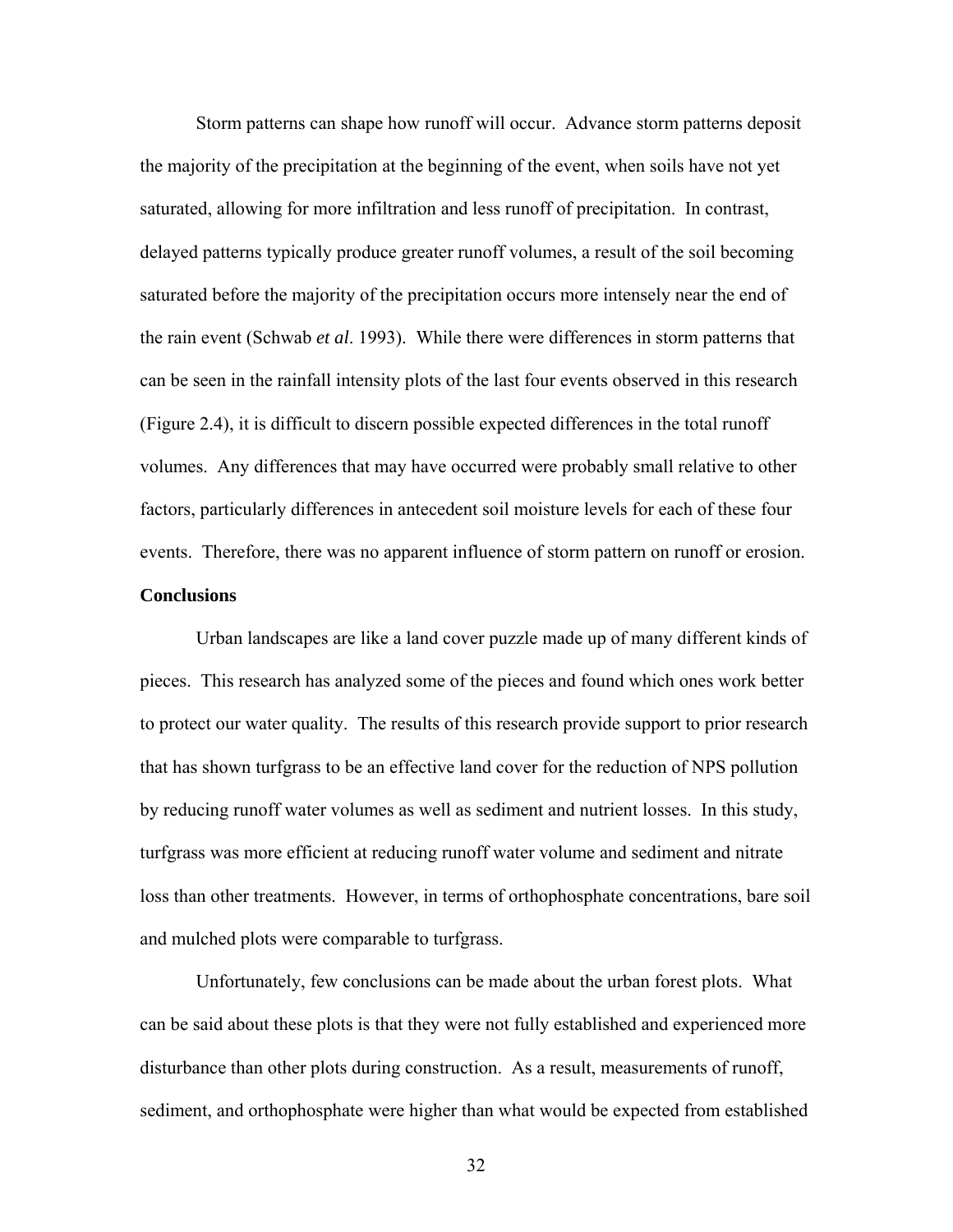plots. Had these plots been established, it is possible that an urban forest land cover may have been as effective as turfgrass. Rather, these plots acted more like newly planted trees (as part of a newly established landscape) and suggest sediment and nutrient loss can be greater in the first year after planting as compared to an established landscape.

The lack of plot borders, along with plot size and the confounding effects of the mechanisms used to create the different precipitation treatments, lead to possible improvements that could be made in this experimental design. The design of this experiment could be simplified and improved by removing the precipitation treatment layer. In turn, the triplicate plots could be turned into single plots with a downhill slope length of 7.6 m, triple the length in the current design. Along with this, borders along the edges of the plots should be installed to eliminate issues of water running on or off the plots. As an alternative to lengthening the plots, the precipitation manipulation treatments could be replaced with other treatments, such as a series of fertilizer treatments.

 An additional caveat to this study, research on urban land covers was carried out in an agricultural setting. Thus, the effects of dry deposition due to air pollution and soil compaction are limited. Also, nutrient losses from these plots were likely to have been heavily influenced by any previous fertilizer applications during prior use of the land. Despite the issues and possible error sources in the experimental design, the results do provide useful information. Together with previous knowledge, the results of this research will help improve both design and management practices related to urban and suburban landscapes.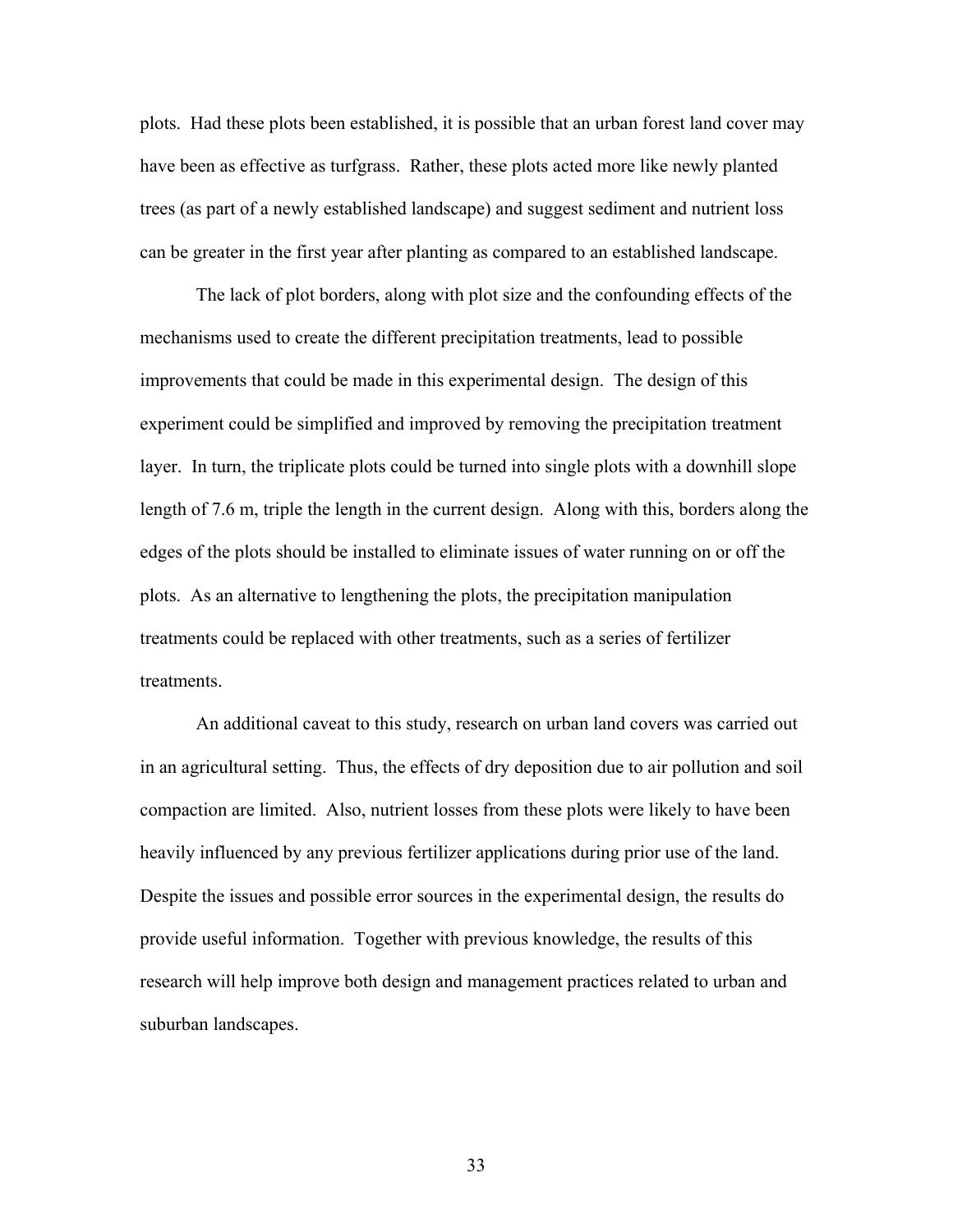### **Literature Cited**

Baird, J.H., N.T. Basta, R.L. Huhnke, G.V. Johnson, M.E. Payton, D.E. Storm, C.A. Wilson, M.D. Smolen, D.L. Martin, and J.T. Cole. 2000. Best management practices to reduce pesticide and nutrient runoff from turf. p. 268-293. In: J.M. Clark and M.P. Kenna (eds.). Fate and Management of Turfgrass Chemicals. American Chemical Society, Washington, D.C.

Basnyat, P., L.D. Teeter, K.M. Flynn, and B.G. Lockaby. 1999. Relationships between landscape characteristics and nonpoint source pollution inputs to coastal estuaries. Environmental Management 23(4): 539-549.

Coulter, C.B., R.K. Kolka, and J.A. Thompson. 2004. Water quality in agricultural, urban, and mixed land use watersheds. Journal of the American Water Resources Association 40(6): 1593-1601.

Chesapeake Bay Foundation. 2004. 2004 State of the Bay Report. Annapolis, MD. Accessed 29 March 2005. http://www.cbf.org/site/DocServer/w33475.pdf?docID=2563

Erickson, J.E., J.L. Cisar, G.H. Snyder, and J.C. Volin. 2005. Phosphorus and potassium leaching under contrasting residential landscape models established on a sandy soil. Crop Science 45: 546-552.

Erickson, J.E., J.L. Cisar, J.C. Volin, and G.H. Snyder. 2001. Comparing nitrogen runoff and leaching between newly established St. Augustinegrass turf and an alternative residential landscape. Crop Science 41: 1889-1895.

Erickson, J.E., J.C. Volin, J.L. Cisar, and G.H. Snyder. 1999. A facility for documenting the effect of urban landscape type on fertilizer nitrogen runoff. Proceedings of the Florida State Horticulture Society 112: 266-269.

Hach Company. 2002. DR/2400 Spectrophotometer Procedure Manual. Loveland, CO: Hach Company.

Lee, K-H., T.M. Isenhart, R.C. Schultz, and S.K. Mickelson. 2000. Multispecies riparian buffers trap sediment and nutrients during rainfall simulations. Journal of Environmental Quality 29: 1200-1205.

Linde, D.T. and T.L Watschke. 1997. Nutrients and sediment in runoff from creeping bentgrass and perennial ryegrass turfs. Journal of Environmental Quality 26: 1248-1254.

Linde, D.T., T.L. Watschke, and A.R. Jarrett. 1998. Surface runoff comparison between creeping bentgrass and perennial ryegrass turf. Journal of Turfgrass Management 2: 11- 34.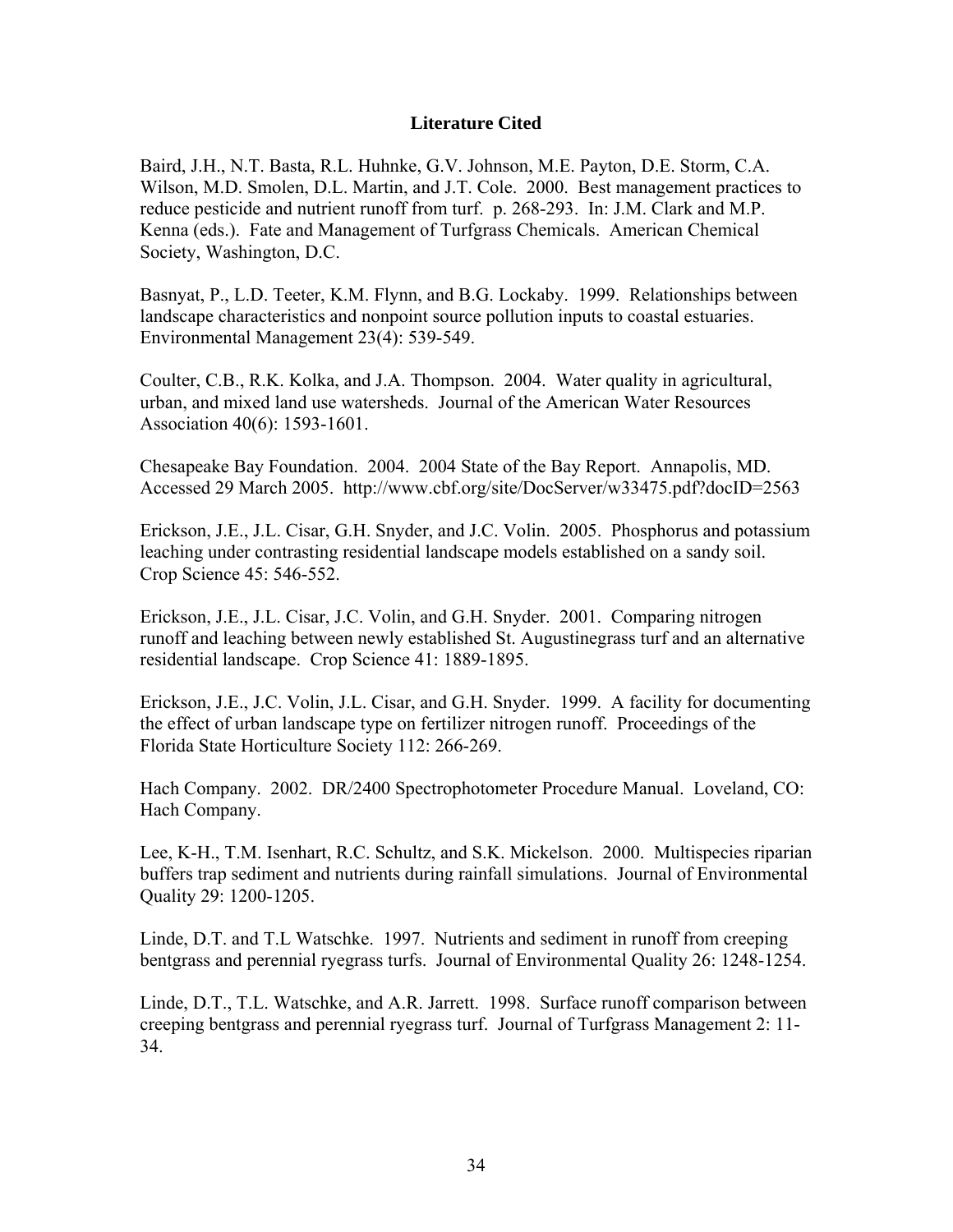Linde, D.T., T.L. Watschke, A.R. Jarrett, and J.A. Borger. 1995. Surface runoff assessment from creeping bentgrass and perennial ryegrass turf. Agronomy Journal 87: 176-182.

Morton, T.G., A.J. Gold, and W.M. Sullivan. 1988. Influence of overwatering and fertilization on nitrogen losses from home lawns. Journal of Environmental Quality 17: 124-130.

Osmond, D.L. and D.H. Hardy. 2004. Characterization of turf practices in five North Carolina communities. Journal of Environmental Quality 33(2): 656-575.

Petrovic, A.M. 1990. The fate of nitrogenous fertilizers applied to turfgrass. Journal of Environmental Quality 19(1): 1-14.

SAS Institute. 2001. JMP version 4.0.4. Cary, NC: SAS Institute.

Schmitt, T.J., M.G. Dosskey, and K.D. Hoagland. 1999. Filter strip performance and processes for different vegetation, widths, and contaminants. Journal of Environmental Quality 28: 1479-1489.

Schwab, G.O., D.D. Fangmeier, and W.J. Elliot. 1996. Soil and Water Management Systems.  $4<sup>th</sup>$  ed. New York: John Wiley and Sons, Inc. 371 p.

Schwab, G.O., D.D. Fangmeier, W.J. Elliot, and R.K. Frevert. 1993. Soil and Water Conservation Engineering. 4<sup>th</sup> ed. New York: John Wiley and Sons, Inc. 507 p.

Shuman, L.M. 2002. Phosphorus and nitrate in runoff following fertilizer application to turfgrass. Journal of Environmental Quality 31: 1710-1715.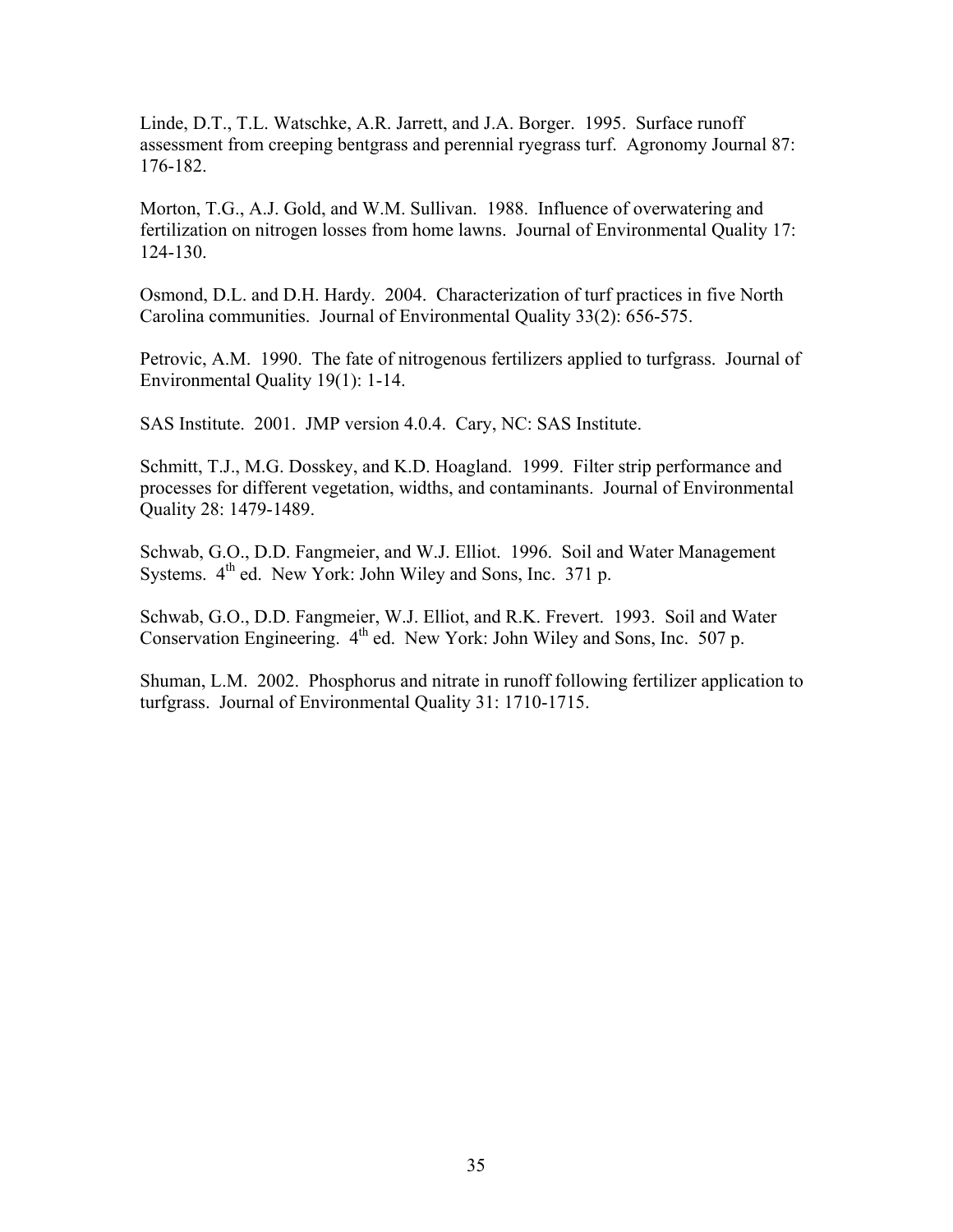|               | Total         | Average   |
|---------------|---------------|-----------|
| Rainfall      | precipitation | intensity |
| event date    | (mm)          | (mm/hr.)  |
| Jul 3         | 21.8          | 2.4       |
| Jul 12        | 12.4          | 1.8       |
| Jul 19        | 6.9           | 2.3       |
| <b>Jul 23</b> | 15.5          | 1.9       |
| Aug 2         | 23.9          | 4.1       |
| Aug 6         | 13.7          | 1.7       |
| Sep 11        | 55.9          | 1.5       |
| Nov $5$       | 19.5          | 1.6       |
| Dec 1         | 17.7          | 1.2       |
| Dec 8         | 19.1          |           |

Table 2.1. Summary of ten rainfall events between July and December 2004. Precipitation amounts were measured by an on-site weather station. Average intensity was calculated as total rainfall divided by event duration.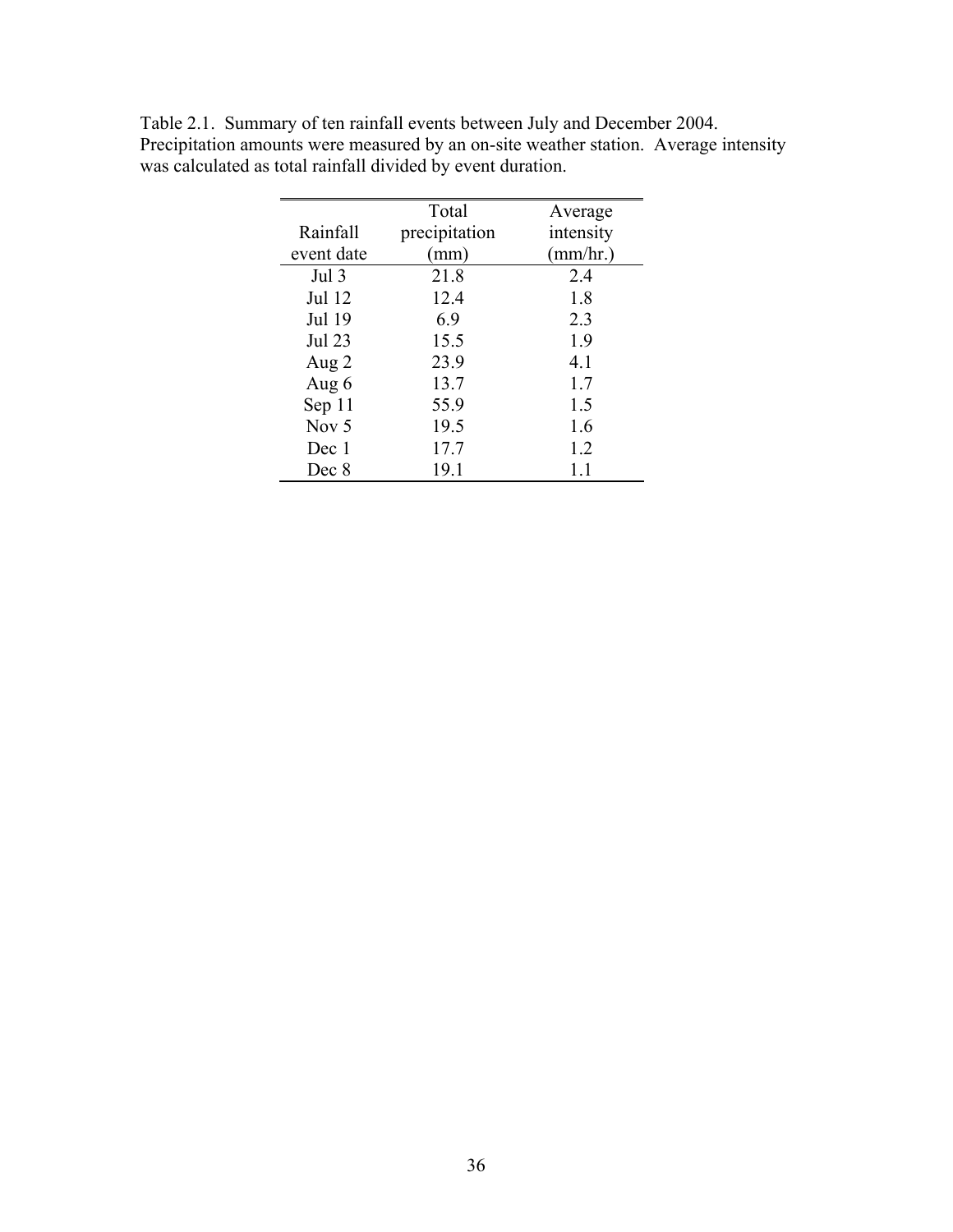Table 2.2. Results of ANOVA tests of runoff volume measured from different land cover treatments and rain events at precipitation manipulations of a) 50%, b) 100%, c) 150%.

a)

|                         | 50% treatment |        |        |     |
|-------------------------|---------------|--------|--------|-----|
| Effect                  |               | МS     |        |     |
| land cover              |               | 80.9   | 39.5   | *** |
| rain event              |               | 2421.0 | 1182.0 | *** |
| land cover X rain event |               | 68.7   | 33.5   | *** |
| error                   | 112           | 20     |        |     |

\* p<0.05, \*\* p<0.01, \*\*\* p<0.001

b)

| 100% treatment          |  |        |                |  |  |  |
|-------------------------|--|--------|----------------|--|--|--|
| Effect                  |  | MS     |                |  |  |  |
| land cover              |  | 689    | ∗              |  |  |  |
| rain event              |  | 3757.6 | ***<br>$171 -$ |  |  |  |
| land cover X rain event |  | 26.4   |                |  |  |  |
| error                   |  | 22 O   |                |  |  |  |

\* p<0.05, \*\* p<0.01, \*\*\* p<0.001

c)

| 150% treatment          |     |        |        |     |  |  |
|-------------------------|-----|--------|--------|-----|--|--|
| Effect                  |     | МS     |        |     |  |  |
| land cover              |     | 326.6  | 49 9   | *** |  |  |
| rain event              |     | 7726.9 | 1181.0 | *** |  |  |
| land cover X rain event |     | 247.1  | 37.8   | *** |  |  |
| error                   | 112 | 6 5    |        |     |  |  |

\* p<0.05, \*\* p<0.01, \*\*\* p<0.001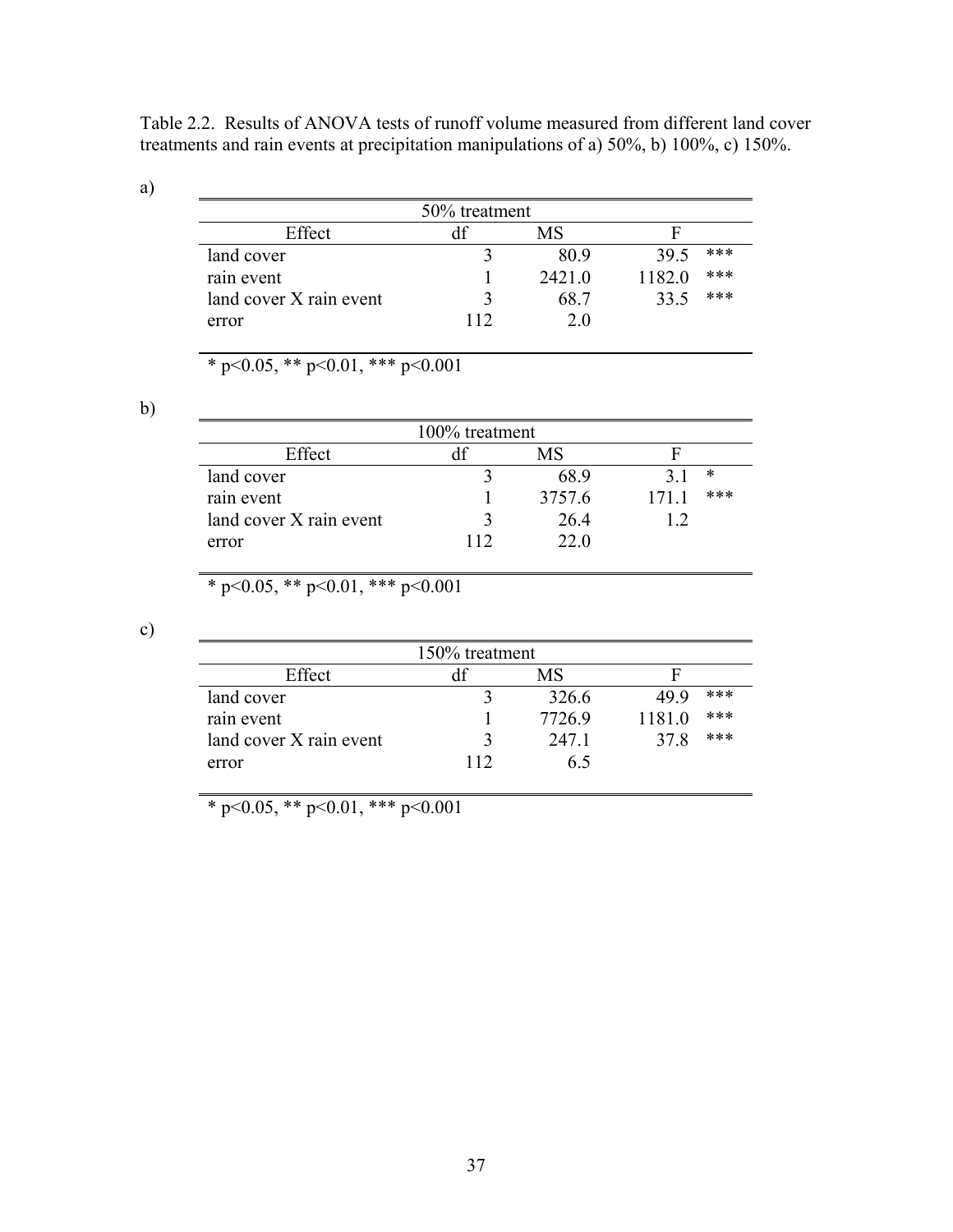| Date        | Precipitation | Land cover        |           |         |                      |                   |           |                   |              |
|-------------|---------------|-------------------|-----------|---------|----------------------|-------------------|-----------|-------------------|--------------|
|             | manipulation  |                   | Bare soil |         | Mulch                |                   | Turfgrass |                   | Urban forest |
| Jul 3       | 50%           | $6.85b^z$         | $+/-0.30$ | 9.02a   | $+/-0.63$            | 6.37b             | $+/-0.09$ | 7.43ab            | $+/-0.30$    |
|             | 100%          | 13.30ab           | $+/-1.64$ | 10.83ab | $+/-1.10$            | 9.00 <sub>b</sub> | $+/-0.81$ | 14.07a            | $+/-0.32$    |
|             | 150%          | 11.58b            | $+/-0.82$ | 15.53a  | $+/-0.55$            | 11.63b            | $+/-0.44$ | 14.3a             | $+/-0.17$    |
|             |               |                   |           |         |                      |                   |           |                   |              |
| Jul 12      | 50%           | 4.93ab            | $+/-0.28$ | 5.60a   | $\frac{1}{+}$ /-0.21 | 4.00b             | $+/-0.21$ | 4.30b             | $+/-0.17$    |
|             | 100%          | 9.37a             | $+/-2.03$ | 6.17a   | $+/-0.92$            | 4.55a             | $+/-3.05$ | 8.03a             | $+/-0.20$    |
|             | 150%          | 8.00a             | $+/-1.25$ | 9.13a   | $+/-0.20$            | 6.33a             | $+/-0.33$ | 7.43a             | $+/-0.50$    |
|             |               |                   |           |         |                      |                   |           |                   |              |
| Jul 19      | 50%           | 0.88ab            | $+/-0.05$ | 0.90a   | $+/-0.06$            | 0.63 <sub>b</sub> | $+/-0.05$ | 0.87ab            | $+/-0.12$    |
|             | 100%          | 1.77a             | $+/-0.38$ | 0.63a   | $+/-0.33$            | 0.82a             | $+/-0.41$ | 1.69a             | $+/-0.03$    |
|             | 150%          | 1.79a             | $+/-0.26$ | 1.98a   | $+/-0.06$            | 1.44a             | $+/-0.06$ | 1.98a             | $+/-0.07$    |
|             |               |                   |           |         |                      |                   |           |                   |              |
| Jul 23      | 50%           | 6.03 <sub>b</sub> | $+/-0.20$ | 7.97a   | $+/-0.38$            | 4.53c             | $+/-0.26$ | 6.93ab            | $+/-5.59$    |
|             | 100%          | 10.53a            | $+/-1.68$ | 8.17a   | $+/-2.24$            | 5.50a             | $+/-2.02$ | 11.47a            | $+/-0.52$    |
|             | 150%          | 9.07a             | $+/-0.97$ | 12.30a  | $+/-0.55$            | 8.10a             | $+/-0.25$ | 8.10a             | $+/-3.23$    |
|             |               |                   |           |         |                      |                   |           |                   |              |
| Aug 2       | 50%           | 5.92b             | $+/-0.30$ | 10.42a  | $+/-0.94$            | 4.58b             | $+/-0.22$ | 5.50b             | $+/-1.94$    |
|             | 100%          | 9.67a             | $+/-1.72$ | 10.25a  | $+/-3.39$            | 6.83a             | $+/-1.08$ | 10.92a            | $+/-0.71$    |
|             | 150%          | 9.00 <sub>b</sub> | $+/-0.87$ | 18.25a  | $+/-1.95$            | 8.42b             | $+/-0.36$ | 12.58b            | $+/-1.12$    |
|             |               |                   |           |         |                      |                   |           |                   |              |
| Aug 6       | 50%           | 4.13b             | $+/-0.23$ | 6.00a   | $+/-0.15$            | 3.10c             | $+/-0.01$ | 4.37b             | $+/-0.47$    |
|             | 100%          | 6.77a             | $+/-0.87$ | 5.47a   | $+/-2.69$            | 4.67a             | $+/-0.52$ | 8.03a             | $+/-0.18$    |
|             | 150%          | 6.80b             | $+/-0.65$ | 11.30a  | $+/-0.79$            | 5.57b             | $+/-0.30$ | 7.63 <sub>b</sub> | $+/-0.27$    |
|             |               |                   |           |         |                      |                   |           |                   |              |
| Sep 11      | 50%           | 17.03b            | $+/-1.14$ | 27.87a  | $+/-1.79$            | 14.32b            | $+/-1.01$ | 18.28b            | $+/-4.61$    |
|             | 100%          | 23.29a            | $+/-4.70$ | 28.47a  | $+/-15.8$            | 20.63a            | $+/-1.94$ | 25.93a            | $+/-1.69$    |
|             | 150%          | 27.86b            | $+/-2.97$ | 48.99a  | $+/-4.58$            | 23.57b            | $+/-1.64$ | 37.07ab           | $+/-2.66$    |
|             |               |                   |           |         |                      |                   |           |                   |              |
| Nov 5       | 50%           | 4.59b             | $+/-0.49$ | 9.14a   | $\overline{+/0.55}$  | 5.35b             | $+/-0.15$ | 5.15b             | $+/-0.39$    |
|             | 100%          | 7.62a             | $+/-1.47$ | 7.47a   | $+/-3.51$            | 7.42a             | $+/-0.87$ | 9.69a             | $+/-0.81$    |
|             | 150%          | 8.12b             | $+/-1.24$ | 20.38a  | $+/-3.01$            | 9.38b             | $+/-0.37$ | 14.42ab           | $+/-0.37$    |
|             |               |                   |           |         |                      |                   |           |                   |              |
| Dec 1       | 50%           | 5.97a             | $+/-1.50$ | 6.31a   | $+/-0.34$            | 4.59a             | $+/-0.11$ | 4.36a             | $+/-0.36$    |
|             | 100%          | 6.83a             | $+/-0.50$ | 5.26a   | $+/-1.90$            | 6.81a             | $+/-1.02$ | 9.14a             | $+/-0.57$    |
|             | 150%          | 7.72 <sub>b</sub> | $+/-0.28$ | 12.11a  | $+/-1.18$            | 8.24b             | $+/-0.14$ | 10.41ab           | $+/-0.20$    |
|             |               |                   |           |         |                      |                   |           |                   |              |
| $\rm Dec~8$ | 50%           | 4.44b             | $+/-0.21$ | 7.72a   | $+/-0.79$            | 6.16ab            | $+/-1.00$ | 5.53ab            | $+/-0.54$    |
|             | 100%          | 7.31a             | $+/-0.13$ | 6.86a   | $+/-2.78$            | 8.10a             | $+/-0.65$ | 10.21a            | $+/-0.53$    |
|             | 150%          | 9.04b             | $+/-0.53$ | 14.78a  | $+/-1.69$            | 9.32b             | $+/-0.27$ | 12.21ab           | $+/-0.31$    |
|             |               |                   |           |         |                      |                   |           |                   |              |
| Mean        | 50%           | 6.08              | $+/-1.32$ | 9.10    | $+/-2.25$            | 5.36              | $+/-1.12$ | 6.27              | $+/-1.45$    |
|             | 100%          | 9.65              | $+/-1.79$ | 8.96    | $+/-2.35$            | 7.43              | $+/-1.64$ | 10.92             | $+/-1.95$    |
|             | 150%          | 9.90              | $+/-2.15$ | 16.48   | $+/-3.95$            | 9.20              | $+/-1.82$ | 12.61             | $+/-2.97$    |

Table 2.3. Mean runoff volumes (L) and standard errors measured from subplots during ten rain events.

<sup>z</sup>Means separation in rows by Tukey-Kramer HSD test,  $\alpha$  = 0.05 (n=3). Treatments within rows with the same letters are not significantly different.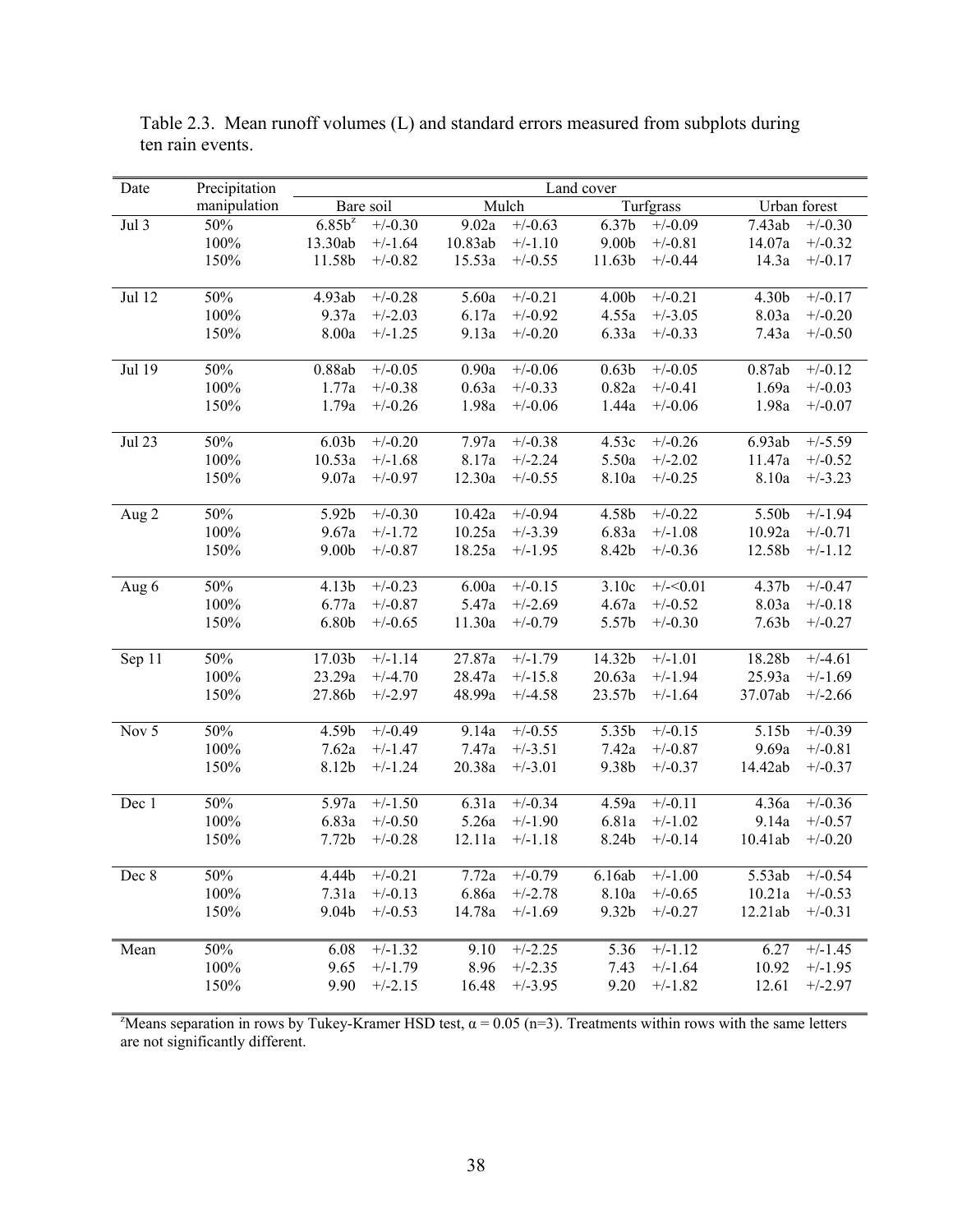Table 2.4. Results of ANOVA tests of sediment mass measured from different land cover treatments and rain events at precipitation manipulations of a) 50%, b) 100%, c) 150%.

a)

|                         | 50% treatment |      |      |
|-------------------------|---------------|------|------|
| Effect                  |               | МS   |      |
| land cover              |               | 0.18 | 1.44 |
| rain event              |               | 0.05 | 0.44 |
| land cover X rain event |               | 020  | 1.60 |
| error                   | 112           | 0.13 |      |

\* p<0.05, \*\* p<0.01, \*\*\* p<0.001

b)

| 100% treatment          |     |        |            |  |  |  |  |
|-------------------------|-----|--------|------------|--|--|--|--|
| Effect                  |     | МS     |            |  |  |  |  |
| land cover              |     | 2 2 6  | **<br>4.60 |  |  |  |  |
| rain event              |     | < 0.01 | < 0.01     |  |  |  |  |
| land cover X rain event |     | 0.04   | 0.08       |  |  |  |  |
| error                   | 112 | 0.49   |            |  |  |  |  |

\* p<0.05, \*\* p<0.01, \*\*\* p<0.001

c)

| 150% treatment          |       |      |               |  |  |  |  |
|-------------------------|-------|------|---------------|--|--|--|--|
| Effect                  |       | MS   |               |  |  |  |  |
| land cover              |       | 204  | $***$<br>4.86 |  |  |  |  |
| rain event              |       | 5.15 | ***<br>12 25  |  |  |  |  |
| land cover X rain event |       | 0.51 | 121           |  |  |  |  |
| error                   | l 1 7 | 0.42 |               |  |  |  |  |

\* p<0.05, \*\* p<0.01, \*\*\* p<0.001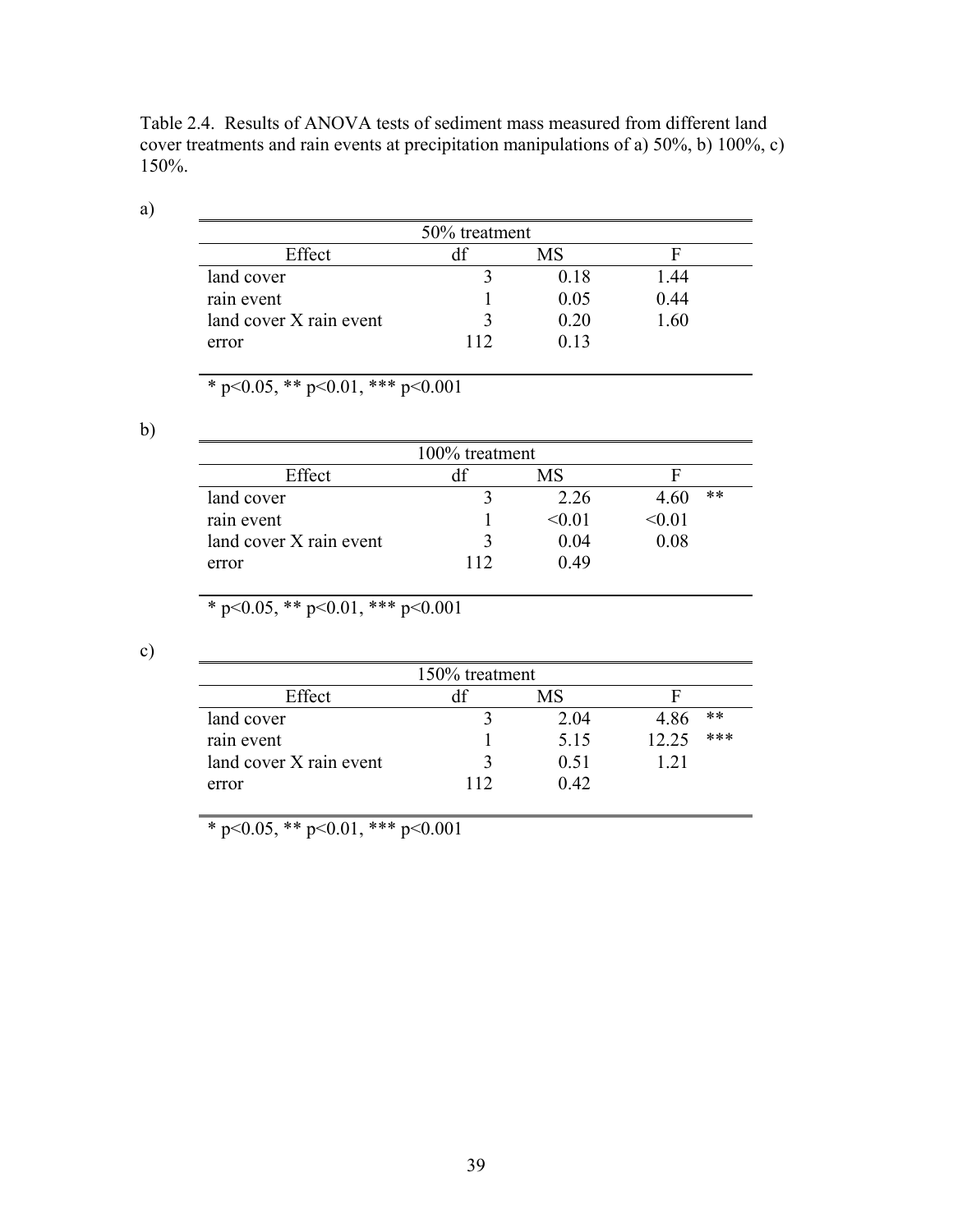| Date          | Precipitation | Land cover           |           |         |           |                   |           |                   |              |
|---------------|---------------|----------------------|-----------|---------|-----------|-------------------|-----------|-------------------|--------------|
|               | manipulation  |                      | Bare soil |         | Mulch     |                   | Turfgrass |                   | Urban forest |
| Jul 3         | 50%           | $6.85\overline{b^z}$ | $+/-0.30$ | 9.02a   | $+/-0.63$ | 6.37b             | $+/-0.09$ | 7.43ab            | $+/-0.30$    |
|               | 100%          | 13.30ab              | $+/-1.64$ | 10.83ab | $+/-1.10$ | 9.00 <sub>b</sub> | $+/-0.81$ | 14.07a            | $+/-0.32$    |
|               | 150%          | 11.58b               | $+/-0.82$ | 15.53a  | $+/-0.55$ | 11.63b            | $+/-0.44$ | 14.3a             | $+/-0.17$    |
|               |               |                      |           |         |           |                   |           |                   |              |
| Jul 12        | 50%           | 4.93ab               | $+/-0.28$ | 5.60a   | $+/-0.21$ | 4.00b             | $+/-0.21$ | 4.30b             | $+/-0.17$    |
|               | 100%          | 9.37a                | $+/-2.03$ | 6.17a   | $+/-0.92$ | 4.55a             | $+/-3.05$ | 8.03a             | $+/-0.20$    |
|               | 150%          | 8.00a                | $+/-1.25$ | 9.13a   | $+/-0.20$ | 6.33a             | $+/-0.33$ | 7.43a             | $+/-0.50$    |
|               |               |                      |           |         |           |                   |           |                   |              |
| Jul 19        | 50%           | 0.88ab               | $+/-0.05$ | 0.90a   | $+/-0.06$ | 0.63 <sub>b</sub> | $+/-0.05$ | 0.87ab            | $+/-0.12$    |
|               | 100%          | 1.77a                | $+/-0.38$ | 0.63a   | $+/-0.33$ | 0.82a             | $+/-0.41$ | 1.69a             | $+/-0.03$    |
|               | 150%          | 1.79a                | $+/-0.26$ | 1.98a   | $+/-0.06$ | 1.44a             | $+/-0.06$ | 1.98a             | $+/-0.07$    |
|               |               |                      |           |         |           |                   |           |                   |              |
| <b>Jul 23</b> | 50%           | 6.03 <sub>b</sub>    | $+/-0.20$ | 7.97a   | $+/-0.38$ | 4.53c             | $+/-0.26$ | 6.93ab            | $+/-5.59$    |
|               | 100%          | 10.53a               | $+/-1.68$ | 8.17a   | $+/-2.24$ | 5.50a             | $+/-2.02$ | 11.47a            | $+/-0.52$    |
|               | 150%          | 9.07a                | $+/-0.97$ | 12.30a  | $+/-0.55$ | 8.10a             | $+/-0.25$ | 8.10a             | $+/-3.23$    |
|               |               |                      |           |         |           |                   |           |                   |              |
| Aug 2         | 50%           | 5.92b                | $+/-0.30$ | 10.42a  | $+/-0.94$ | 4.58b             | $+/-0.22$ | 5.50b             | $+/-1.94$    |
|               | 100%          | 9.67a                | $+/-1.72$ | 10.25a  | $+/-3.39$ | 6.83a             | $+/-1.08$ | 10.92a            | $+/-0.71$    |
|               | 150%          | 9.00b                | $+/-0.87$ | 18.25a  | $+/-1.95$ | 8.42b             | $+/-0.36$ | 12.58b            | $+/-1.12$    |
|               |               |                      |           |         |           |                   |           |                   |              |
| Aug 6         | 50%           | 4.13b                | $+/-0.23$ | 6.00a   | $+/-0.15$ | 3.10c             | $+/-0.01$ | 4.37b             | $+/-0.47$    |
|               | $100\%$       | 6.77a                | $+/-0.87$ | 5.47a   | $+/-2.69$ | 4.67a             | $+/-0.52$ | 8.03a             | $+/-0.18$    |
|               | 150%          | 6.80b                | $+/-0.65$ | 11.30a  | $+/-0.79$ | 5.57b             | $+/-0.30$ | 7.63 <sub>b</sub> | $+/-0.27$    |
|               |               |                      |           |         |           |                   |           |                   |              |
| Sep 11        | 50%           | 17.03b               | $+/-1.14$ | 27.87a  | $+/-1.79$ | 14.32b            | $+/-1.01$ | 18.28b            | $+/-4.61$    |
|               | 100%          | 23.29a               | $+/-4.70$ | 28.47a  | $+/-15.8$ | 20.63a            | $+/-1.94$ | 25.93a            | $+/-1.69$    |
|               | 150%          | 27.86b               | $+/-2.97$ | 48.99a  | $+/-4.58$ | 23.57b            | $+/-1.64$ | 37.07ab           | $+/-2.66$    |
|               |               |                      |           |         |           |                   |           |                   |              |
| Nov 5         | 50%           | 4.59b                | $+/-0.49$ | 9.14a   | $+/-0.55$ | 5.35b             | $+/-0.15$ | 5.15b             | $+/-0.39$    |
|               | 100%          | 7.62 <sub>b</sub>    | $+/-1.47$ | 7.47a   | $+/-3.51$ | 7.42b             | $+/-0.87$ | 9.69b             | $+/-0.81$    |
|               | 150%          | 8.12b                | $+/-1.24$ | 20.38a  | $+/-3.01$ | 9.38b             | $+/-0.37$ | 14.42ab           | $+/-0.37$    |
|               |               |                      |           |         |           |                   |           |                   |              |
| Dec 1         | 50%           | 5.97a                | $+/-1.50$ | 6.31a   | $+/-0.34$ | 4.59a             | $+/-0.11$ | 4.36a             | $+/-0.36$    |
|               | 100%          | 6.83a                | $+/-0.50$ | 5.26a   | $+/-1.90$ | 6.81a             | $+/-1.02$ | 9.14a             | $+/-0.57$    |
|               | 150%          | 7.72 <sub>b</sub>    | $+/-0.28$ | 12.11a  | $+/-1.18$ | 8.24b             | $+/-0.14$ | 10.41ab           | $+/-0.20$    |
|               | 50%           | 4.44b                | $+/-0.21$ | 7.72a   | $+/-0.79$ |                   | $+/-1.00$ | 5.53ab            | $+/-0.54$    |
| Dec 8         | 100%          | 7.31a                | $+/-0.13$ | 6.86a   | $+/-2.78$ | 6.16ab<br>8.10a   | $+/-0.65$ | 10.21a            | $+/-0.53$    |
|               |               | 9.04b                |           |         |           | 9.32b             |           |                   |              |
|               | 150%          |                      | $+/-0.53$ | 14.78a  | $+/-1.69$ |                   | $+/-0.27$ | 12.21ab           | $+/-0.31$    |
|               | 50%           |                      | $+/-1.32$ | 9.10    | $+/-2.25$ |                   |           |                   |              |
| Mean          |               | 6.08                 |           |         |           | 5.36              | $+/-1.12$ | 6.27              | $+/-1.45$    |
|               | 100%          | 9.65                 | $+/-1.79$ | 8.96    | $+/-2.35$ | 7.43              | $+/-1.64$ | 10.92             | $+/-1.95$    |
|               | 150%          | 9.90                 | $+/-2.15$ | 16.48   | $+/-3.95$ | 9.20              | $+/-1.82$ | 12.61             | $+/-2.97$    |

Table 2.5. Mean sediment masses (g) and standard errors measured in runoff water from subplots during ten rain events.

<sup>z</sup>Means separation in rows by Tukey-Kramer HSD test,  $\alpha$  = 0.05 (n=3). Treatments within rows with the same letters are not significantly different.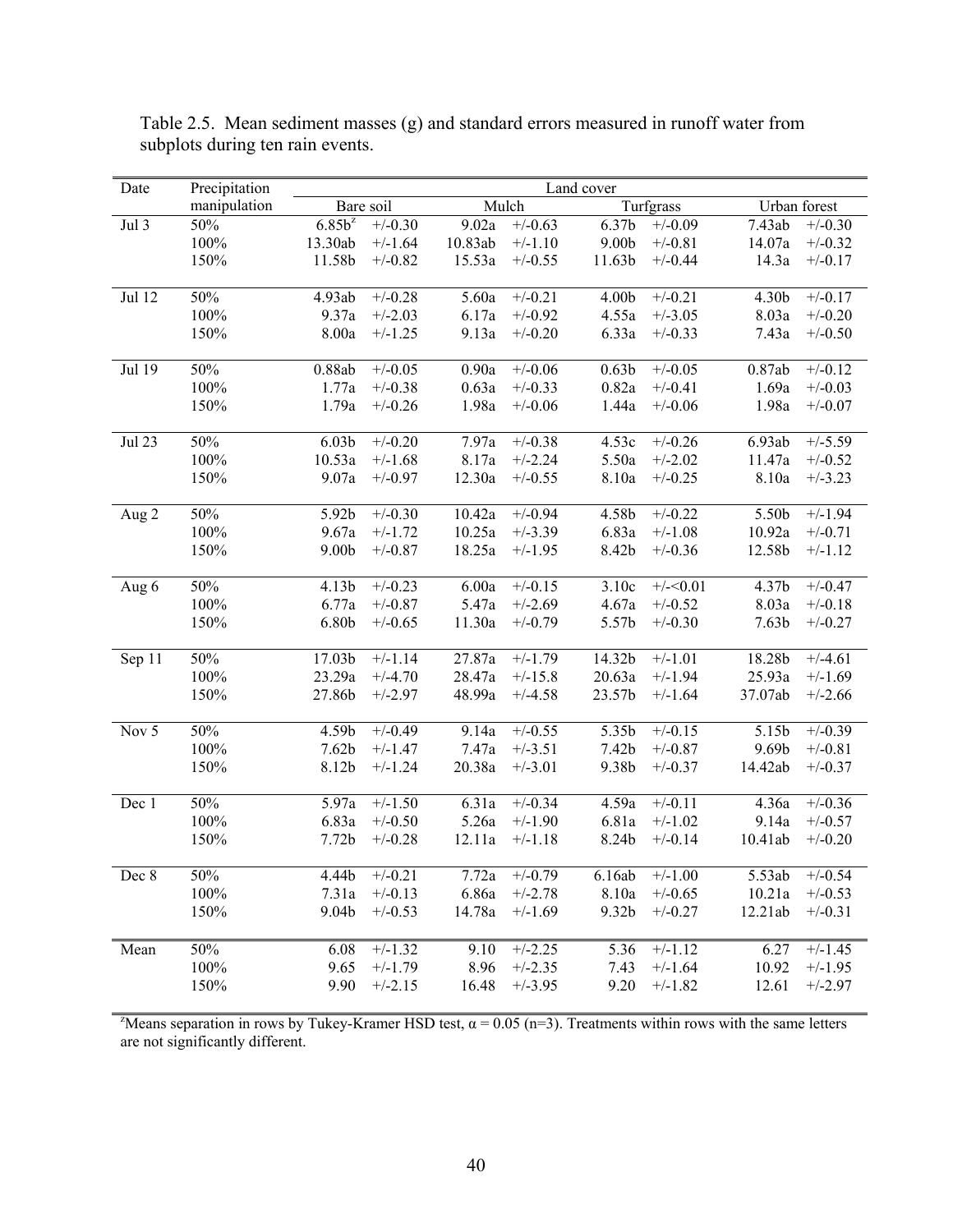| Precipitation | Land cover         |                    |                    |                                |  |  |  |
|---------------|--------------------|--------------------|--------------------|--------------------------------|--|--|--|
| manipulation  | Bare soil          | Mulch              | Turfgrass          | Urban forest                   |  |  |  |
| 50%           | $0.97a^2$ +/-0.12  | 2.03a<br>$+/-0.80$ | $+/-0.06$<br>0.60a | $+/-1.72$<br>2.77a             |  |  |  |
| 100%          | $0.60a$ +/-0.06    | 1.23a<br>$+/-0.28$ | 0.60a<br>$+/-0.06$ | 2.33a<br>$+/-1.18$             |  |  |  |
| 150%          | $0.57a +10.09$     | $+/-0.12$<br>1.07a | 0.73a<br>$+/-0.20$ | 0.90a<br>$+/-0.17$             |  |  |  |
|               |                    |                    |                    |                                |  |  |  |
| 50%           | $1.10a$ +/-0.21    | 0.80a<br>$+/-0.38$ | 0.77a<br>$+/-0.12$ | 1.07a<br>$+/-0.30$             |  |  |  |
| 100%          | $0.90a$ +/-0.20    | 1.00a<br>$+/-0.15$ | $+/-0.03$<br>0.53a | 0.90a<br>$+/-0.17$             |  |  |  |
| 150%          | $0.70ab +1.006$    | $0.77ab$ +/-0.12   | 0.67a<br>$+/-0.03$ | 1.07 <sub>b</sub><br>$+/-0.07$ |  |  |  |
|               |                    |                    |                    |                                |  |  |  |
| 50%           | 1.00a<br>$+/-0.15$ | 1.13a<br>$+/-0.26$ | 0.47a<br>$+/-0.12$ | 0.93a<br>$+/-0.15$             |  |  |  |
| 100%          | $0.83a +10.29$     | 0.63a<br>$+/-0.07$ | 0.33a<br>$+/-0.03$ | 0.77a<br>$+/-0.18$             |  |  |  |
| 150%          | $0.47a$ +/-0.07    | $0.70ab$ +/-0.15   | 0.43a<br>$+/-0.03$ | 0.97 <sub>b</sub><br>$+/-0.03$ |  |  |  |
|               |                    |                    |                    |                                |  |  |  |

Table 2.6. Mean nitrate concentrations (mg/L) and standard errors measured in runoff water from subplots during three rain events.

<sup>2</sup>Means separation in rows by Tukey-Kramer HSD test,  $\alpha$  = 0.05 (n=3). Treatments within rows with the same letters are not significantly different.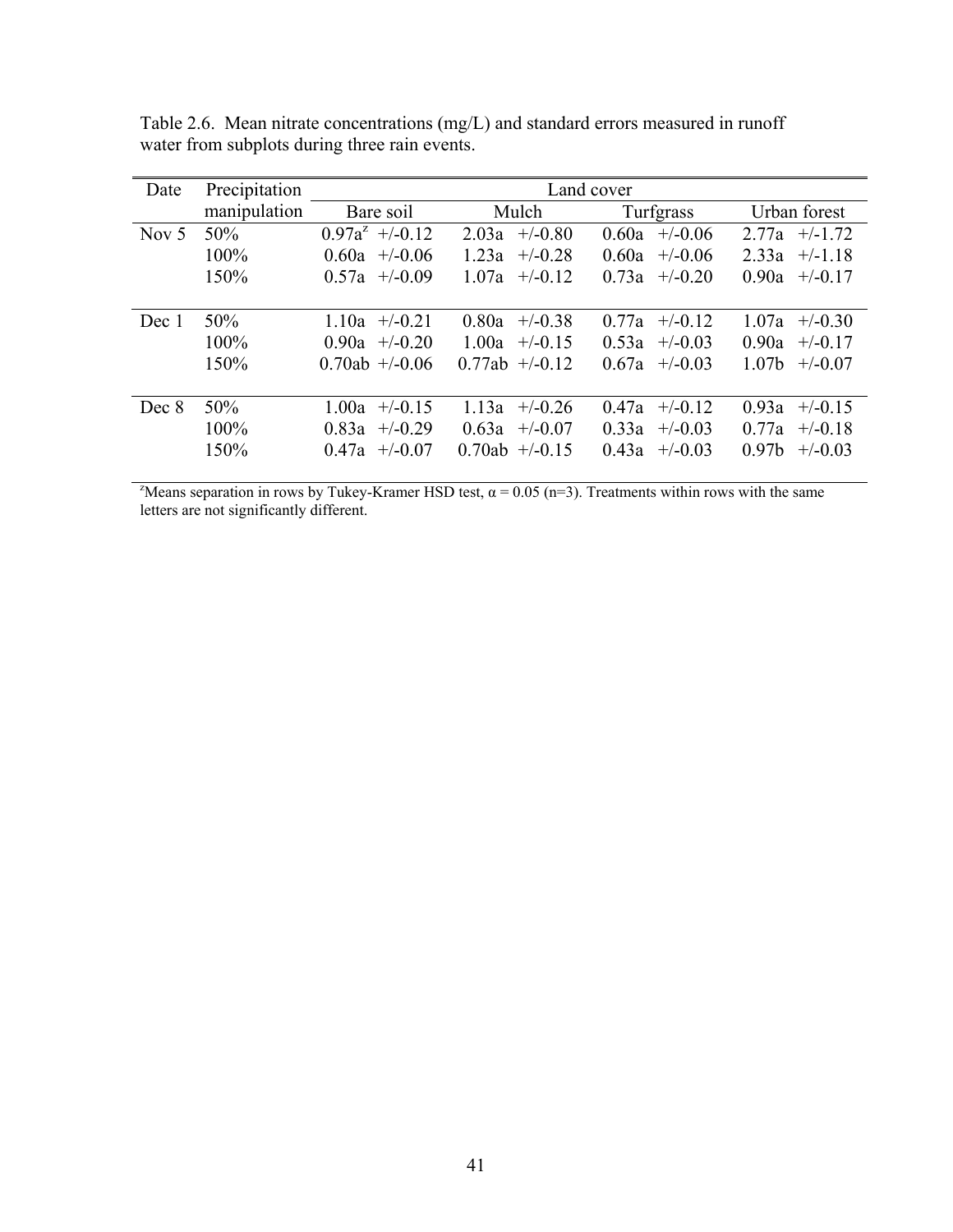Table 2.7. Results of ANOVA tests of nitrate concentrations and nitrate load lost in runoff from different land cover treatments and rain events at precipitation manipulations of a) 50%, b) 100%, c) 150%.

| 50% Treatment                               |    |               |       |               |       |  |  |  |
|---------------------------------------------|----|---------------|-------|---------------|-------|--|--|--|
| $NO3$ load<br>NO <sub>3</sub> concentration |    |               |       |               |       |  |  |  |
| Effect                                      |    |               |       |               |       |  |  |  |
| land cover                                  |    | 2.93          | 0.054 | 4 24          | 0.015 |  |  |  |
| rain event                                  |    | 175           | 0.195 | 2.23          | 0.129 |  |  |  |
| land cover X rain event                     |    | 1 165         | 0.357 | 1.56          | 02    |  |  |  |
| error                                       | DД | $MSE = 0.304$ |       | $MSE = 0.335$ |       |  |  |  |

a)

| I                   |  |
|---------------------|--|
| ۰.<br>×<br>M.<br>۰, |  |

| 100% Treatment                              |    |      |               |               |        |  |  |  |
|---------------------------------------------|----|------|---------------|---------------|--------|--|--|--|
| $NO3$ load<br>NO <sub>3</sub> concentration |    |      |               |               |        |  |  |  |
| Effect                                      | df | н    |               |               |        |  |  |  |
| Land cover                                  |    | 697  | 0.0016        |               | 0.0015 |  |  |  |
| rain event                                  |    | 4.61 | 0.0203        | 2.86          | 0.0769 |  |  |  |
| Land cover X rain event                     |    | 15   | 0.218         | 0.72          | 0.639  |  |  |  |
| Error                                       | 24 |      | $MSE = 0.156$ | $MSE = 0.260$ |        |  |  |  |

c)

| 150% Treatment                              |    |      |               |               |          |  |  |
|---------------------------------------------|----|------|---------------|---------------|----------|--|--|
| $NO3$ load<br>NO <sub>3</sub> concentration |    |      |               |               |          |  |  |
| Effect                                      | df |      |               | F             |          |  |  |
| Land cover                                  |    | 9.56 | 0.0002        | 21 75         | < 0.0001 |  |  |
| rain event                                  |    | 4.14 | 0.0285        | 3.26          | 0.0561   |  |  |
| Land cover X rain event                     | h  | 1 27 | 0.308         | 1.55          | 0.204    |  |  |
| Error                                       | 24 |      | $MSE = 0.066$ | $MSE = 0.113$ |          |  |  |
|                                             |    |      |               |               |          |  |  |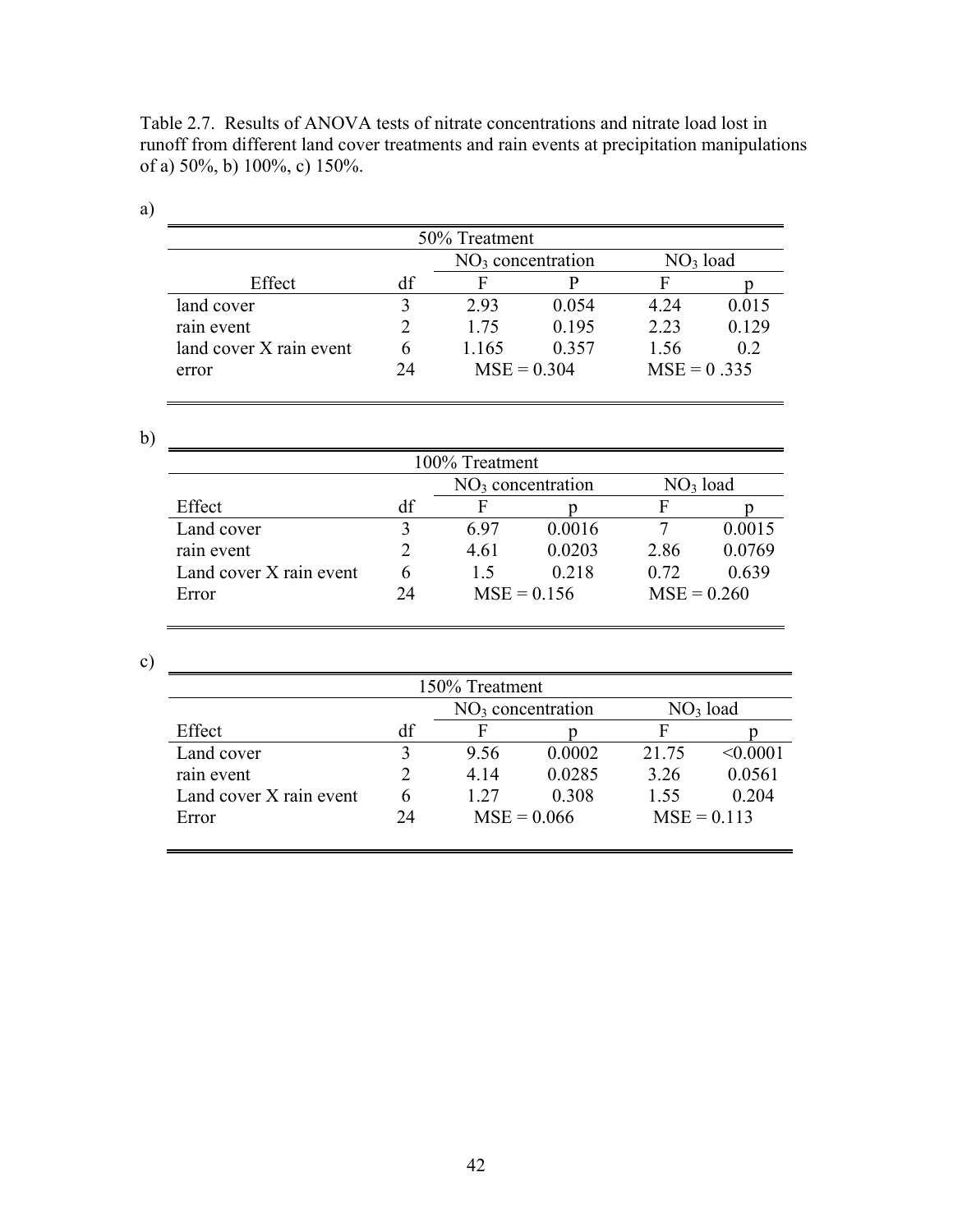| Date    | Precipitation | Land cover           |                                |                               |                                |  |  |
|---------|---------------|----------------------|--------------------------------|-------------------------------|--------------------------------|--|--|
|         | manipulation  | Bare soil            | Mulch                          | Turfgrass                     | Urban forest                   |  |  |
| Nov $5$ | 50%           | $4.43ab^2 + (-0.68)$ | $+/-7.29$<br>18.7a             | $+/-0.4$<br>3.23 <sub>b</sub> | $12.9ab$ +/-7.11               |  |  |
|         | 100%          | $4.81a + 0.38$       | $+/-3.24$<br>8.47a             | $+/-0.89$<br>4.54a            | $22.1a + (-10.83)$             |  |  |
|         | 150%          | $4.71a$ +/-1.13      | 22.3 <sub>b</sub><br>$+/-5.33$ | 6.74a<br>$+/-1.62$            | $13.0ab$ +/-1.60               |  |  |
|         |               |                      |                                |                               |                                |  |  |
| Dec 1   | 50%           | 6.73a $+/-2.22$      | $+/-2.74$<br>5 27a             | $+/-0.51$<br>3.50a            | 4.78a<br>$+/-1.51$             |  |  |
|         | 100%          | $5.95a$ +/-1.02      | 4.90a<br>$+/-1.54$             | 3.68a<br>$+/-0.74$            | 8.03a<br>$+/-1.07$             |  |  |
|         | 150%          | $5.37ab$ +/-0.29     | $9.27ab$ +/-1.54               | 5.49a<br>$+/-0.24$            | 11.1 <sub>b</sub><br>$+/-0.91$ |  |  |
|         |               |                      |                                |                               |                                |  |  |
| Dec 8   | 50%           | $4.40ab$ +/-0.56     | 9.11a<br>$+/-2.98$             | $+/-0.55$<br>2.74b            | 5.13ab $+/-0.87$               |  |  |
|         | 100%          | 6.11a $+/-2.17$      | 4.39a<br>$+/-2.04$             | 2.69a<br>$+/-0.31$            | $+/-1.60$<br>7.76a             |  |  |
|         | 150%          | $4.29a +10.88$       | $10.8ab$ +/-3.10               | 4.04a<br>$+/-0.34$            | 11.8b<br>$+/-0.14$             |  |  |
|         |               |                      |                                |                               |                                |  |  |

Table 2.8. Mean nitrate load (mg) and standard errors measured in runoff water from subplots during three rain events.

Means separation in rows by Tukey-Kramer HSD test,  $\alpha = 0.05$  (n=3). Treatments within rows with the same letters are not significantly different.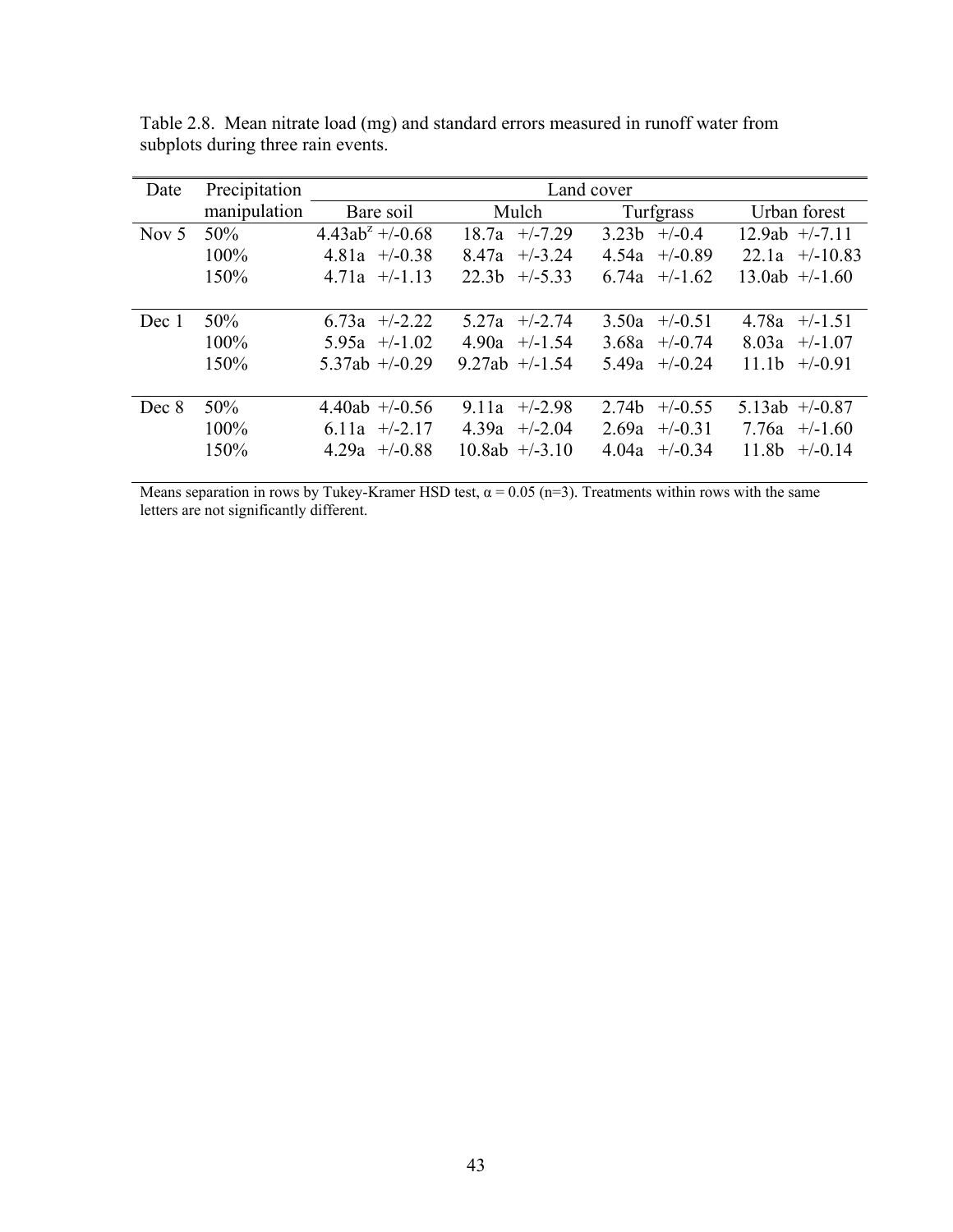Table 2.9. Results of ANOVA tests of phosphate concentrations and phosphate load lost in runoff from different land cover treatments and rain events at precipitation manipulations of a) 50%, b) 100%, c) 150%.

| a) |                                             |    |      |               |               |        |  |  |  |
|----|---------------------------------------------|----|------|---------------|---------------|--------|--|--|--|
|    | 50% Treatment                               |    |      |               |               |        |  |  |  |
|    | $PO4$ load<br>PO <sub>4</sub> concentration |    |      |               |               |        |  |  |  |
|    | Effect                                      | df |      |               |               |        |  |  |  |
|    | Land cover                                  |    | 76   | 0.001         | 2.55          | 0.0792 |  |  |  |
|    | rain event                                  |    | 764  | 0.0027        | 6.82          | 0.0045 |  |  |  |
|    | Land cover X rain event                     | 6  | 0.56 | 0.755         | 0.87          | 0.53   |  |  |  |
|    | Error                                       | 24 |      | $MSE = 0.232$ | $MSE = 0.323$ |        |  |  |  |

b)

| 100% Treatment          |                                             |       |               |       |               |  |  |  |
|-------------------------|---------------------------------------------|-------|---------------|-------|---------------|--|--|--|
|                         | PO <sub>4</sub> concentration<br>$PO4$ load |       |               |       |               |  |  |  |
| Effect                  | df                                          | F     |               |       |               |  |  |  |
| Land cover              |                                             | 5.33  | 0.0059        | 16.99 | < 0.0001      |  |  |  |
| rain event              |                                             | 15.65 | < 0.0001      | 24.11 | < 0.0001      |  |  |  |
| Land cover X rain event | 6                                           | 0.37  | 0.894         | 0.73  | 0.631         |  |  |  |
| Error                   | 24                                          |       | $MSE = 0.214$ |       | $MSE = 0.170$ |  |  |  |

c)

| 150% Treatment                              |    |               |          |               |          |  |  |
|---------------------------------------------|----|---------------|----------|---------------|----------|--|--|
| $PO4$ load<br>PO <sub>4</sub> concentration |    |               |          |               |          |  |  |
| Effect                                      | df | F             |          |               |          |  |  |
| Land cover                                  |    | 837           | 0.0006   | 12.33         | < 0.0001 |  |  |
| rain event                                  |    | 37.02         | < 0.0001 | 43.13         | < 0.0001 |  |  |
| Land cover X rain event                     | 6  | 1 33          | 0.28     | 1 32          | 0.29     |  |  |
| Error                                       | 24 | $MSE = 0.143$ |          | $MSE = 0.165$ |          |  |  |
|                                             |    |               |          |               |          |  |  |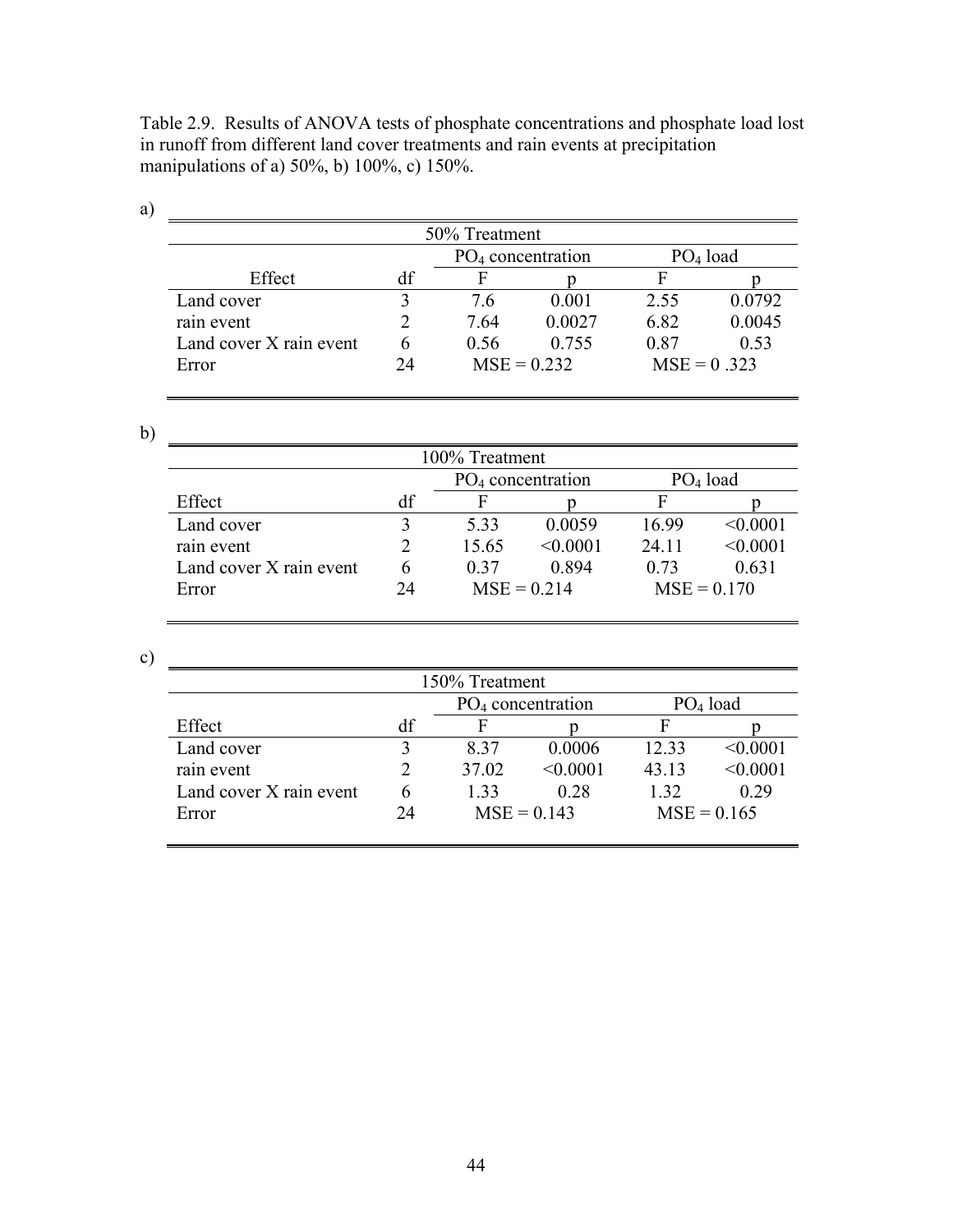| Date    | Precipitation | Land cover          |                    |                    |                                |
|---------|---------------|---------------------|--------------------|--------------------|--------------------------------|
|         | manipulation  | Bare soil           | Mulch              | Turfgrass          | Urban forest                   |
| Nov $5$ | 50%           | $1.44ab^2 + (-0.18$ | $+/-0.26$<br>1.32a | 1.84ab $+/-0.40$   | $+/-0.71$<br>3.42b             |
|         | $100\%$       | $1.16a$ +/-0.13     | $1.65ab +1.0.41$   | $1.27ab$ +/-0.19   | 2.58b<br>$+/-0.38$             |
|         | 150%          | $1.12a +1.016$      | 1.09a<br>$+/-0.29$ | $1.72a +1.0.59$    | 1.71a<br>$+/-0.25$             |
|         |               |                     |                    |                    |                                |
| Dec 1   | 50%           | $1.31a$ +/-0.57     | 0.58a<br>$+/-0.24$ | $+/-0.13$<br>0.68a | 1.97a<br>$+/-0.69$             |
|         | 100%          | $0.46a$ +/-0.09     | 0.47a<br>$+/-0.20$ | 0.80a<br>$+/-0.34$ | 1.05a<br>$+/-0.19$             |
|         | 150%          | $0.40ab +1.006$     | $+/-0.07$<br>0.27a | $0.35ab$ +/-0.09   | 0.76 <sub>b</sub><br>$+/-0.02$ |
|         |               |                     |                    |                    |                                |
| Dec 8   | 50%           | $1.35a$ +/-0.53     | 0.59a<br>$+/-0.13$ | 0.96a<br>$+/-0.19$ | 1.48a<br>$+/-0.29$             |
|         | $100\%$       | $0.57a$ +/-0.12     | $+/-0.18$<br>0.55a | 0.71a<br>$+/-0.19$ | 1.13a<br>$+/-0.45$             |
|         | 150%          | $0.42ab$ +/-0.05    | $0.39ab$ +/-0.10   | 0.30a<br>$+/-0.09$ | 0.86 <sub>b</sub><br>$+/-0.05$ |

Table 2.10. Mean orthophosphate concentrations (mg/L) and standard errors measured in runoff water from subplots during three rain events.

<sup>2</sup>Means separation in rows by Tukey-Kramer HSD test,  $\alpha$  = 0.05 (n=3). Treatments within rows with the same letters are not significantly different.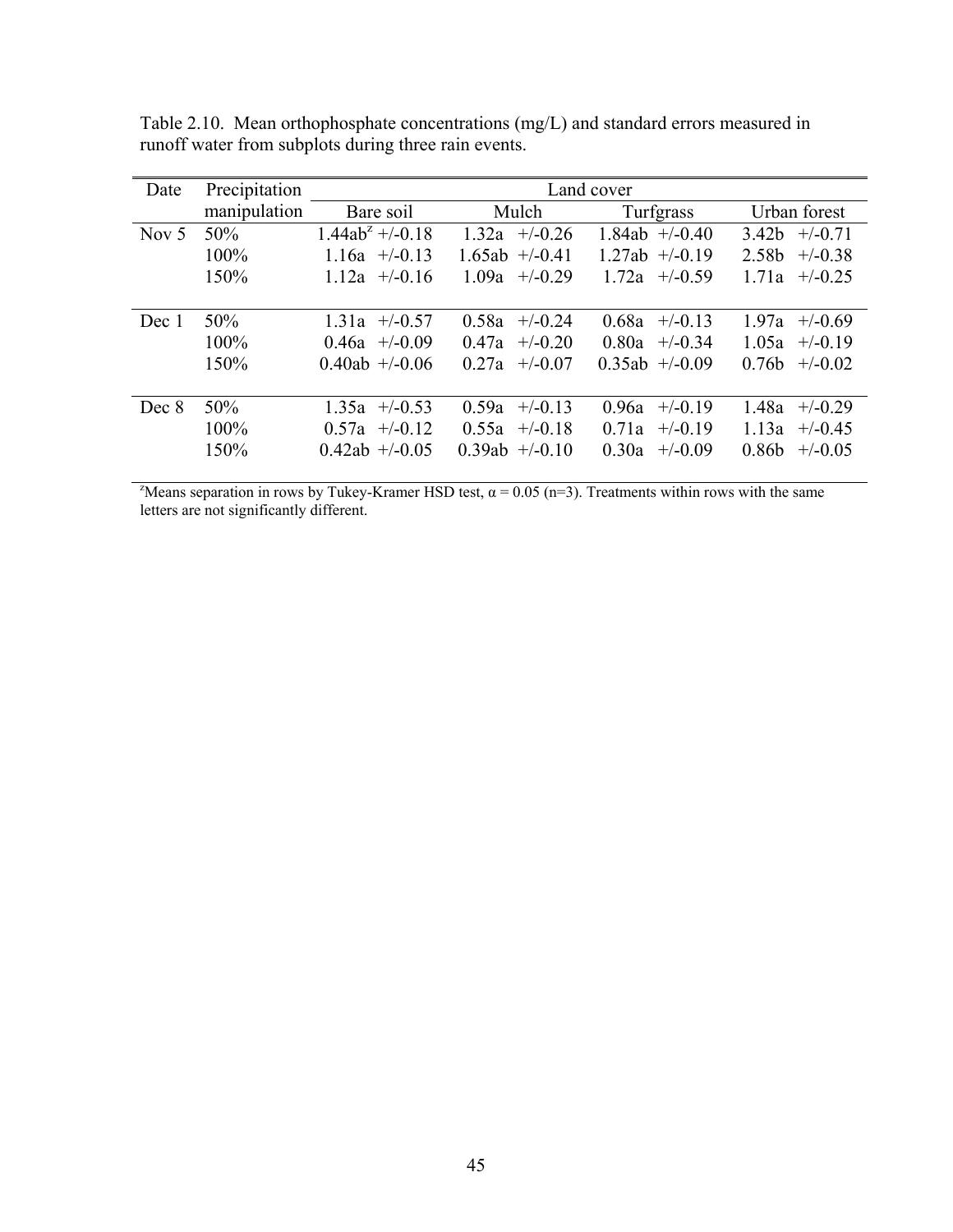| Date    | Precipitation | Land cover         |                     |                     |                                 |
|---------|---------------|--------------------|---------------------|---------------------|---------------------------------|
|         | manipulation  | Bare soil          | Mulch               | Turfgrass           | Urban forest                    |
| Nov $5$ | 50%           | $6.70a^2$ +/-1.23  | $12.35a$ +/-2.98    | $+/-1.89$<br>9.71a  | $17.05a$ +/-2.14                |
|         | 100%          | 9.33a<br>$+/-0.88$ | $10.13a$ +/-2.52    | 9.33a<br>$+/-1.70$  | $25.03b$ +/-2.88                |
|         | 150%          | $+/-2.84$<br>9.51a | $22.91a + (-8.38)$  | $16.26a$ +/-5.88    | $24.84a$ +/-4.09                |
|         |               |                    |                     |                     |                                 |
| Dec 1   | 50%           | 9.58a<br>$+/-6.24$ | $+/-1.46$<br>3.65a  | $+/-0.63$<br>3.14a  | $+/-2.53$<br>8.33a              |
|         | $100\%$       | $3.07ab$ +/-0.42   | 1.84a<br>$+/-0.22$  | 5.82ab<br>$+/-3.12$ | 9.73 <sub>b</sub><br>$+/-2.30$  |
|         | 150%          | 3.10a<br>$+/-0.40$ | 3.13a<br>$+/-0.67$  | 2.90a<br>$+/-0.77$  | 7.94b<br>$+/-0.09$              |
|         |               |                    |                     |                     |                                 |
| Dec 8   | 50%           | $+/-2.07$<br>5.82a | $+/-1.57$<br>4.76a  | 5.98a<br>$+/-1.51$  | 8.40a<br>$+/-2.26$              |
|         | $100\%$       | 4.17ab $+/-0.88$   | $+/-0.33$<br>2.81a  | 5.79ab<br>$+/-1.65$ | 11.32 <sub>b</sub><br>$+/-2.36$ |
|         | 150%          | $+/-0.43$<br>3.76a | 5.71ab<br>$+/-1.60$ | 2.75a<br>$+/-0.81$  | $10.57b$ +/-0.81                |

Table 2.11. Mean orthophosphate load (mg) and standard errors measured in runoff water from subplots during three rain events.

<sup>2</sup>Means separation in rows by Tukey-Kramer HSD test,  $\alpha$  = 0.05 (n=3). Treatments within rows with the same letters are not significantly different.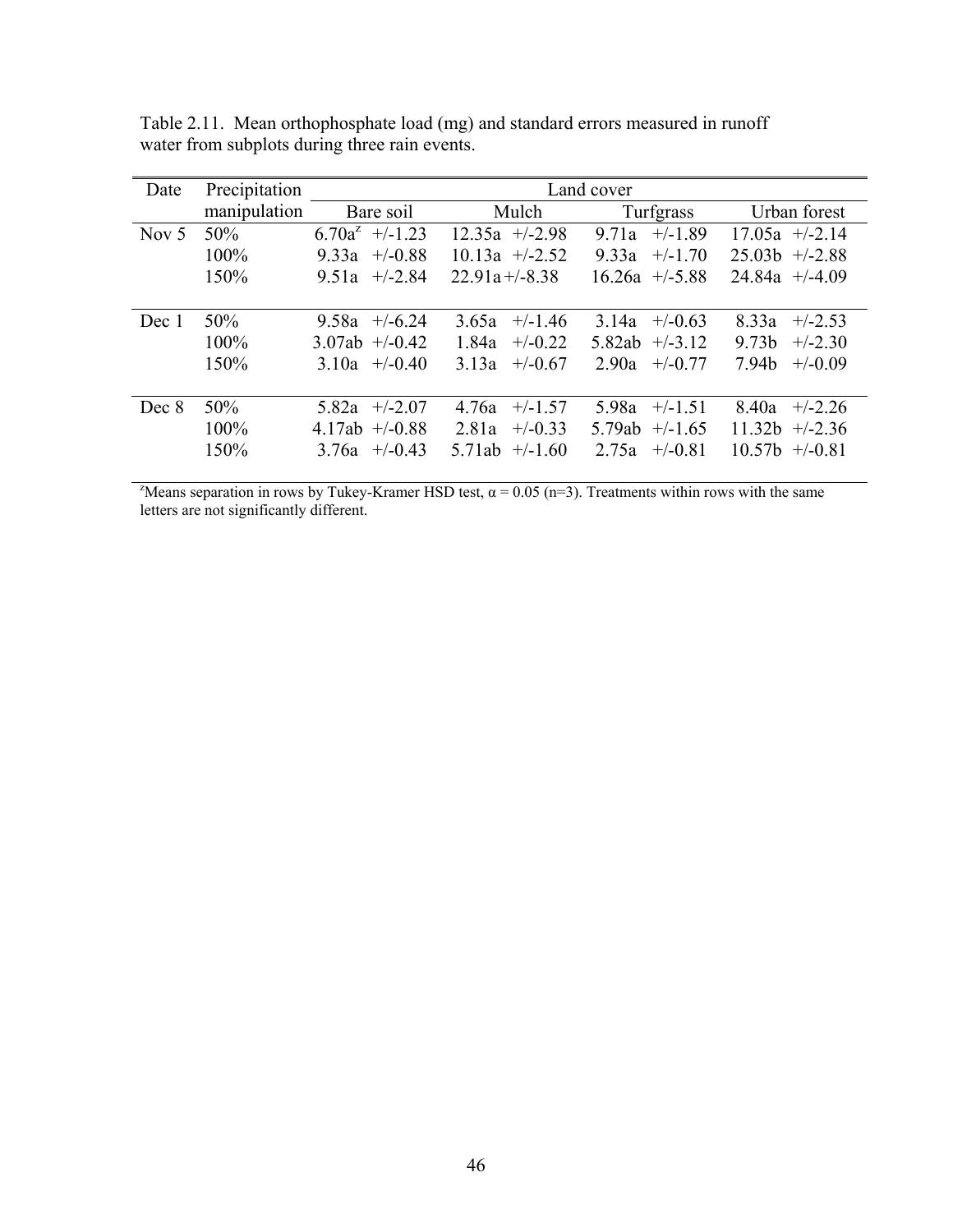

Figure 2.1. Diagram of a triplicate plot to provide urban landscape experimental areas with 100% (top), 50% (middle), and 150% (bottom) of natural precipitation. All three 2.4m x 2.4m (8 ft. x 8 ft.) subplots within the triplicate plot received the same landscape treatment.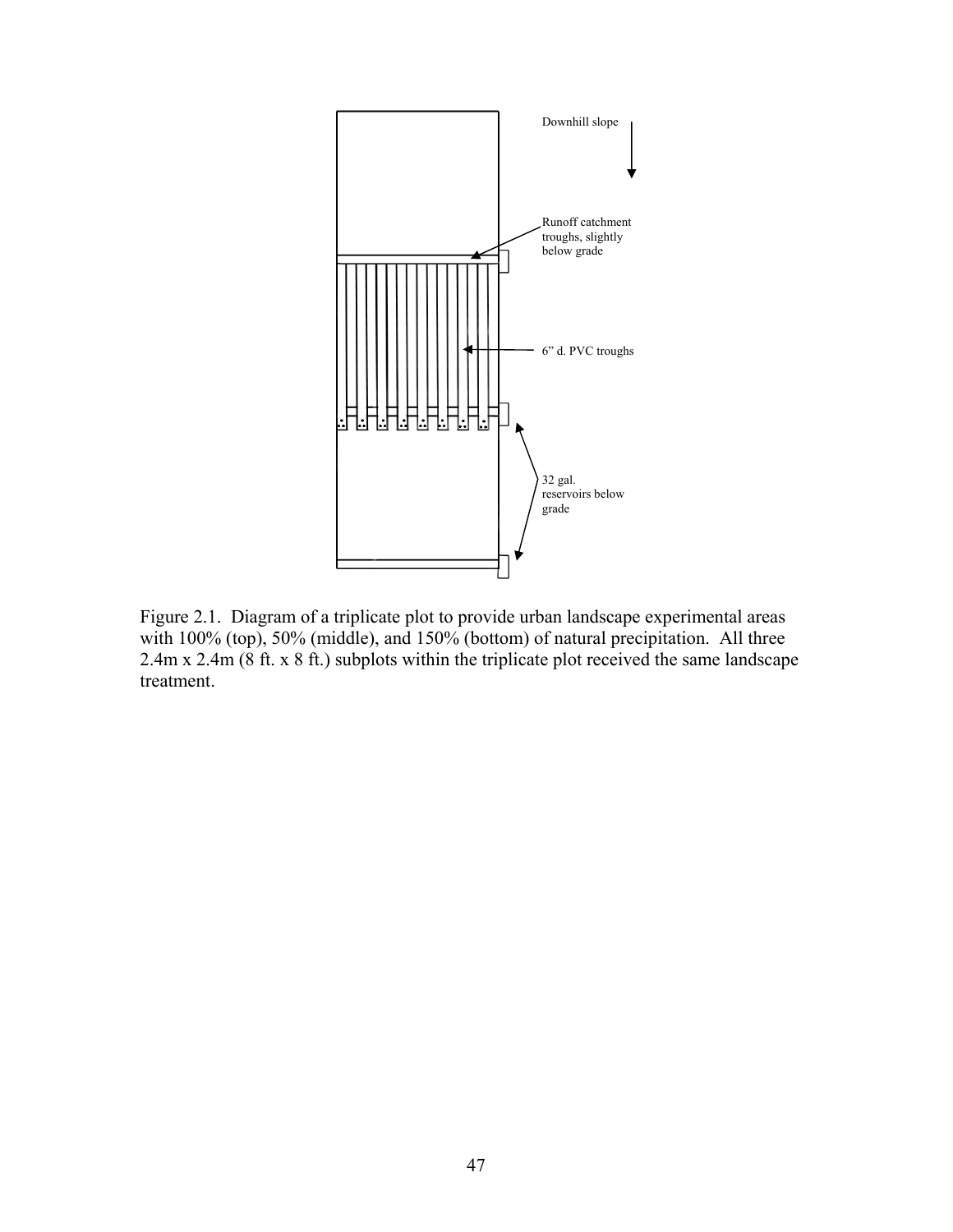

b)



Figure 2.2. Diagram (a) and aerial photo (b) of 12 triplicate plots as located on the hillside site. Aerial photo courtesy of Joyce Shelton.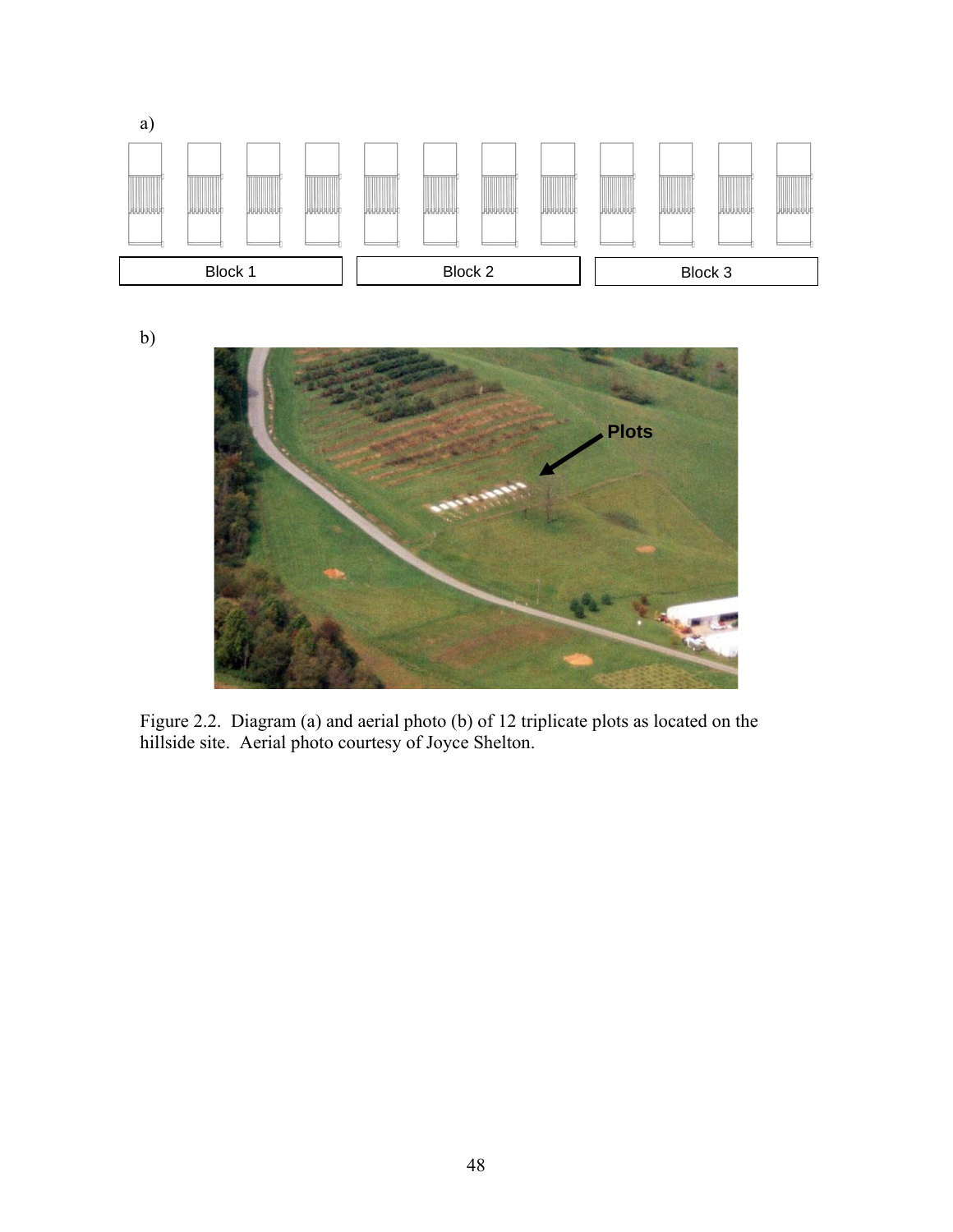

Figure 2.3. Diagram (a) and photo (b) of urban forest plot layout. Each 8 x 8 subplot was planted with four 3.2 cm diameter pin oak (Quercus palustris) trees. Canopy cover of individual trees at time of planting was 1 to 1.2 m in diameter.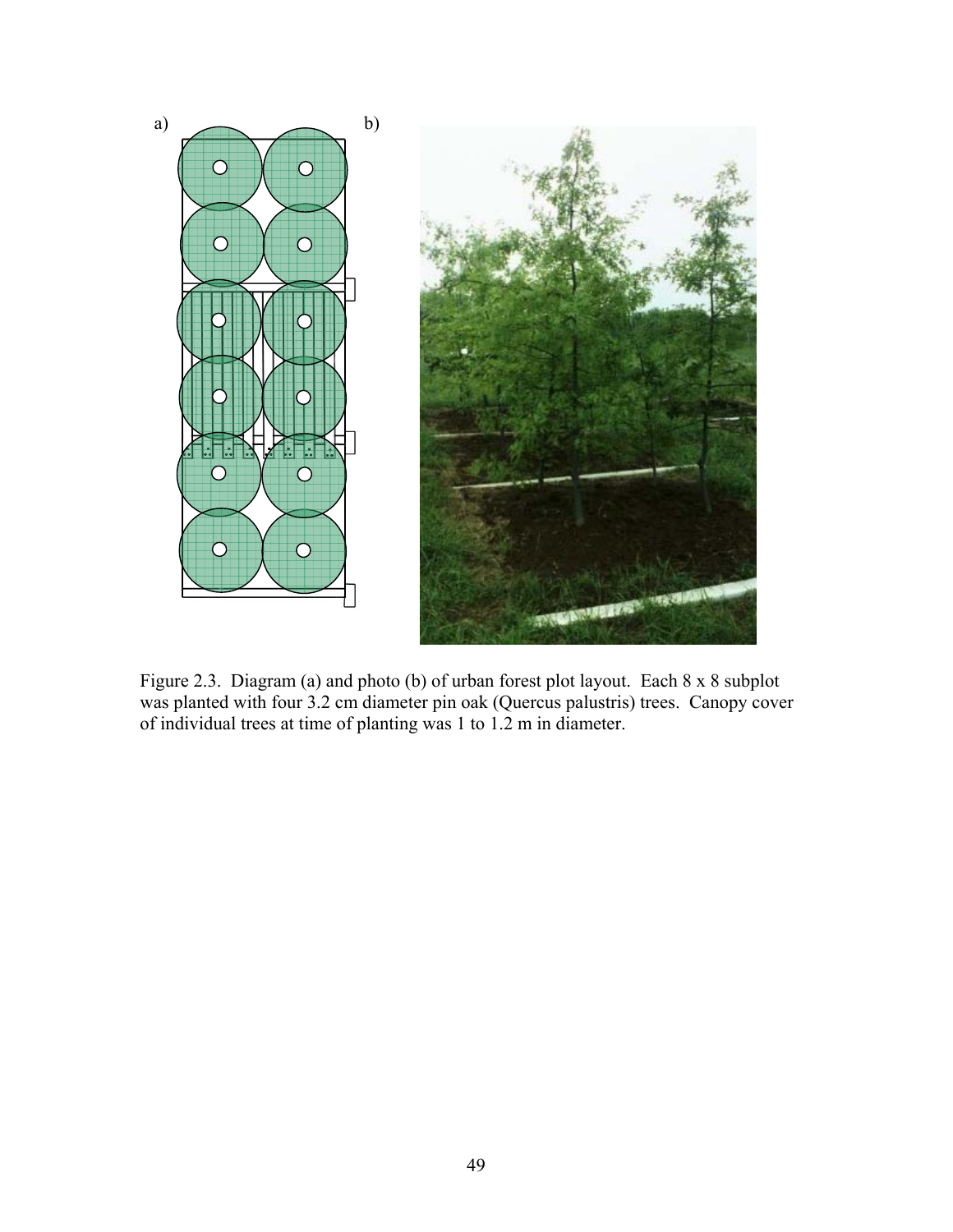

Figure 2.4. Rainfall intensity plots for Sep 11, Nov 5, Dec 1, and Dec 8 rain events. Rainfall intensity measured at 10 minute intervals.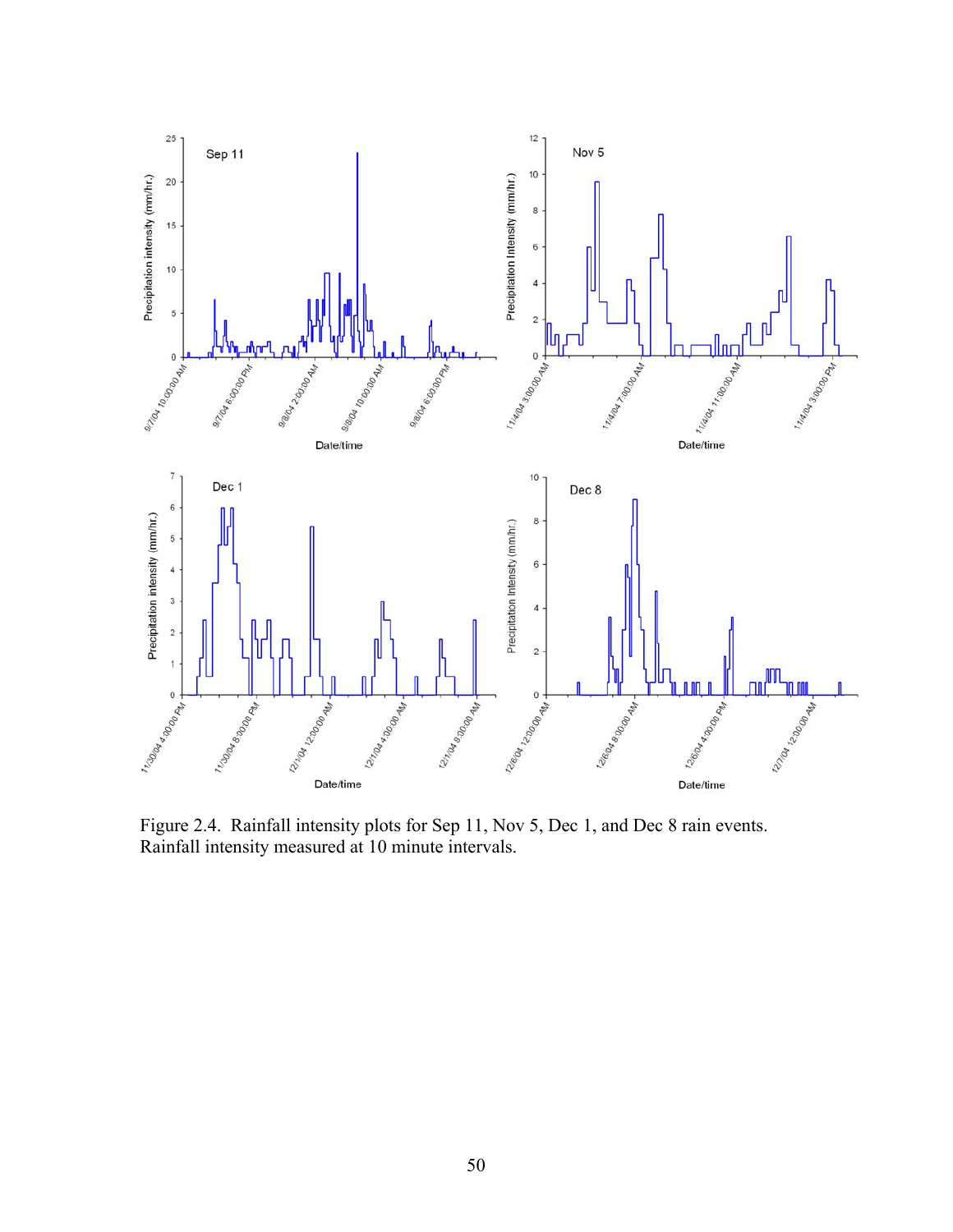

Figure 2.5. Scatterplot constructed of volume of water entering each plot on the x axis (taking into account precipitation manipulations), and volume of water collected as runoff from each plot on the y axis. Lines of best fit indicate turfgrass plots were more effective than other land covers at reducing runoff, especially at higher volumes of water entering the plots.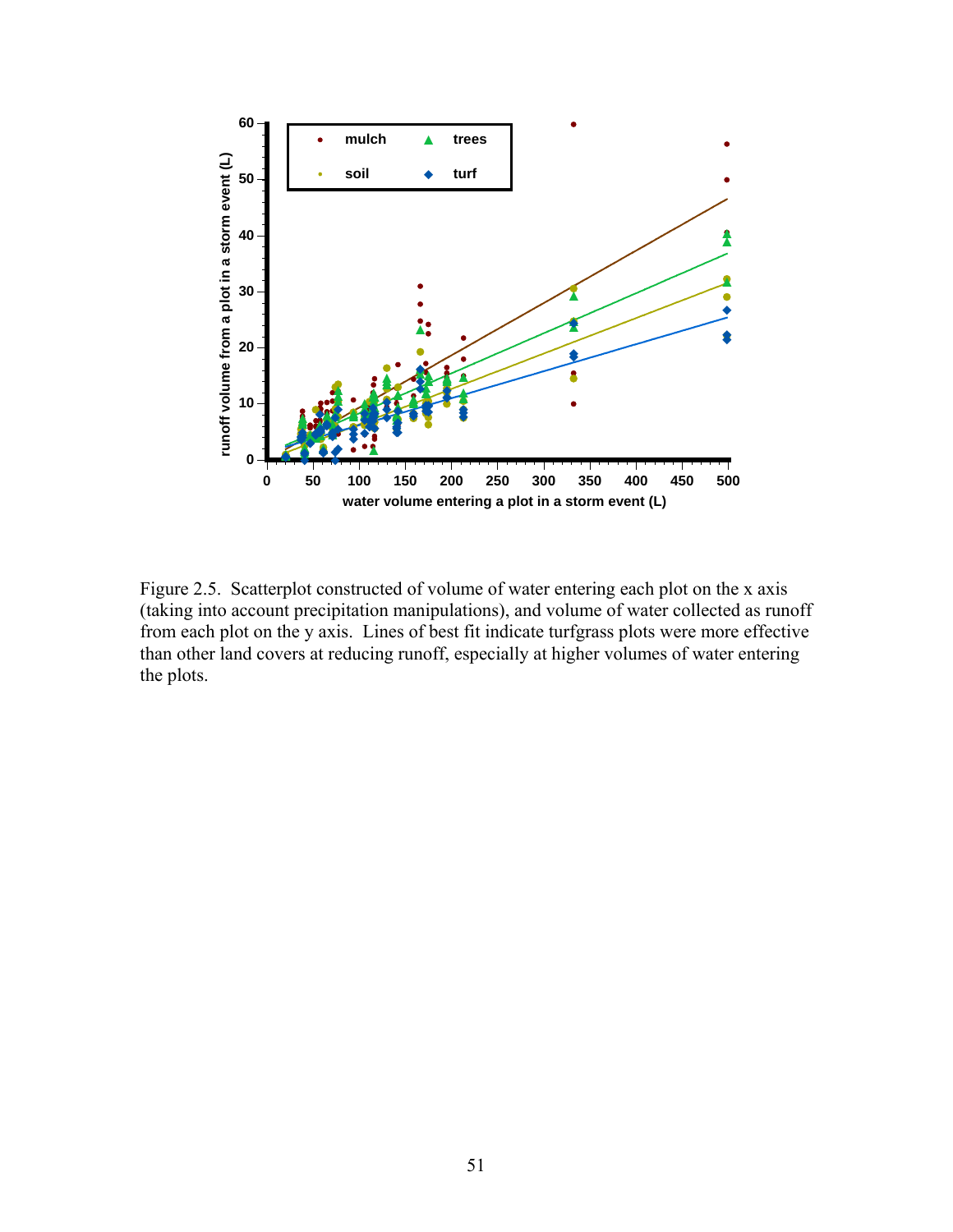

Figure 2.6. Runoff volume per precipitation volume received by land cover type and precipitation treatment. Error bars indicate standard error. "Trees" label refers to urban forest land cover treatment.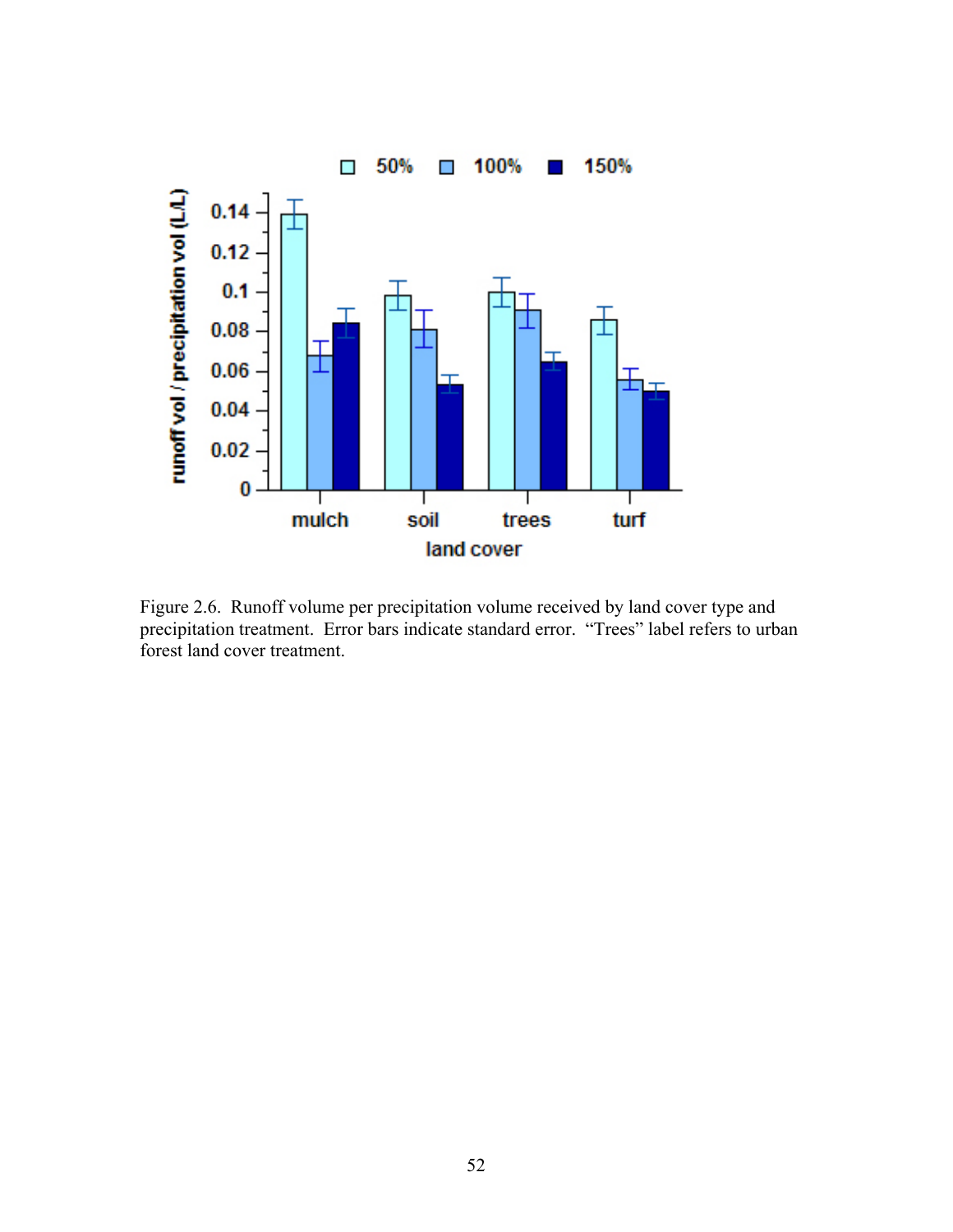

Figure 2.7. Sediment mass lost per precipitation volume received by land cover type and precipitation treatment. Error bars indicate standard error. "Trees" label refers to urban forest land cover treatment.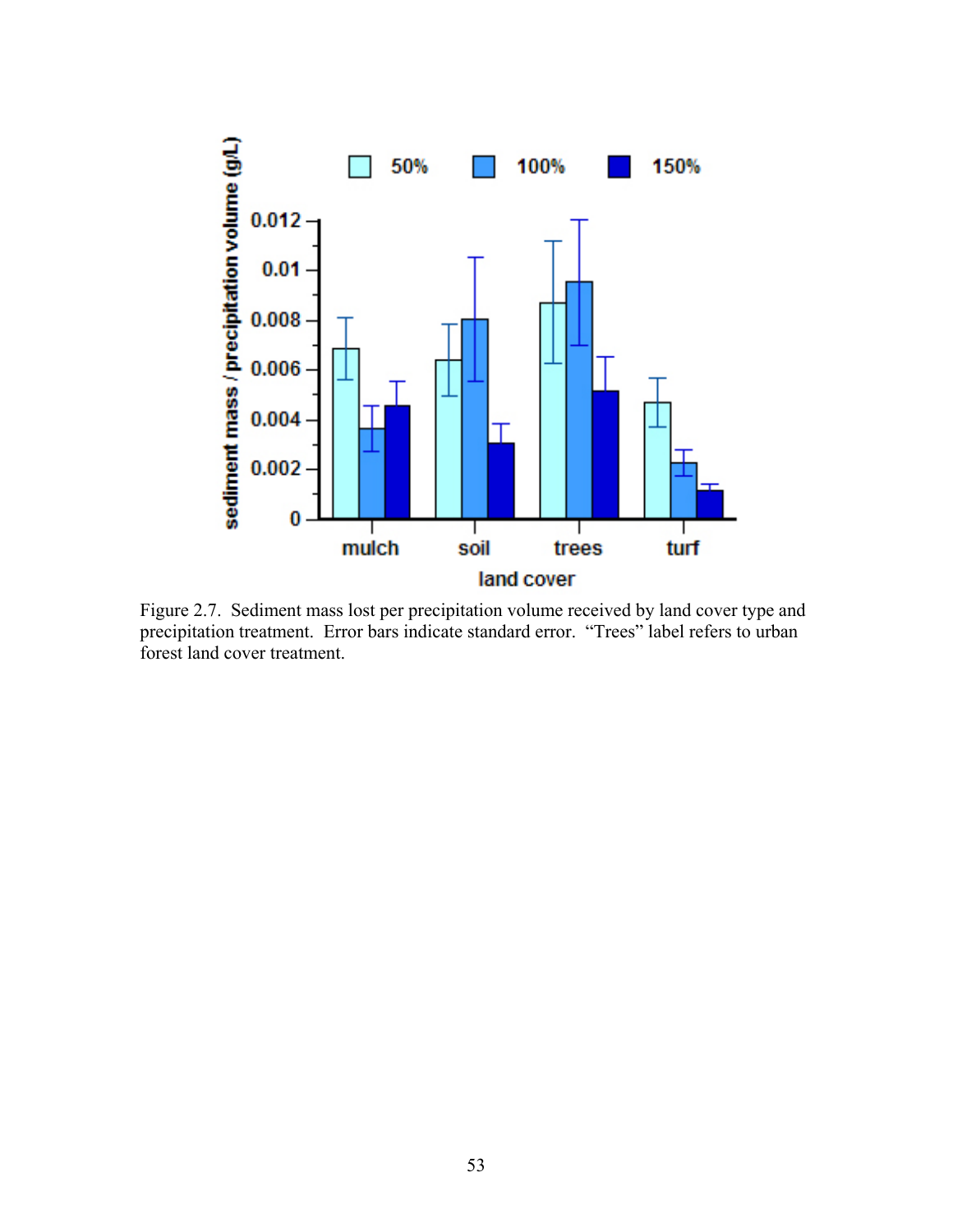

Figure 2.8. Sediment mass lost per runoff volume on a plot by land cover type and precipitation treatment. Error bars indicate standard error. "Trees" label refers to urban forest land cover treatment.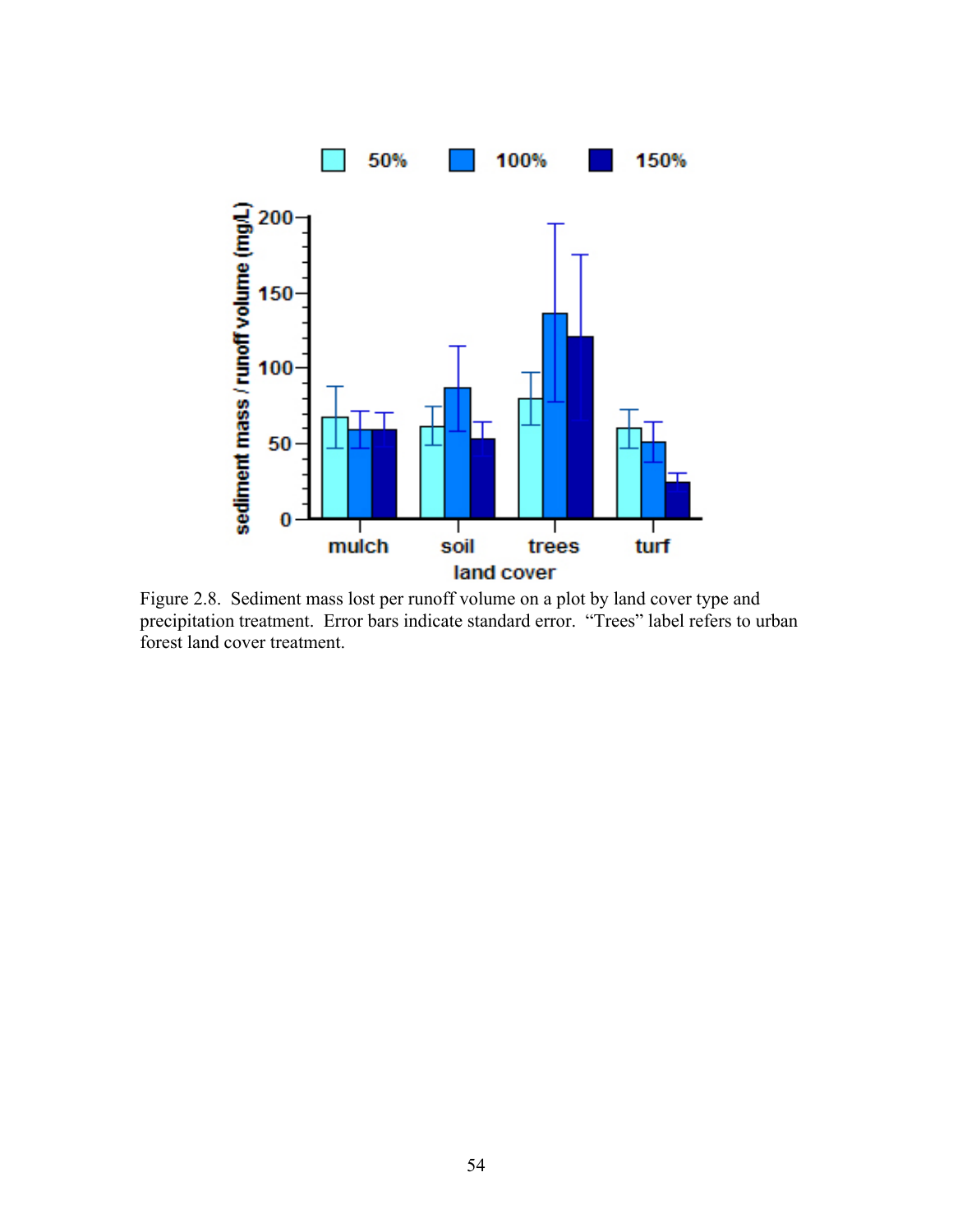# **Vita**

| <b>EDUCATION</b>   | Virginia Polytechnic Institute and State University (Virginia<br>Tech), Blacksburg, VA<br>Master of Science, Horticulture (December 2005)<br>Thesis: Quantifying the Potential for Non-Point Source Pollution in<br>Model Urban Landscapes (Advisor: Gregory K. Eaton)                                                                                                                                        |  |  |  |
|--------------------|---------------------------------------------------------------------------------------------------------------------------------------------------------------------------------------------------------------------------------------------------------------------------------------------------------------------------------------------------------------------------------------------------------------|--|--|--|
|                    | <b>Colgate University, Hamilton, NY</b><br>Bachelor of Arts, Environmental Biology (May 2003)<br>Minor: Geography                                                                                                                                                                                                                                                                                             |  |  |  |
| <b>EXPERIENCE</b>  | <b>Teaching Assistant, Department of Horticulture, Virginia Tech,</b><br>Blacksburg, VA (August 2003-May 2005)<br>Taught Indoor Plants course (Fall 2004, Spring 2005)<br>$\bullet$<br>Assisted professor with various aspects of Urban<br>Horticulture course (Spring 2004)<br>Prepared materials and equipment for Nursery Crops<br>٠<br>laboratory (Fall 2003)                                             |  |  |  |
|                    | Living Collections Intern, Arnold Arboretum of Harvard<br>University, Jamaica Plain, MA (May-August 2002)<br>Assisted curatorial staff with field checks, mapping,<br>$\bullet$<br>labeling, and specimen collection<br>Maintained living collections with guidance of grounds<br>$\bullet$<br>crew<br>Participated in classes on plant identification, cultural<br>$\bullet$<br>maintenance, and propagation |  |  |  |
|                    | <b>Teaching Assistant, Biology Department, Colgate University,</b><br>Hamilton, NY (August-December 2001)<br>Aided lab instructor in Introductory Biology laboratory<br>$\bullet$<br>Helped students with equipment use and laboratory<br>exercises                                                                                                                                                           |  |  |  |
| <b>CONFERENCES</b> | Wolyniak, B.J. and G.K. Eaton. 2005. The potential for storm<br>water runoff from model urban landscapes. Southern Nursery<br>Association Research Conference, Georgia World Congress<br>Center, Atlanta, GA.                                                                                                                                                                                                 |  |  |  |
|                    | Wolyniak, B.J. and G.K. Eaton. 2005. Using model urban and<br>suburban landscapes to determine non-point source pollution<br>notential Mid-Atlantic Ecology Conference Mid-Atlantic Chapter                                                                                                                                                                                                                   |  |  |  |

potential. Mid-Atlantic Ecology Conference, Mid Atlantic Chapter of the Ecological Society of America, University of Maryland – Baltimore County, Baltimore, MD.